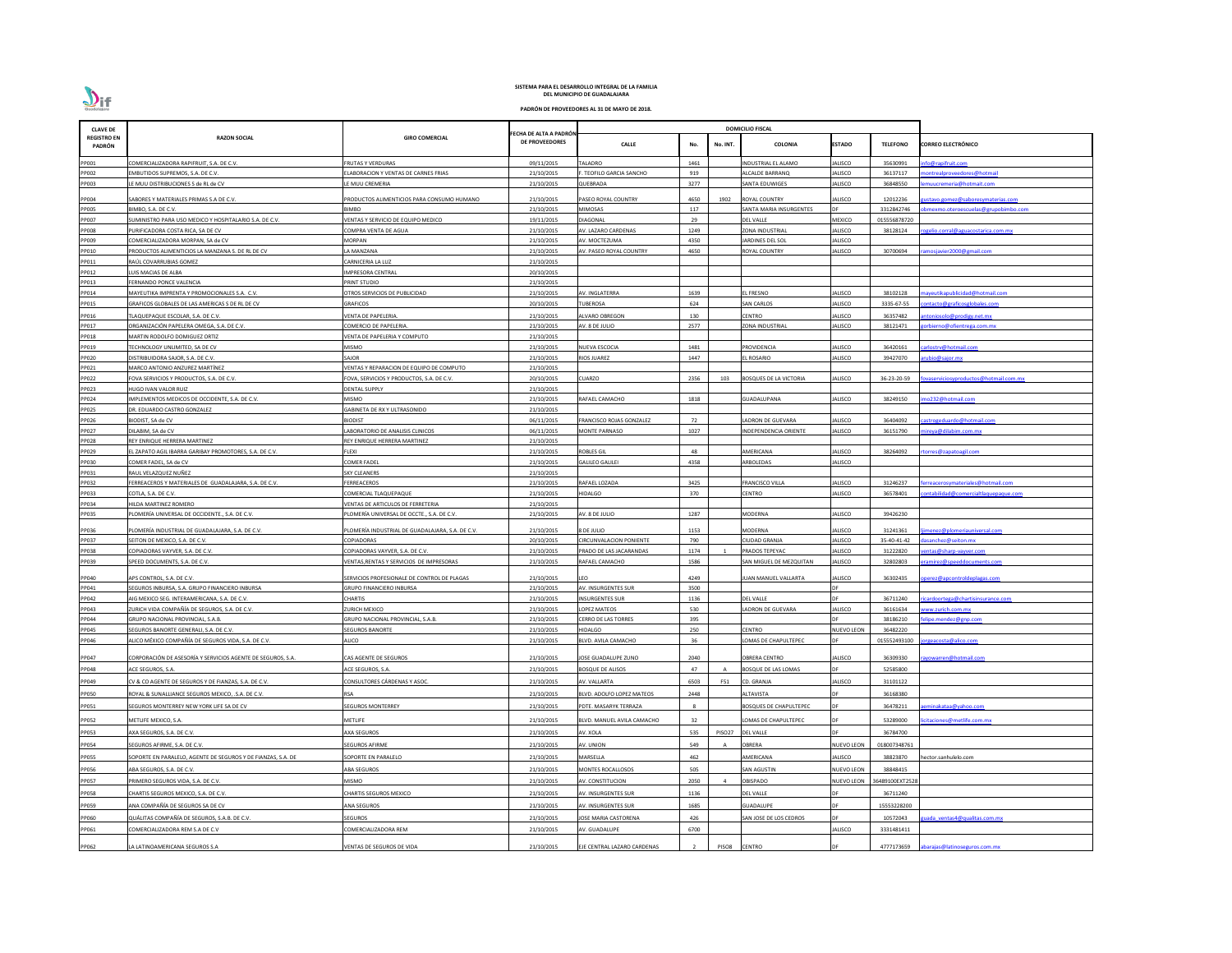

| <b>CLAVE DE</b>              |                                                             |                                                  |                                                 |                                   |      |          | <b>DOMICILIO FISCAL</b>       |                |                         |                                     |
|------------------------------|-------------------------------------------------------------|--------------------------------------------------|-------------------------------------------------|-----------------------------------|------|----------|-------------------------------|----------------|-------------------------|-------------------------------------|
| <b>REGISTRO EN</b><br>PADRÓN | <b>RAZON SOCIAL</b>                                         | <b>GIRO COMERCIAL</b>                            | FECHA DE ALTA A PADRÓN<br><b>DE PROVEEDORES</b> | <b>CALLE</b>                      | No.  | No. INT. | <b>COLONIA</b>                | <b>ESTADO</b>  | <b>TELEFONO</b>         | <b>CORREO ELECTRÓNICO</b>           |
|                              |                                                             |                                                  |                                                 |                                   |      |          |                               |                |                         |                                     |
| PP063                        | CHIPACCALTIC APOYO INDUSTRIAL S.A. DE C.V.                  | SERVICIOS DE LIMPIEZA, MANTENIMIENTO, JARDINERIA | 25/11/2015                                      | AV. JESUS                         | 1260 | 97       | RESIDENCIAL SANTA MARGARITA   | <b>JALISCO</b> | 36972549                | jaalvarez@xlimp.com.mx              |
| PP064                        | SEGUROS EL POTOSI S.A.                                      | VENTAS DE SEGURO                                 | 11/11/2015                                      | AV. VENUSTIANO CARRANZA           | 426  |          | CENTRO                        | SAN LUIS POT   | 01(444)8349000          | mgreyes@elpotosi.com.mx             |
| PP065                        | JOSE LUIS GUTIERREZ GARCIA                                  | LOS ARRAYANES                                    | 25/11/2015                                      |                                   |      |          |                               |                |                         |                                     |
| PP066                        | KNIGHT ALTA SEGURIDAD, SA DE CV                             | <b>KASA FUERTE</b>                               | 21/10/2015                                      | V. HIDALGO                        | 2797 |          | VALLARTA NORTE                | IALISCO        | 36699860                | lises.mendoza@kasafuerte.com        |
| PP067                        | RICARDO DE LA TORRE RAMIREZ                                 |                                                  | 24/11/2015                                      |                                   |      |          |                               |                |                         |                                     |
|                              |                                                             |                                                  |                                                 |                                   |      |          |                               |                |                         |                                     |
| PP068                        | DISTRIBUIDORA QUIMICA Y HOSPITALARIA GAP SA de CV           | COMPRAS VENTAS DE INSUMOS PARA LABORATORIO       | 24/11/2015                                      | PROLONGACION PINO SUAREZ          | 1039 | 5        | <b>ZAPOPAN CENTRO</b>         | <b>JALISCO</b> | 3318129903              | antonio.ortiz@grupogapmexico.com.mx |
| PP069                        | DIF JALISCO                                                 | DESPENSAS                                        | 25/11/2015                                      | AV. ALCALDE                       | 1220 |          | MIRAFLORES                    | JALISCO        | 30303888                |                                     |
| PP070                        | LABORATORIO SANTA CLARA S. DE R.L. DE C.V.                  | LABORATORIO DE ANALISIS CLINICOS                 | 25/11/2015                                      | AV. AMERICAS                      | 1946 |          | COUNTRY CLUB                  | JALISCO        | 37936711                | royectos@e-print.mx                 |
| PP071                        | MIGUEL ANGEL REYES PADILLA                                  | FRUTAS VERDURAS Y CEREALES                       | 26/11/2015                                      |                                   |      |          |                               |                |                         |                                     |
| PP072                        | BOMBAS IDEAL AYALA SA DE CV                                 | <b>BOMBAS IDEAL</b>                              | 26/11/2015                                      | AV 8 DE JULIO                     | 3146 |          | COL. LOMAS DE POLANCO         | IALISCO        | 3646-82-23              | entas2@bombasideal.com.mx           |
|                              |                                                             |                                                  |                                                 |                                   |      |          |                               |                |                         |                                     |
| PP074                        | MARCAS ESPECIALIZADAS EN DIAGNOSTICO Y REPRESENTACIONES S.A | MEDYR                                            | 21/10/2015                                      | MANUEL ACUÑA                      | 858  |          | CAPILLA DE JESÚS              | <b>JALISCO</b> | 3827-2621               | marcas2001@att.net.mx               |
| PP075                        | ALFONSO NUÑEZ DE LA O                                       | FRUTIPONCH                                       | 21/10/2015                                      |                                   |      |          |                               |                |                         |                                     |
| PP076                        | ENGLOBAL GRAFICO S. DE R.L                                  | <b>MISMO</b>                                     | 26/11/2015                                      | RANCISCO JAVIER GAMBOA            | 200  |          | <b>ARCOS SUR</b>              | JALISCO        | 36165425                | englografico bere@hotmail.com       |
| PP077                        | ERIKA ROCIO GUTIERREZ MAGAÑA                                | IMPRESION DECORACION DISEÑO                      | 26/11/2015                                      |                                   |      |          |                               |                |                         |                                     |
| <b>PP078</b>                 | SEGUROS DE VIDA SURA MEXICO S.A DE C.V.                     | COMPAÑIAS DE SEGURO DE VIDA                      | 21/10/2015                                      | ASEO DE LA REFORMA                | 222  | PISO 4   | UAREZ                         |                | 38187300                | luis.almaras@suramexico.com         |
| PP079                        | ELIZABETH CHAIDEZ RIVERA                                    | <b>IMPRESOS Y PUBLICIDAD</b>                     | 11/11/2015                                      |                                   |      |          |                               |                |                         |                                     |
| <b>PP080</b>                 | LISTEN UP DE MEXICO S.A. DE C.V.                            | LISTEN UP DE MEXICO                              | 11/11/2015                                      | <b>MILAN</b>                      | 2784 |          | PROVIDENCIA                   | JALISCO        | 35603000                | amurillo@listenup.com.mx            |
| PP081                        | RIGHTNET S.A. DE C.V.                                       | ENTA Y RENTA DE EQUIPO DE COMPUTO                | 11/11/2015                                      | AV. LOPEZ MATEOS                  | 699  |          | LADRON DE GUEVARA             | <b>IALISCO</b> | 35858072                | entas3@rightnet.com.mx              |
| PP083                        | EDENRED                                                     |                                                  | 27/11/2015                                      | PENNSYLVANIA                      |      | 3PISO    | <b>NAPOLES</b>                |                | 50915100                |                                     |
| PP085                        | COOLPRINT S.A. DE C.V.                                      | IMPRESION GRAN FORMATO                           | 11/11/2015                                      | NDUSTRIA NAVIERA                  | 87   |          | L COLLI URBANO                | IALISCO        | (33)12022982            |                                     |
| PP086                        | MARCO ANTONIO BUENROSTRO GONZALEZ                           | FERRETERIA CONCHITA                              | 11/11/2015                                      |                                   |      |          |                               |                |                         |                                     |
| PP087                        | IQ MEDICAL S. DE R.L. DE C.V.                               | IQ MEDICAL                                       | 11/11/2015                                      | LIBERTAD                          | 1911 |          | AMERICANA                     | JALISCO        | 38325229                | maria.velasco@iqmedical.mx          |
| <b>PP088</b>                 | INOXIDABLES TAMA S.A. DE C.V.                               | COMPRAS DE ACERO INOXIDABLE                      | 11/11/2015                                      | AV. LAZARO CARDENAS               | 730  |          | LA NOGALERA                   | JALISCO        | 36702193                | hector@inoxidablestama.mx           |
| PP089                        | BIOZONE CHEMICAL S. DE R.L. DE C.V.                         | FABRICANTES PRODUCTOS DE LIMPIEZA                | 11/11/2015                                      | AZARO CARDENAS                    | 1304 |          | ALAMO INDUSTRIAI              | JALISCO        | 3336662100              | aornelas@biozone.mx                 |
| PP090                        | PABLO CESAR MONTERO FUENTES                                 | FRUTAS, VERDURAS, ABARROTES Y DESPENSAS          | 11/11/2015                                      |                                   |      |          |                               |                |                         |                                     |
| PP091                        | COMERCIALIZADORA JOMODI, SA de CV                           | <b>JOMODI</b>                                    | 21/10/2015                                      | <b>FELIPE RUVALCABA</b>           | 5162 |          | EL COLLI URBANO               | JALISCO        | 35630991                | alberto@rapifruit.com               |
| PP092                        | <b>FUMIGACIONES AMEZDY SC</b>                               | <b>CONTROL DE PLAGAS</b>                         | 11/11/2015                                      | PASEO DE AVELLANOS                | 2640 |          | <b>ABACHINES</b>              | <b>JALISCO</b> | 36604287                | contabilidad@amezdy.com             |
| PP093                        | MEXJAL DE OCCIDENTE S.A. DE C.V.                            | <b>AGENCIAS DE VIAJES</b>                        | 02/12/2015                                      | <b>ULOGIO PARRA</b>               | 2510 |          | <b>LADRON DE GUEVARA</b>      | <b>JALISCO</b> | 36426642                | manuel@mexjal.com.mx                |
| PP094                        | GENERAL DE SERVICIOS Y COMBUSTIBLES, S.A. DE C.V.           | CONTROL Y ADMINISTRACION DE COMBUSTIBLE          | 02/12/2015                                      | AV. CHAPULTEPEC PISO 16 OFICINA A | 15   | NIV 16   | LADRON DE GUEVARA             | JALISCO        | 31345400                | entas@controlnet.com.mx             |
| PP095                        | MUEBLES MOS, S.A. DE C.V.                                   | FABRICACION Y VENTAS DE MOBILIARIO ESCOLAR       | 02/12/2015                                      | <b>ENINSULA</b>                   | 3084 |          | STA. EDUWIGES                 | JALISCO        | 36 31 82 35             | liofiventas@hotmail.com             |
| PP096                        | GISELA DEL CARMEN GONZALEZ SANTANA                          | <b>MISMO</b>                                     | 02/12/2015                                      |                                   |      |          |                               |                |                         |                                     |
| PP097                        | OPERADORA COMERCIAL CALEIDOSCOPIO S.A. DE C.V.              | COMEX                                            | 02/12/2015                                      | ASEO DE LAS AVES                  | 1307 |          | MIRADOR SAN ISIDRO            | <b>ALISCO</b>  | 15438235                | arantxa.comex@gmail.com             |
| PP098                        | GRUPO LOYGA, S.A. DE C.V.                                   | COMPRA VENTASDE LLANTAS CAMARAS, CORBATAS        | 02/12/2015                                      | AV. PATRIA                        | 687  |          | JARDINES DE GUADALUPE         | <b>JALISCO</b> | 36201841                | ugo.lopez@grupoloyga.com.mx         |
| PP099                        | EL DORADO ARTESANIAS S.A. DE C.V.                           | <b>MISMO</b>                                     | 02/12/2015                                      | REPUBLICA DE GUATEMALA            | 366  |          | QUINTERO                      | <b>JALISCO</b> |                         |                                     |
| PP101                        | ADRIANA DE LA TORRE RODRIGUEZ                               |                                                  | 02/12/2015                                      |                                   |      |          |                               |                |                         |                                     |
| PP102                        | ENVASES LA ESCONDIDA SA DE CV                               |                                                  | 04/12/2015                                      | ALLE VOLCAN QUINQUEO              | 6221 |          | EL COLLI URBANO               | JALISCO        | 1654-04-46              | entas@ensaveslaescondida.com.mx     |
| PP104                        | <b>JESUS GUERRERO MORALES</b>                               | LOBORATORIO CLINICO DR. GUERRERO                 | 21/10/2015                                      |                                   |      |          |                               |                |                         |                                     |
| PP105                        | JULIO BERNI SILVA                                           | ARTICULOS DE LIMPIEZAS Y ABARROTES               | 21/10/2015                                      |                                   |      |          |                               |                |                         |                                     |
| PP108                        | OSCAR PEÑA DUEÑAS                                           |                                                  | 07/12/2015                                      |                                   |      |          |                               |                |                         |                                     |
| PP109                        | JORGE MELITON LUA GARCIA                                    | PINTURAS FINAS JALISCO                           | 21/10/2015                                      |                                   |      |          |                               |                |                         |                                     |
| PP110                        | BLANCA ESTELA GARCIA GONZALEZ                               | MOLINO NISTAMAL Y TORTILLADORAS                  | 21/10/2015                                      |                                   |      |          |                               |                |                         |                                     |
| PP111                        | EDUARDO GALLARDO CORONA                                     | <b>CONSTRUCCION EN GENERAL</b>                   | 21/10/2015                                      |                                   |      |          |                               |                |                         |                                     |
| PP112                        | MCA MEDICA S.A DE C.V                                       | MCA MEDICA S.A DE C.V.                           | 21/10/2015                                      | OMEZ DE MENDIOLA                  | 2550 |          | <b>SAN ANDRES</b>             | <b>ALISCO</b>  | 11 37 28 11             | mcamedica@yahoo.com                 |
|                              |                                                             |                                                  |                                                 |                                   |      |          |                               |                |                         |                                     |
| PP114                        | IMPULSORA ESTRATEGICA RODMAN, S.A. de C.V.                  | RODMAN                                           | 20/10/2015                                      | RIO PARANA                        | 1383 |          | OLIMPICA                      | <b>JALISCO</b> | 33 31153271             | manuelvazquez.rodman@gmail.com      |
| PP115                        | REYES CARRILLO HECTOR RAUL                                  |                                                  | 30/10/2015                                      |                                   |      |          |                               |                |                         |                                     |
| PP118                        | <b>GRUPO DISTRIBUIDOR IMP</b>                               | COMERCIALIZADORA                                 | 03/12/2015                                      | ARRETERA TLAJOMULCO BUENAVISTA    | 257  | A        | <b>CENTRO</b>                 | <b>ALISCO</b>  | 37985100                | a.reyes@grupoimp.com.mx             |
| PP119                        | <b>GRUPO JALISCIENSE SIGLO XXI</b>                          | <b>FONTECLARA</b>                                | 03/12/2015                                      | ARRETERA TLAJOMULCO BUENAVISTA    | 257  |          | CENTRO                        | JALISCO        | 37980949                | aalze@hotmail.com                   |
| PP120                        | <b>MARCOS RIVAS CASTORENA</b>                               | <b>AFINACION PIANOS</b>                          | 05/12/2015                                      |                                   |      |          |                               |                |                         |                                     |
| PP121                        | LAURA GUTIERREZ MARTINEZ                                    | VENTA DE MATERIAL DE CURACION, DENTAL            | 21/10/2015                                      |                                   |      |          |                               |                |                         |                                     |
| PP122                        | PRODUCTOS RIVIAL, S.A. DE C.V.                              | PINTURAS PRISA                                   | 21/10/2015                                      | <b>CALLE TABACHIN</b>             | 1254 |          | DEL FRESNO                    | <b>JALISCO</b> | 31341945                | icortegag@prisa.mx                  |
| PP123                        | COMPAÑIA INSTITUCIONAL DE MUEBLES DE ACERO SA DE CV         |                                                  | 07/12/2015                                      | AV. LA PAZ                        | 930  |          | <b>COL.CENTRO</b>             | IALISCO        | 3345-06-50<br>9027-IU72 | entas gobierno@servinox.com.mx      |
| PP124                        | INTEGRACION DE SOLUCIONES SUSTENTABLES S.A DE C.V           |                                                  | 07/12/2015                                      | VOLCAN BOQUERON                   | 2422 |          | EL COLLI URBANO               | JALISCO        |                         | ulema.becerra@quecalor.com .mx      |
| PP125                        | SANDYS FIRE, S.A. DE C.V.                                   |                                                  | 08/12/2015                                      | <b>EDRO MORENO</b>                | 1253 |          | <b>AGUA BLANCA INDUSTRIAL</b> | JALISCO        |                         |                                     |
|                              |                                                             |                                                  |                                                 |                                   | 2527 |          | ARCOS VALLARTA                | <b>JALISCO</b> | 36-30-13-13             |                                     |
| PP126                        | XTIN FIRE, S.A. DE C.V.                                     |                                                  | 08/12/2015                                      | AV. LA PAZ                        |      |          |                               |                |                         |                                     |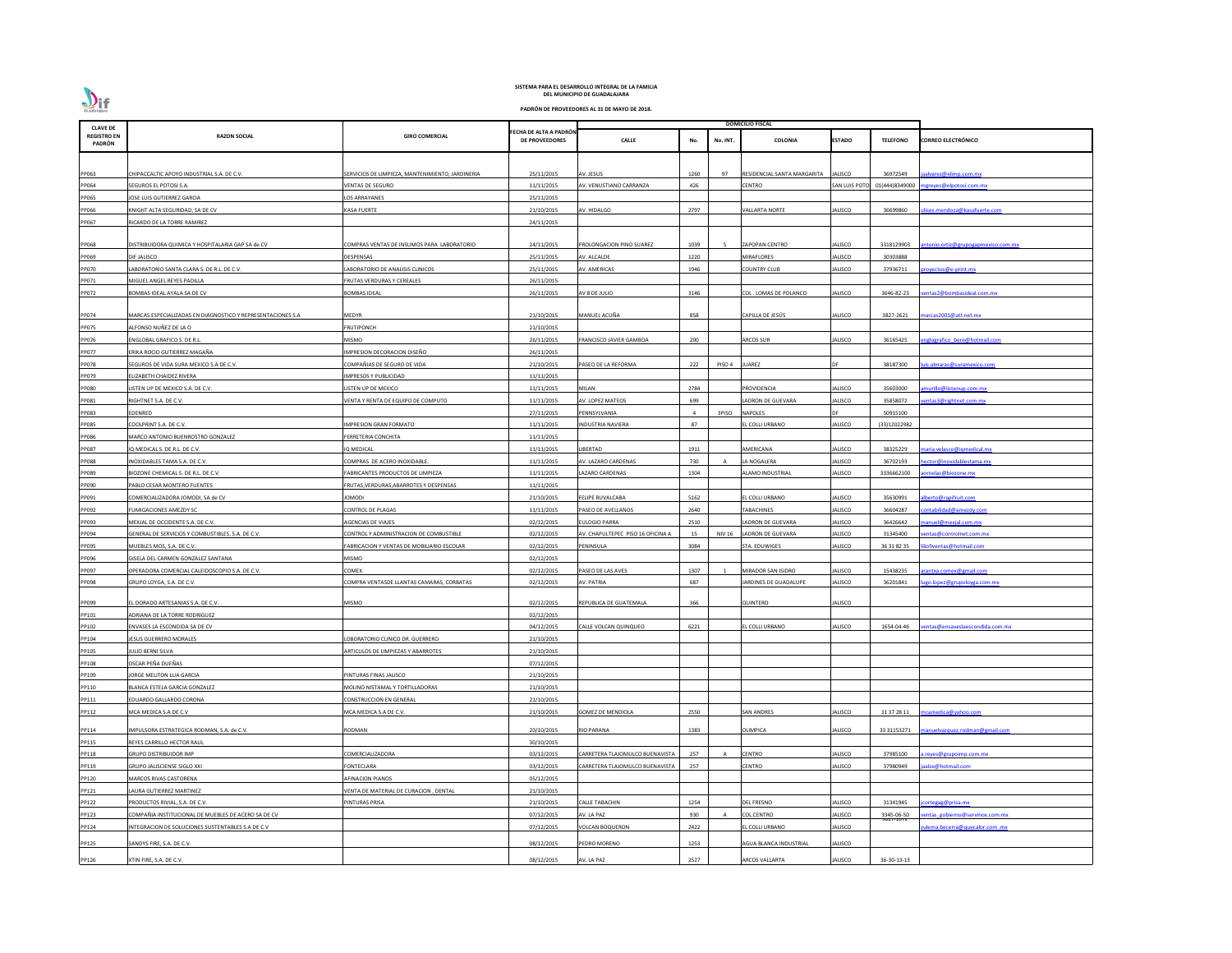| <b>CLAVE DE</b>              |                                                           |                                                |                                                 |                               |                 | <b>DOMICILIO FISCAL</b>         |                |                 |                                      |
|------------------------------|-----------------------------------------------------------|------------------------------------------------|-------------------------------------------------|-------------------------------|-----------------|---------------------------------|----------------|-----------------|--------------------------------------|
| <b>REGISTRO EN</b><br>PADRÓN | <b>RAZON SOCIAL</b>                                       | <b>GIRO COMERCIAL</b>                          | FECHA DE ALTA A PADRÓN<br><b>DE PROVEEDORES</b> | <b>CALLE</b>                  | No.<br>No. INT. | <b>COLONIA</b>                  | <b>ESTADO</b>  | <b>TELEFONO</b> | <b>CORREO ELECTRÓNICO</b>            |
| PP127                        | PAPELERIA CORNEJO                                         |                                                | 21/12/2015                                      | PERIFERICO SUR                | 6002            | <b>MIRAMAR</b>                  | JALISCO        |                 |                                      |
| PP128                        | AUTOPARTES PROVIDENCIA, S.A. DE C.V.                      | ALLER MECANICO                                 | 09/12/2015                                      | <b>INDEPENDENCIA</b>          | 64              | SAN SEBASTIANITO                | JALISCO        | 15781626        | acturacion@autopartesprovidencia.com |
| PP129                        | FERNANDO ENRIQUE CONTRERAS ALARCON                        | ALLER MECANICO                                 | 26/02/2016                                      |                               |                 |                                 |                |                 |                                      |
| PP130                        | LUIS OUSSET R. SA DE CV                                   |                                                | 10/12/2015                                      | AV. 8 JULIO                   | 2365            | ZONA INDUSTRIAL                 | JALISCO        | 3268-20-50      | orsa@lorsa.com                       |
| PP131                        | HI-TEC MEDICAL DE OCCIDENTE, SA de CV                     | <b>IITEC MEDICAL</b>                           | 11/12/2015                                      | CALLE <sub>3</sub>            | 1149            | <b>ZONA INDUSTRIAL</b>          | JALISCO        | 31621019        | tashtmgdl@hitecmedical.com.mx        |
| PP132                        | FERNANDO FLORES NOLASCO                                   | <b>ERRETERIA</b>                               | 14/12/2015                                      |                               |                 |                                 |                |                 |                                      |
| PP133                        | COLCHONES EDILZAR                                         | ABRICACION DE COLCHONES Y COLCHONETAS          | 19/11/2015                                      | <b>OMAS DOSAL</b>             | 4199            | COL. RANCHO NUEVO               | JALISCO        | 3854-59-50      | olchonesedilzar@hotmail.com          |
| PP134                        | CONSULTORIA INT MEJORANDO PROCESOS S de RL de CV          | CONSULTORIA INT                                | 16/12/2015                                      | AV. LAS ROSAS                 | 700             | <b>CHAPALITA</b>                | <b>JALISCO</b> | 24101276        | ontacto@consultoriaint.com           |
| PP135                        | TECNIFARMA AMERICA SA de CV                               | <b>ECNYFARMA</b>                               | 17/12/2015                                      | <b>BUENOS AIRES</b>           | 2260            | <b>ROVIDENCIA</b>               | JALISCO        | 38178409        | entashr@tecnyfarma.com.mx            |
| PP136                        | SAUL OSVALDO NUÑO NUÑO                                    |                                                | 18/12/2015                                      |                               |                 |                                 |                |                 |                                      |
| PP137                        | SOLUCIONES PROFESIONALES PARA LA INDUSTRIA ALIMENTARIA SA |                                                | 18/12/2015                                      | AV.ADOLFO LOPEZ MATEOS NTE.   | 666             | JESUS GARCIA, GUADALAJARA, JAL  | <b>JALISCO</b> | 3331047002      | entas2@spacioculinario.com.mx        |
| PP138                        | AD MEDIOS SA DE CV                                        |                                                | 21/12/2015                                      | PROLONGACION SAN JORGE        | 120             | היו אבאטר אוי<br><b>HIDALGO</b> | ALISCO         | 31212101        | ony@admedios.com                     |
| PP139                        | SERVICIOS IMPRESOS 321, S.A DE C.V                        |                                                | 21/12/2015                                      | PAVO                          | 844             | <b>MODERNA</b>                  | JALISCO        | 35856289        | nartinez@impresosdecalidad.com.mx    |
| PP140                        | MOSKOMPANY S.A DE C.V                                     |                                                | 21/12/2015                                      | VICENTE GUERREO               | 1035A           | <b>LMANTE</b>                   | <b>JALISCO</b> | 3339558081      | oskompany@hotmail.com                |
| PP141                        | SISTEMAS DE OFICINA Y ALMACENAJE, S.A. DE C.V.            | ABRICACION Y COMERCIALIZACION DE MOBILIARIO    | 21/12/2015                                      | SABINO                        | 1528            | <b>DEL FRESNO</b>               | JALISCO        | 3316723958      | ventas1@soamobiliario.com            |
| PP142                        | <b>JORGE OSWALDO IBARRA ALAMO</b>                         |                                                | 22/12/2015                                      |                               |                 |                                 |                |                 |                                      |
| PP143                        | DISTRIBUIDORA DEPORTIVA DE OCCIDENTE SA DE CV             |                                                | 22/12/2015                                      | <b>NV. ALVARO OBREGON</b>     | 341             | SAN JUAN DE DIOS                | JALISCO        |                 |                                      |
| PP144                        | ALMACENES LIMON S.A. DE C.V.                              | LMACENES LIMON                                 | 21/10/2015                                      | AV. JAVIER MINA               | 174             | SAN JUAN DE DIOS                | JALISCO        | 36170010        | andra.faster@outlook.com             |
| PP145                        | YADIRA ELIZABETH HERRERA                                  |                                                | 22/12/2015                                      |                               |                 |                                 |                |                 |                                      |
| PP146                        | <b>ERESA MARGELI GODINEZ GARCIA</b>                       | ARTICULOS ESCOLARES DE OFICINAS                | 22/12/2015                                      |                               |                 |                                 |                |                 |                                      |
| PP147                        | PAPELERIA TONY                                            |                                                | 22/12/2015                                      | <b>NDEPENDENCIA</b>           | 639             | COL CENTRO                      | ALISCO         | 36-58-52-22     |                                      |
| PP148                        | CAYETANO RABAGO JIMENEZ                                   |                                                | 22/12/2015                                      |                               |                 |                                 |                |                 |                                      |
| PP150                        | PRODUCTOS DE CALIDAD DE OCCIDENTE S.A.P.I DE C.V.         |                                                | 30/10/2015                                      | CALLE <sub>7</sub>            | 704             | <b>MERCADO DE ABASTOS</b>       | JALISCO        |                 |                                      |
| PP151                        | GERARDO GABRIEL PARRILLA ANGULO                           |                                                | 23/12/2015                                      |                               |                 |                                 |                |                 |                                      |
| PP152                        | CESAR OCTAVIO ENRIQUEZ BRAMBILA                           |                                                | 23/12/2015                                      |                               |                 |                                 |                |                 |                                      |
| PP153                        | SANDRA RODRIGUEZ LUEVANOS                                 |                                                | 23/12/2015                                      |                               |                 |                                 |                |                 |                                      |
| PP154                        | TELEFONÍA POR CABLE S.A DE C.V.                           |                                                | 23/12/2015                                      | AV. LÁZARO CÁRDENAS           | 1694            | DEL FRESNO                      | JALISCO        |                 |                                      |
|                              |                                                           |                                                |                                                 |                               |                 |                                 |                |                 |                                      |
| PP155                        | HOME DEPOT MEXICO S. DE R.L. E C.V.                       |                                                | 23/12/2015                                      | PERIFERICO MANUEL GOMEZ MORIN | 40              | OMAS DEL PARAÍSO                | JALISCO        | 3338371600      |                                      |
| PP157                        | KATHYA MELINA LOZA PÉREZ                                  | FABRICACIONDE TODO TIPO DE MUEBLES             | 19/11/2015                                      |                               |                 |                                 |                |                 |                                      |
| PP158                        | ANTAHKARANA S DE RL DE CV                                 | <b>IUGUETERIA</b>                              | 07/01/2016                                      | <b>AVIER MINA</b>             | 487             | SAN JUAN DE DIOS                | <b>JALISCO</b> |                 |                                      |
| PP159                        | MA. DEL CARMEN RODRIGUEZ RODRIGUEZ                        | SERVINET                                       | 06/01/2016                                      |                               |                 |                                 |                |                 |                                      |
| PP160                        | DISTRIBUIDORA CRISEL SA DE CV                             | ENTAS DE ABARROTES, DESPENSAS, SEMILLAS        | 07/01/2016                                      | <b>AGUA TERMAL</b>            | 8638            | AGUA BLANCA SUR                 | <b>JALISCO</b> | 3684-5010       | risel@crisel.com.mx                  |
| PP161                        | ADAN DELGADILLO DELGADO                                   | RODUCTOS DE SEGURIDAD                          | 08/01/2016                                      |                               |                 |                                 |                |                 |                                      |
| PP162                        | MAS QUE MEDIOS S de RL de CV                              | UBLICIDAD EN PROMOCIONALES Y TV CABLE          | 14/01/2016                                      | AGUSTIN DE LA ROSA            | 243             | ADRON DE GUEVARA                | ALISLCO        | 33420503        | vette.gomez@mgm.com.mx               |
| PP163                        | CONSORCIO ENARH SA de CV                                  | ENARH                                          | 14/01/2016                                      | AV. MEXICO                    | 2259            | LADRON DE GUEVARA               | <b>JALISCO</b> |                 |                                      |
| PP164                        | DISTRIBUIDORA ELECTRICA DE TLAQUEPAQUE S.A DE C.U.        | COMPRAS DE MATERIALES ELECTRICOS               | 15/01/2016                                      | <b>EMILIANO ZAPATA</b>        | 72              | LAS JUNTAS                      | jalisco        | 36701909        | eg-2004@hotmail.com                  |
| PP165                        | CONSORCIO INTERAMERICANO DE COMUNICACION SA de CV         | PERIODICO MURAL                                | 18/01/2016                                      | AV. MARIANO OTERO             | 4047            | LA CALMA                        | JALISCO        | 31343500        |                                      |
| PP166                        | LABORATORIO BERNARDETTE, S.C.                             | MEDICAMENTOS                                   | 18/01/2016                                      | IUAN N. CUMPLIDO              | 76              | <b>ZONA CENTRO</b>              | JALISLCO       |                 |                                      |
| PP167                        | SUPERSERROT, SA de CV                                     |                                                | 19/01/2016                                      | AV. GONZALEZ GALLO            | 313             | <b>SAN CARLOS</b>               | JALISCO        | 36500550        | alicia@serrot.com.mx                 |
| PP168                        | ROBERTO MONTES CORTES                                     | COMERCIALIZACION EQUIPO DE COMPUTO             | 25/01/2016                                      |                               |                 |                                 |                |                 |                                      |
| PP169                        | EVOLUTEL SA DE CV                                         |                                                | 27/01/2016                                      | <b>AV.LOPEZ MATEOS</b>        | 2077<br>Z4A     | JARDINES DE PLAZA DEL SOL       | ALISCO         | 3030-7020       | mar.palafox@evolutel.com.mx          |
| PP170                        | ERIKA YESENIA SANDOVAL CONTRERAS                          | <b>JNIFORMES EMPRESARIALES</b>                 | 27/01/2016                                      |                               |                 |                                 |                |                 |                                      |
| PP171                        | SOLUCIONES EN LINEA SA DE CV                              |                                                | 27/01/2016                                      | AV LA PAZ                     | 1753            | AMERICANA                       | ALISCO         | 38261550        | sactr.flores@solucionesenlinea.mx    |
| PP172                        | MICROCHIP SA DE CV                                        |                                                | 27/01/2016                                      | FRANCISCO ROJAS GONZALEZ      | 626             | ADRON DE GUEVARA                | <b>JALISCO</b> | 3630-0449       | ubennava.mchip@gmail.com             |
|                              |                                                           |                                                |                                                 |                               |                 |                                 |                |                 |                                      |
| PP173                        | APP DOCUMENTS SA DE CV                                    | /ENTAS Y RENTAS DE EQUIPOS DE OFICINAS Y TONER | 02/02/2016                                      | LOPEZ COTILLA                 | 1554<br>106     | AMERICANA                       | JALISCO        | 10-31-15-18     | aja.appducoment@outlook.com          |
| PP174                        | <b>JOSE RICARDO DIAZ LOPEZ</b>                            | DISEÑO Y CONSTRUCION                           | 02/02/2016                                      |                               |                 |                                 |                |                 |                                      |
| PP175                        | GRUPO AGIO GDL SA. DE CV.                                 | <b>/ENTAS DE ARTICULOS PROMOCIONALES</b>       | 05/02/2016                                      | HOSPITAL                      | 750             | CENTRO                          | ALISCO         | 36137323        | rupoangiogdl@hotmail.com             |
| PP176                        | PROMO PAPE DE OCCIDENTES S.A. DE C.V.                     | <b>ECNOLOGIA</b>                               | 05/02/2016                                      | PEDRO MORENO                  | 596A            | CENTRO                          | JALISCO        | 36133388        | opapedeoccidente10@hotmail.com       |
| PP177                        | R.G. REPRESENTACIONES PARA LABORATORIO                    | COMERCIALIZACION DE EQUIPO Y MATERIALES        | 11/02/2016                                      | ANDRES TERAN                  | 1322            | <b>CHAPULTEPEC COUNTRY</b>      | JALISCO        | 3313800394      | ontacto@rglaboratorios               |
| PP178                        | PAPELERIA NUEVA ESCOCIA SA. DE CV                         | PAPELERIA                                      | 12/02/2016                                      | NUEVA ESCOCIA                 | 1500            | PROVIDENCIA                     | JALISCO        | 36421650        | ipenuevaescocia@hotmail.com          |
| PP179                        | CAYETANO RABAGO JIMENEZ                                   | RENTA Y VENTAS DE TOLDO ,PERSIANAS, ALARMAS    | 08/02/2016                                      |                               |                 |                                 |                |                 |                                      |
| PP180                        | AD MEDIOS SA. DE CV.                                      | SERVICIOS DE PUBLICIDAD EN MEDIO IMPRESOS      | 12/02/2016                                      | PROLOGACION SAN JORGE         | 120             | ALLARTA SAN JORGE               | ALISCO         | 3331212101      | ony@admedios.com                     |
| PP181                        | VE-GALAB, SA de CV                                        | MATERIALES DE LABORATORIO                      | 09/02/2016                                      | CARNERO                       | 3926            | LA CALMA                        | <b>JALISCO</b> | 35 63 41 10     | egalab@prodigy.net.mx                |
| PP182                        | GREGGA SOLUCIONES GRAFICAS S DE RL DE CV                  | PUBLICIDAD                                     | 11/02/2016                                      | AV. MARIANO OTERO             | 2963            | ARBOLEDAS                       | <b>ALISCO</b>  | 3336340941      | z@greggapublicidad.com               |
| PP183                        | PIPAS Y SERVICIOS LA VENA S DE RL DE CV                   | RENTA DE SANITARIOS MOVILES                    | 16/02/2016                                      | CALLEJON DE LA VIA            | 116             | AS JUNTAS                       | ALISCO         | 3222903042      |                                      |
| PP184                        | GRUPO QUIMICO AMILLAN                                     | COMERCIALIZACION DE MATERIALES PRIMA           | 10/02/2016                                      | PUERTO YAVAROS                | 2820            | <b>MIRAMAR</b>                  | <b>JALISCO</b> | 31807342        | ireccion@grupoquimicoamillan.com.mx  |

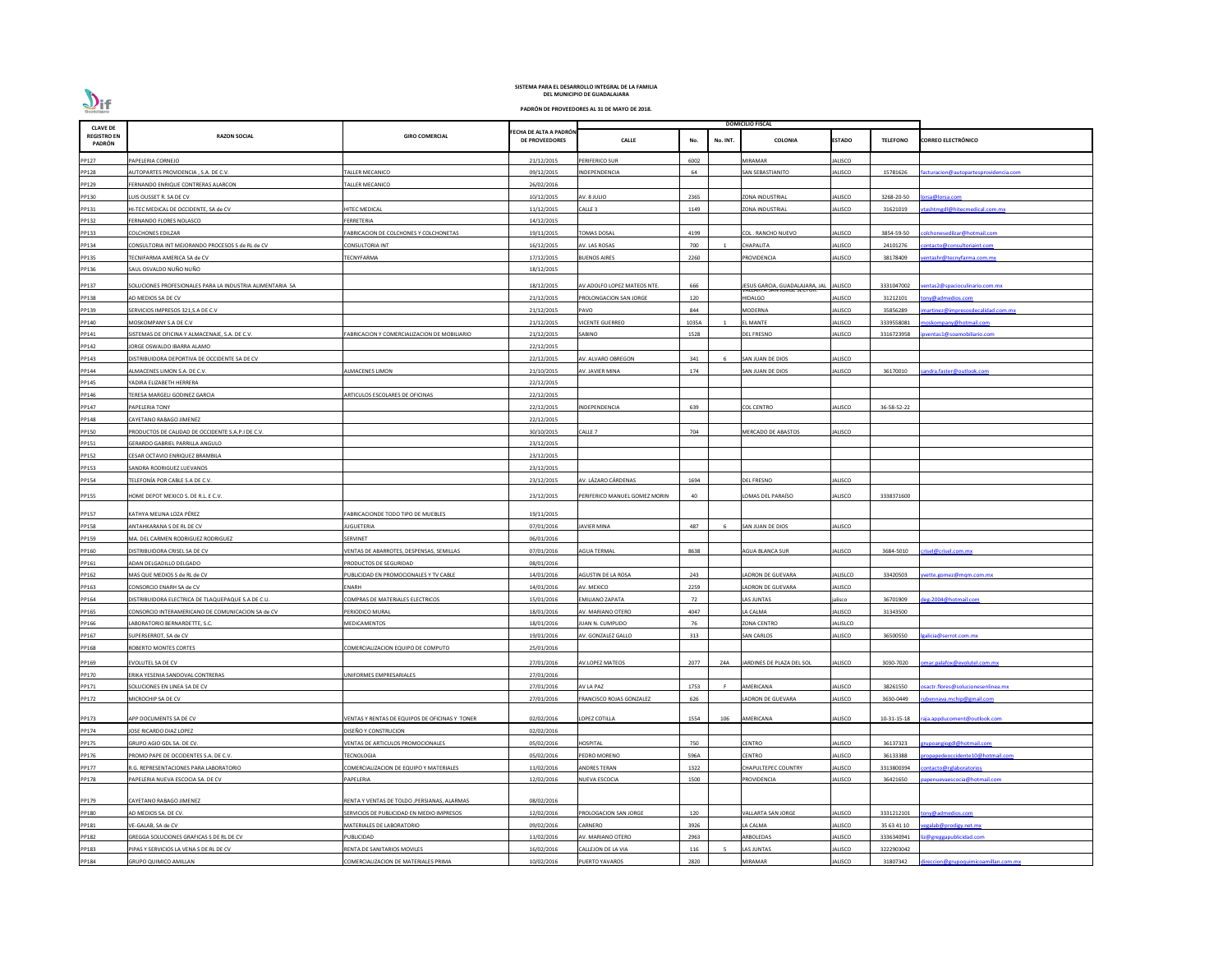| <b>CLAVE DE</b>              |                                                            |                                                    |                                                 |                           |      |                | <b>DOMICILIO FISCAL</b>  |                |                 |                                                 |
|------------------------------|------------------------------------------------------------|----------------------------------------------------|-------------------------------------------------|---------------------------|------|----------------|--------------------------|----------------|-----------------|-------------------------------------------------|
| <b>REGISTRO EN</b><br>PADRÓN | <b>RAZON SOCIAL</b>                                        | <b>GIRO COMERCIAL</b>                              | FECHA DE ALTA A PADRÓN<br><b>DE PROVEEDORES</b> | <b>CALLE</b>              | No.  | No. INT.       | <b>COLONIA</b>           | <b>ESTADO</b>  | <b>TELEFONO</b> | <b>CORREO ELECTRÓNICO</b>                       |
| PP185                        | ARBILAB, SA de CV                                          | DISTRIBUIDOR DE LABORATORIO                        | 11/02/2016                                      | PASEO DE LA MONTAÑA       |      |                | LOMAS DE SANTA ANITA     | ALISCO         | 32 71 12 53     | esoreria@arbilab.net                            |
| PP186                        | JAIROS EDSEL LANDAZURI CHAVARIN                            | URIFICACION Y ENVASADO DE AGUA                     | 15/02/2016                                      |                           |      |                |                          |                |                 |                                                 |
| PP187                        | BER- MAR UNIVERSAL S.A DE CV                               | CONSUMIBLES, PAPELERIA, SUMINISTROS                | 15/02/2016                                      | FERMIN RIESTRA            | 1690 | $\overline{A}$ | <b>MODERNA</b>           | ALISCO         | 33441520        | uigi 5@hotmail.com/bermar.universal@hotmail.com |
| PP188                        | CIENTIFICA VELAQUIN, SA de CV                              | VELAQUIN                                           | 16/02/2016                                      | SAN LUIS                  | 84   |                | <b>GRANJA ESTRELLA</b>   | MEXICO, D.F    | 56 07 13 11     | entas@velaquim.com.mx                           |
|                              |                                                            |                                                    |                                                 |                           |      |                |                          |                |                 |                                                 |
| PP189                        | PROVIKA DE OCCIDENTE SA DE CV                              | COMPRA VENTA DE CARNE DE RES Y CERDO               | 16/02/2016                                      | AV. HIDALGO               | 495  |                | LOS MESEROS              | ALISCO         | 36-57-2072      | ompras@provika.mx                               |
| PP190                        | GENERAL DE ESCUELAS Y OFICINAS, SA de CV                   | GEOSA                                              | 16/02/2016                                      | PEDRO GONZALEZ            | 3529 |                | JARDINES DEL NILO        | ALISCO         | 36 50 26 41     | entas@geosagdl.com.mx                           |
| PP191                        | JORGE GERARDO GARCIA HERNANDEZ                             | CRISTALES Y ALUMINIO                               | 17/02/2016                                      |                           |      |                |                          |                |                 |                                                 |
| PP192                        | FRANCISCO RAMIREZ MANRIQUEZ                                | SERVICIOS DE ARQUITECTURA                          | 19/02/2016                                      |                           |      |                |                          |                |                 |                                                 |
| PP193                        | AMOR JOSE SILVA ESCALERA                                   | QUIPOS CONTRA INCENDIOS Y SEG. INDUSTRIAL          | 22/02/2016                                      |                           |      |                |                          |                |                 |                                                 |
| PP194                        | DANIEL ALONSO GOMEZ OROZCO                                 | COMERCIO AL PORMENOR DE FRUTAS Y VERDURAS FRESCAS  | 22/02/2016                                      |                           |      |                |                          |                |                 |                                                 |
| PP195                        | JOSE DANIEL GUTIERREZ SERVIN                               | <b>TORTILLERIA</b>                                 | 22/02/2016                                      |                           |      |                |                          |                |                 |                                                 |
| PP196                        | GRISELDA ADRIANA MARTINEZ MEDINA                           |                                                    | 19/02/2016                                      |                           |      |                |                          |                |                 |                                                 |
| PP197                        | PGC COMPUTADORAS, SA de CV                                 |                                                    | 22/02/2016                                      | AV. NIÑOS HEROS           | 2320 |                | JARDINES DEL BOSQUE      | ALISCO         | 36 16 98 81     | nfo@pgc-sa.mx                                   |
|                              |                                                            | REPARACION DE LAVADORAS                            |                                                 |                           | 3040 | 302            | <b>VALLARTA PONIENTE</b> | ALISCO         | 36404341        |                                                 |
| PP198                        | INDUSTRIAS RECIZAP, SA de CV                               |                                                    | 22/02/2016                                      | <b>VALLARTA</b>           |      |                |                          |                |                 | efrigeracionmacias7@hotmail.com                 |
| PP199                        | LUCIO LOPEZ DE LA ROSA                                     | OPOTE PARA ESCOBA                                  | 22/02/2016                                      |                           |      |                |                          |                |                 |                                                 |
| PP200                        | IMPLEMENTOS MEDICOS DE OCCIDENTE, SA de CV                 |                                                    | 23/02/2016                                      | RAFAEL CAMACHO            | 1818 |                | GUADALUPANA              | ALISCO         | 38 24 91 50     | raul@imogdl.com                                 |
| PP201                        | COMERCIALIZADORA INTERNACIONAL SECTORIAL AHB SA de CV      | COMPRA VENTA E IMPORTACION DE PRODUCTOS VARIOS     | 24/02/2016                                      | AV. LAS ROCAS             | 125  |                | PRADOS VALLARTA          | JALISCO        | 33640653        | scar.tovar@sicuranzza.com                       |
| PP202                        | COMIND Y SERVICIOS DIVERSOS RMT SA de CV                   | SERVICIOS DE ASESORIA PROFESIONAL Y CAPACITACION   | 24/02/2016                                      | AV. LAS ROCAS             | 125  |                | PRADOS VALLARTA          | ALISCO         | 33640653        | scar.tovar@sicuranzza.com                       |
| PP203                        | MARULL S.A                                                 | VENTAS DE CORTINAS                                 | 24/02/2016                                      | AV. VALLARTA              | 1217 |                | COL. AMERICANA           | ALISCO         | 38250009        | entas1@marull.com.mx                            |
| PP204                        | DANIEL ACEVES VILLARREAL                                   |                                                    | 24/02/2016                                      |                           |      |                |                          |                |                 |                                                 |
|                              |                                                            |                                                    |                                                 |                           |      |                |                          |                |                 |                                                 |
| PP205                        | PEDRO URBANO RANGEL VILLALOBOS                             | EQUIPO ELECTRONICO PARA OFICINAS                   | 24/02/2016                                      |                           |      |                |                          |                |                 |                                                 |
| PP206                        | JOSE CARLOS GONZALES MONTES                                | ECNICA AUTOMOTRIZ GONZALEZ                         | 21/10/2015                                      |                           |      |                |                          |                |                 |                                                 |
| PP207                        | LIMPIEZA TRANSPARENTE DELUXE S DE RL DE CV                 | CLEAN DELUXE                                       | 24/02/2016                                      | ALDERON DE LA BARCA       | 118  |                | ARCOS VALLARTA           | ALISCO         | 31 80 66 98     | npiezatransparente@hotmail.com                  |
| PP208                        | CAMARO SOLUCIONES INTREGALES S.A DE C.V.                   | REPARACIONES DE EQUIPOS DE OFICINA                 | 25/02/2016                                      | INDUSTRIA                 | 1148 |                | OBLATOS                  | ALISCO         | 36185286        | olocamaro@hotmail.com                           |
| PP209                        | ALVARO JAVIE MIRANDA AVILA                                 | CONSUMIBLES CARTUCHO, TONER Y TINTAS               | 25/02/2016                                      |                           |      |                |                          |                |                 |                                                 |
| PP210                        | MARIO SAAVEDRA FLORES                                      | <b>IMPORTACIONES Y DISTRIBUCIONES INDS</b>         | 25/02/2016                                      |                           |      |                |                          |                |                 |                                                 |
| PP211                        | MARIO ENRIQUE HERNANDEZ GARCIA                             | MYVAME                                             | 26/02/2016                                      |                           |      |                |                          |                |                 |                                                 |
| PP212                        | RAFAEL SANCHEZ REYES                                       | CONSTRUCCION                                       | 26/02/2016                                      |                           |      |                |                          |                |                 |                                                 |
| PP213                        | MAYOREO DE ALFOMBRAS, SA DE CV                             | NTELLI                                             | 26/02/2016                                      | ATENAS                    | 141  |                | AMERICANA                | ALISCO         | 38 27 05 68     | entas1@marull.com.mx                            |
| PP214                        | <b>ELISA RUBIO TORRES</b>                                  | <b>AGENCIA DE PUBLICIDAD Y UNIFORMES</b>           | 26/02/2016                                      |                           |      |                |                          |                |                 |                                                 |
| PP215                        | YUDINELY CARRILLO CAMARENA                                 | PC SOFTWARE                                        | 27/02/2016                                      |                           |      |                |                          |                |                 |                                                 |
| PP216                        | OMEGA DENTAL, SA de CV                                     | OMEGA DENTAL                                       | 27/02/2016                                      | <b>IETE COLINAS</b>       | 1487 |                | INDEPENDENCIA PONIENTE   | ALISCO         | 36 38 88 89     | guzman@omegadental.com.mx                       |
| PP217                        | ALFONSO MALDONADO REYES                                    | <b>GRAFICA ALTERNATIVA</b>                         | 29/02/2016                                      |                           |      |                |                          |                |                 |                                                 |
| PP218                        | J JESUS PADILLA ALVAREZ                                    | MTTO INCUBADORA                                    | 01/03/2016                                      |                           |      |                |                          |                |                 |                                                 |
|                              |                                                            |                                                    |                                                 |                           |      |                |                          |                |                 |                                                 |
| PP219                        | DMN DISTIBUIDORA MEDICA NINNUS SAPI deCV                   | COMERCIO AL POR MAYOR DE PRODUCTOS FARMACEUTICOS   | 01/03/2016                                      | PAVO                      | 135  | 408            | <b>CENTRO</b>            | <b>JALISCO</b> | 36142614        | distribuidora@ninnus.com                        |
| PP220                        | SAID ALEJANDRO ZETTER BRIZUELA                             | UNIFORMES INDUSTRIALES Y ESCOLARES ARLEQUIN        | 20/10/2015                                      |                           |      |                |                          |                |                 |                                                 |
| PP221                        | BATAS, BOTAS Y UNIFORMES INDUSTRIALES, SA de CV            | BBU                                                | 02/03/2016                                      | CALZADA INDEPENDENCIA     | 647  |                | INDEPENDENCIA            | ALISCO         | 36 18 43 05     | ventasbbu@hotmail.com                           |
|                              |                                                            |                                                    |                                                 |                           |      |                |                          |                |                 |                                                 |
|                              |                                                            |                                                    |                                                 |                           |      |                |                          |                |                 |                                                 |
| PP222                        | CONDIMENTOS Y ESPECIAS MI CAMPO SA de CV                   | PROCESO Y ENVASADO DE CONDIMENTOS Y ESPECIAS       | 03/03/2016                                      | JARDINES DE LA GRANJA     | 3586 |                | LA FLORIDA               | ALISCO         | 36 55 21 61     | micampo01@hotmail.com                           |
| PP223                        | CENTRAL DE EXTINGUIDORES SA de CV                          | RECARGA MANTENIMIENTO Y VENTA DE EQUIPOS           | 03/03/2016                                      | ANDRES TERAN              | 903  |                | VILLASEÑOR               | ALISCO         | 36400898        | exa@hotmail.com                                 |
| PP224                        | LILIANA RICO GONZALEZ                                      | TECNOLOGIAS DE LA INFORMACION                      | 03/03/2016                                      |                           |      |                |                          |                |                 |                                                 |
| PP225                        | ERIKA ESMERALDA CARRASCO SANCHEZ                           | PESCADOS Y MARISCOS                                | 04/03/2016                                      |                           |      |                |                          |                |                 |                                                 |
| PP226                        | CRISTOBAL FRANCISCO DUEÑEZ BARBA                           | COM. VENTA. DE EQUIPOS DE GIMNASIO Y JUEGOS INFANT | 04/03/2016                                      |                           |      |                |                          |                |                 |                                                 |
| PP227                        | CARE BIOMEDICAL S de RL de CV                              | ENTA Y RENTA DE EQUIPO MEDICO E IMPLANTES          | 07/03/2016                                      | <b>ARAHUMARAS</b>         | 360  |                | FRACC. MONRAZ            | ALISCO         | 38132326        | contabilidad@caregroup.com.mx                   |
| PP228                        | ORTO DISEÑOS                                               | VENTA DE APARATOS ORTOPEDICOS                      | 04/03/2016                                      | BARCELONA                 | 2088 |                | JACINTO LOPEZ            | ALISCO         | 38539078        | rtopedia ortodisenos@hotmail.com                |
| PP229                        | CENTRO DE DIAGNOSTICO EN METABOLISMO ENERGETICO Y MEDICINA | ESTUDIOS DE LOS CAMPOS DE LA BIOQUIMICA            | 07/03/2016                                      | AV. COYOACAN              | 1120 |                | <b>DEL VALLE</b>         | MEXICO         | 5555599124      | n.vazquez@cedimemm.com                          |
| PP230                        | UNIDAD DE RADIOLOGIA IRM S DE R.L DE C.V.                  |                                                    | 07/03/2016                                      | AV. AMERICAS              | 2016 |                | <b>COUNTRY CLUB</b>      | ALISCO         | 38170882        | nfo@cid.com.mx                                  |
| PP231                        | <b>GAMA COMERCIAL</b>                                      |                                                    | 07/03/2016                                      | FELIPE ZETTER             | 5407 |                | PASEOS DEL SOL           | ALISCO         | 36347818        | amacon@hotmail.com                              |
|                              | SENEFRO S.C.                                               | ESIONES DE HEMODIALISIS                            | 07/03/2016                                      | <b>ANTONIO ROSALES</b>    | 204  |                | ANALCO                   | ALISCO         | 33317506        |                                                 |
| PP232                        |                                                            |                                                    |                                                 |                           |      |                |                          |                |                 | oscarunefro@gmail.com                           |
| PP233                        | LIZBETH CAROLINA RUIZ PEREZ                                |                                                    | 07/03/2016                                      |                           |      |                |                          |                |                 |                                                 |
| PP235                        | ROJAS AUDITORES Y CIA, S.C.                                | ORD CONSULTORES                                    | 09/03/2016                                      | <b>JOSE MARIA HEREDIA</b> | 2876 |                | PRADOS PROVEDENCIA       | ALISCO         | 36 42 16 30     | correspondencia@ordconsultores.com.mx           |
| PP236                        | ANTONIO MENDOZA MARTINEZ                                   | FABRICACION DE JUEGOS INFANTILES                   | 21/10/2015                                      |                           |      |                |                          |                |                 |                                                 |
| PP237                        | RSM BOGARIN Y Cia, SC                                      | <b>IUDITORIA Y SERVICIOS DE CONTABILIDAD</b>       | 10/03/2016                                      | <b>ALERMO</b>             | 2999 |                | PRADOS PROVIDENCIA       | ALISCO         | 36484320        | david.moreno@rsmmx.mx / ramiro.montero@rsmmx.mx |
| PP238                        | JOHNSON & JOHNSON MEDICAL MEXICO                           |                                                    | 14/04/2016                                      | JAVIER BARROS SIERRA      | 555  |                | <b>SANTA FE</b>          | MEXICO         | 11058100        |                                                 |

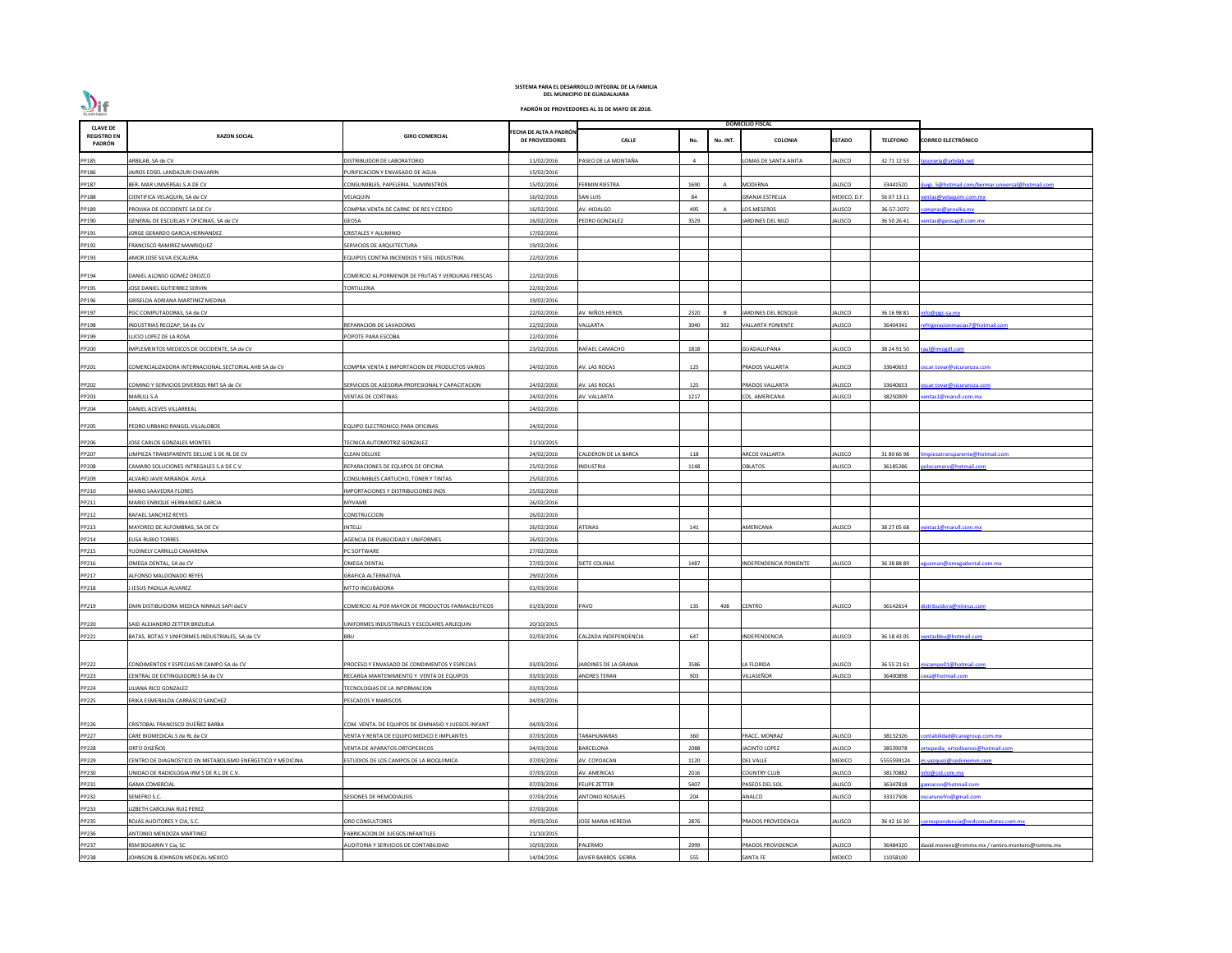| <b>CLAVE DE</b>              |                                                      |                                           |                                                 |                                    |        |                   | <b>DOMICILIO FISCAL</b> |                     |                 |                                                  |
|------------------------------|------------------------------------------------------|-------------------------------------------|-------------------------------------------------|------------------------------------|--------|-------------------|-------------------------|---------------------|-----------------|--------------------------------------------------|
| <b>REGISTRO EN</b><br>PADRÓN | <b>RAZON SOCIAL</b>                                  | DENOMINACIÓN COMERCIAL                    | FECHA DE ALTA A PADRÓN<br><b>DE PROVEEDORES</b> | <b>CALLE</b>                       | No.    | No. INT.          | <b>COLONIA</b>          | <b>ESTADO</b>       | <b>TELEFONO</b> | <b>CORREO ELECTRÓNICO</b>                        |
| PP239                        | ORTOGAR S.A DE C.V                                   |                                           | 14/04/2016                                      | YOLANDA DEL CARMEN CARDENAS        | 5438   |                   | PASEOS DEL SOL          | ALISCO              | 36344634        |                                                  |
| PP240                        | GRUPO INDUSTRIAL VIDA SA de CV                       | GRANVITA                                  | 14/03/2016                                      | EJIDO                              | 300    |                   | LA VENTA DEL ASTILLERO  | ALISCO              | 32080400        | nahy.sanchez@grupovida.com                       |
| PP241                        | <b>FARMACIA CARREY S.A</b>                           |                                           | 15/03/2016                                      | HUMBOLDT                           | 650    |                   | <b>L RETIRO</b>         | ALISCO              | 36136337        |                                                  |
| PP242                        | GRUPO IMPORTADOR DE PAÑAL MERVER S.A DE CV           |                                           | 15/03/2016                                      | <b>FEDERACION</b>                  | 1806   |                   | LAS HUERTAS             | ALISCO              |                 |                                                  |
| PP243                        | PROMEDICA GARCIA S.A. DE C.V                         |                                           | 15/03/2016                                      | BELEN                              | 1026   |                   | ALCALDE BARRANQUITAS    | ALISCO              | 36131399        |                                                  |
| PP244                        | SUSI TERRIQUEZ PEÑA                                  | DECORACION DE INTERIORES                  | 15/03/2016                                      |                                    |        |                   |                         |                     |                 |                                                  |
| PP245                        | FANNY CAROLINA RAMIREZ GUTIERREZ HERMOSILLO          | EQUIPO DE SEGURIDAD Y EXTINTORES          | 15/03/2016                                      |                                    |        |                   |                         |                     |                 |                                                  |
| PP247                        | OSCAR ALBERTO PEREZ MEZA                             | FERRETERIA Y MATERIALES DE CONSTRUCCION   | 15/03/2016                                      |                                    |        |                   |                         |                     |                 |                                                  |
| PP248                        | AGUSTIN FLORES SANDOVAL                              | FERRETERIA Y ELECTRICIDAD EN GENERAL      | 21/10/2015                                      |                                    |        |                   |                         |                     |                 |                                                  |
| PP249                        | ESTUDIO LEGAL Y CORREDURIA S.A                       |                                           | 16/03/2016                                      | CORDOBA                            | 2606   |                   | PROVIDENCIA             | ALISCO              | 38173475        |                                                  |
| PP250                        | PAULINA ANABEL PEREZ MUÑOZ                           | PRODUCCION AUDIOVISUAL                    | 17/03/2016                                      |                                    |        |                   |                         |                     |                 |                                                  |
| PP251                        | SERGIO PEÑA OCHOA                                    | UBLICIDAD E IMPRESOS                      | 17/03/2016                                      |                                    |        |                   |                         |                     |                 |                                                  |
| PP253                        | <b>BIONEFRO S.C</b>                                  | UNIDAD DE HEMODIALISIS                    | 05/04/2016                                      | <b>ICTORIANO AGUEROS</b>           | 2205   |                   | LAFAYETTE               | ALISCO              | 36141124        | hemobionephro@gmail.com jorg_andrade@hotmail.com |
| PP254                        | QK TECNOLOGIA SERVICIOS Y SOLUCIONES                 | QUANTICA                                  | 05/04/2016                                      | PEGASO                             | 3692   | 103               | LA CALMA                | ALISCO              | 36319212        |                                                  |
| PP255                        | RICARDO TORRES MEDINA                                | <b>MPRENTA</b>                            | 05/04/2016                                      |                                    |        |                   |                         |                     |                 |                                                  |
| PP256                        | DISTRIBUIDORA GARCI CRESPO S de R.L de C.V           | ANTORINI                                  | 05/04/2016                                      | RECURSOS HIDRAULICOS               | -8     |                   | A LOMA                  | <b>EDO. MEXICO</b>  | 3336786600      | octavio.padilla@gepp.com                         |
| PP257                        | MAPLE EDIFICACIONES, SA DE CV                        | CONSTRUCCION Y REMODELACION               | 05/04/2016                                      | EONA VICARIO                       | 2530   |                   | SANTA ANA TEPETITLAN    | ALISCO              | 31330350        | ubenguitron@prodigy.net.mx                       |
| PP258                        | WALMART                                              |                                           | 07/04/2016                                      | AV. MANUEL GOMEZ                   | 120    |                   | LOMAS DE PARAISO        | ALISCO              |                 |                                                  |
| PP259                        | SALVADOR GONZALEZ NAVARRO                            |                                           | 07/04/2016                                      |                                    |        |                   |                         |                     |                 |                                                  |
| PP260                        | CIA. PERIODISTICA DEL SOL DE GUADALAJARA SA de CV    | L OCCIDENTAL                              | 07/04/2016                                      | ALZ. INDEPENDENCIA SUR             | 324    |                   | CENTRO                  | ALISCO              | 36 13 06 90     | rojas@eloccidental.com.mx                        |
| PP261                        | FUSION STORE S.A DE C.V                              |                                           | 07/04/2016                                      | GARIBLDI                           | 2410   |                   | ADRON DE GUEVARA        | ALISCO              | 36169511        |                                                  |
| PP265                        | STAMPA IMPRESIONES FOTOGRAFICAS S de RL de CV        | STAMPA IMPRESIONES                        | 08/04/2016                                      | <b>GOLFO DE CORTEZ</b>             | 2946   |                   | <b>VALLARTA NORTE</b>   | ALISCO              | 18 13 35 35     |                                                  |
| PP266                        | TIP SOLUTIONS S.A. DE C.V.                           | ABRICACION DE PRODUCTOS HIGIENE           | 11/04/2016                                      | AV. ALEMANIA                       | 1765   | 30                | <b>MODERNA</b>          | ALISCO              | 3312040936      | entas@higienika.com                              |
| PP268                        | MARIA TERESA DEL ROSARIO MARTINEZ SAINZ              | CREMERIA                                  | 13/04/2016                                      |                                    |        |                   |                         |                     |                 |                                                  |
| PP269                        | LA NUEVA PERLA SA de CV                              | VENTA DE TELAS                            | 13/04/2016                                      | PINO SUAREZ                        | 345    |                   | <b>CENTRO</b>           | ALISCO              | 36145388        | laperla@megared.net.mx laperla2@megared.net.mx   |
| PP270                        | GRUPO CONSTRUCTOR TZOE, SA de CV                     | <b>GRUPO TZOE</b>                         | 14/04/2016                                      | <b>ISLA CURAZAO</b>                | 2750   |                   | JARDINES DE LA CRUZ     | ALISCO              | 36 01 13 98     | upotzoe recepcion@hotmail.com                    |
| PP271                        | DESARROLLADORES MARSOL, SA de CV                     | MARSOL                                    | 15/04/2016                                      | MANUEL ASPIROS                     | 1962   |                   | VILLASEÑOR              | ALISCO              | 13 06 60 00     | esarrolladoresmarsol@gmail.com                   |
| PP272                        | FERNANDO ARCARIO LLANCARI CASTILLA                   | FRUTAS, VERDURAS, SEMILLAS Y CHILES       | 15/04/2016                                      |                                    |        |                   |                         |                     |                 |                                                  |
| PP273                        | RIGOBERTO YANES DE LA CRUZ                           | ELECTRICIDAD Y FONTANERIA                 | 18/04/2016                                      |                                    |        |                   |                         |                     |                 |                                                  |
| PP274                        | PRODUCTOS HOSPITALARIOS, S.A. DE C.V.                | SANEFRO                                   | 21/10/2015                                      | <b>BRUSELAS</b>                    | 569    |                   | MODERNA                 | ALISCO              | 36280470        |                                                  |
| PP275                        | JOSE CARLOS PONCE GODINEZ                            |                                           | 19/04/2016                                      |                                    |        |                   |                         |                     |                 |                                                  |
| PP276                        | TECNOLOGIA FARMACEUTICA S.A DE C.V                   |                                           | 19/04/2016                                      | <b>IDRIO</b>                       | 1565   |                   | MODERNA                 | ALISCO              | 38264708        |                                                  |
| PP277                        | UNIDAD DE HEMODIALISIS UHEM S.C                      |                                           | 19/04/2016                                      | AV. DEL PINAR                      | 3419   |                   | A CALMA                 | ALISCO              | 36317803        |                                                  |
| PP278                        | JOSE ANTONIO RODRIGUEZ RODRIGUEZ                     | FRUTAS Y VERDURAS                         | 20/04/2016                                      |                                    |        |                   |                         |                     |                 |                                                  |
| PP279                        | UNION EDITORIALISTA, SA de CV                        | EL INFORMADOR                             | 21/04/2016                                      | NDEPENDENCIA                       | 300    |                   | <b>CENTRO</b>           | ALISCO              |                 |                                                  |
| PP280                        | YESIKA ALEJANDRA SANTOYO RAMIREZ                     |                                           | 21/04/2016                                      |                                    |        |                   |                         |                     |                 |                                                  |
| PP281                        | EVERARDO CONTRERAS DE ALBA                           |                                           | 22/04/2016                                      |                                    |        |                   |                         |                     |                 |                                                  |
| PP282                        | EXORTA S DE R.L DE C.V                               |                                           | 22/04/2016                                      | <b>ASESORES</b>                    | 5613   |                   | ARCOS DE GUADALUPE      | ALISCO              | 36731724        |                                                  |
| PP283                        | REACTIV, SA de CV                                    | <b>APARATOS ORTOPEDICOS</b>               | 22/04/2016                                      | AV. ANGEL LEAÑO                    | 401    | 3C                | LOS ROBLES              | ALISCO              | 36 36 12 12     | riadna ibarra@reactiv.com.mx                     |
|                              | INNOVACION EMPRESARIAL & CIVIL, SC                   |                                           | 22/04/2016                                      | <b>MADO AGUIRRE</b>                | 736    |                   | JARDINES ALCALDE        | ALISCO              |                 |                                                  |
| PP284<br>PP285               | CENTRO NACIONAL DE DISTRIBUCION JUGUETEGA S.A DE C.V | UGUETES                                   | 26/04/2016                                      | ALVARO OBREGON                     | 323    |                   | SAN JUAN DE DIOS        | ALISCO              | 33361953        |                                                  |
| PP286                        | CARLOS NAFARRATE SA DE CV                            |                                           | 26/04/2016                                      | AVENIDA DE LAS AMERICAS            | 601    |                   | LADRON DE GUEVARA       | ALISCO              | 36699800        |                                                  |
| PP287                        | EQUIPOS INTERFERENCIALES SA DE CV                    |                                           | 26/04/2016                                      | CERRO DE GUADALUPE                 | 28     |                   | CAMPESTRE CHURUBUSCO    | MEXICO              |                 |                                                  |
| PP288                        | LIVIER GALLO PEREZ                                   |                                           | 26/04/2016                                      |                                    |        |                   |                         |                     |                 |                                                  |
|                              |                                                      |                                           |                                                 |                                    |        |                   |                         |                     |                 |                                                  |
| PP289                        | MARIA ALEJANDRA HERRERA MORALES                      | REFACCIONES Y ACCESORIOS POLARIZADO       | 26/04/2016                                      |                                    |        |                   |                         |                     |                 |                                                  |
| PP290                        | FR MEDICAL SA de CV                                  | EQ. MEDICO, HOPITAL IMPLANTES PROTESIS    | 28/04/2016                                      | IRCUITO JURISTAS 19 lote 1 manzana | 19, 1, | 90                | <b>CIUDAD SATELITE</b>  | <b>ESTADO DE ME</b> | 53741133        | dministracion@frmedical.com.mx                   |
| PP291                        | <b>FLAVIO PEREZ GAYTAN</b>                           | <b>MPRENTA</b>                            | 28/04/2016                                      |                                    |        |                   |                         |                     |                 |                                                  |
| PP292                        | LA SUIZA EMPACADORA DE CARNES, SA de CV              | PESCADO RES POLLO CREMERIA MARISCOS       | 29/04/2016                                      | SAN IGNACIO                        | 2119   |                   | <b>SAN VICENTE</b>      | ALISCO              | 36 51 40 56     | a suiza empacadora@yahoo.com.mx                  |
| PP293                        | DESARROLLOS BIOTECNOLOGICOS DEL BAJIO SA DE CV       |                                           | 29/04/2016                                      | <b>FIDEL VELAZQUEZ</b>             | 2372   |                   | JARDIN DE COUNTRY       | ALISCO              | 36647186        |                                                  |
| PP294                        | <b>MARIO PEREZ BARBA</b>                             |                                           | 29/04/2016                                      |                                    |        |                   |                         |                     |                 |                                                  |
|                              |                                                      |                                           |                                                 |                                    |        |                   |                         |                     |                 |                                                  |
| PP295                        | ALDO ANTONIO DELGADO BALCAZAR                        | <b>LANTAS BLACKSTONE</b>                  | 02/05/2016                                      |                                    |        |                   |                         |                     |                 |                                                  |
| PP296                        | FELIPE DE JESUS MIRAMONTES FELIX                     |                                           | 04/05/2016                                      |                                    |        |                   |                         |                     |                 |                                                  |
| PP297                        | CENTRO AUTOMOTRIZ DE OCCIDENTE SA de CV              | MECANICO, LAMINADO Y PINTURA              | 04/05/2016                                      | <b>ISLOTE</b>                      | 3029   |                   | SANTA IDUWIGES          | ALISCO              | 36327428        | pahs fama1@hotmail.com                           |
| PP298                        | DESARROLLOS BIOTECNOLOGICOS del BAJIO SA de CV       | QUIPO MEDICO Y LABORATORIO, TRAUMATOLOGIA | 04/05/2016                                      | DIQUE                              | 404    |                   | JARDINES DEL MORAL      | <b>GUANAJUATO</b>   | 33647186        | uadalajara@dbbajio.com                           |
| PP299                        | GUADALAJARA PET S DE R.L. DE C.V                     |                                           | 09/05/2016                                      | <b>UAN GIL</b>                     | 2450   | 15B               | OMA BONITA              | ALISCO              | 38363500        |                                                  |
| PP300                        | BOSTON SCIENTIFIC DE MEXICO SA DE CV                 | ABRICACION APARATOS MEDICOS LAB, DENTAL   | 09/05/2016                                      | <b>INSURGENTES SUR</b>             | 1602   | PISO <sub>2</sub> | <b>BENITO JUAREZ</b>    | MEXICO              |                 |                                                  |
|                              |                                                      |                                           |                                                 |                                    |        |                   |                         |                     |                 |                                                  |

**PADRÓN DE PROVEEDORES AL 31 DE MAYO DE 2018.**

 $\sum_{\text{Guadalajara}}$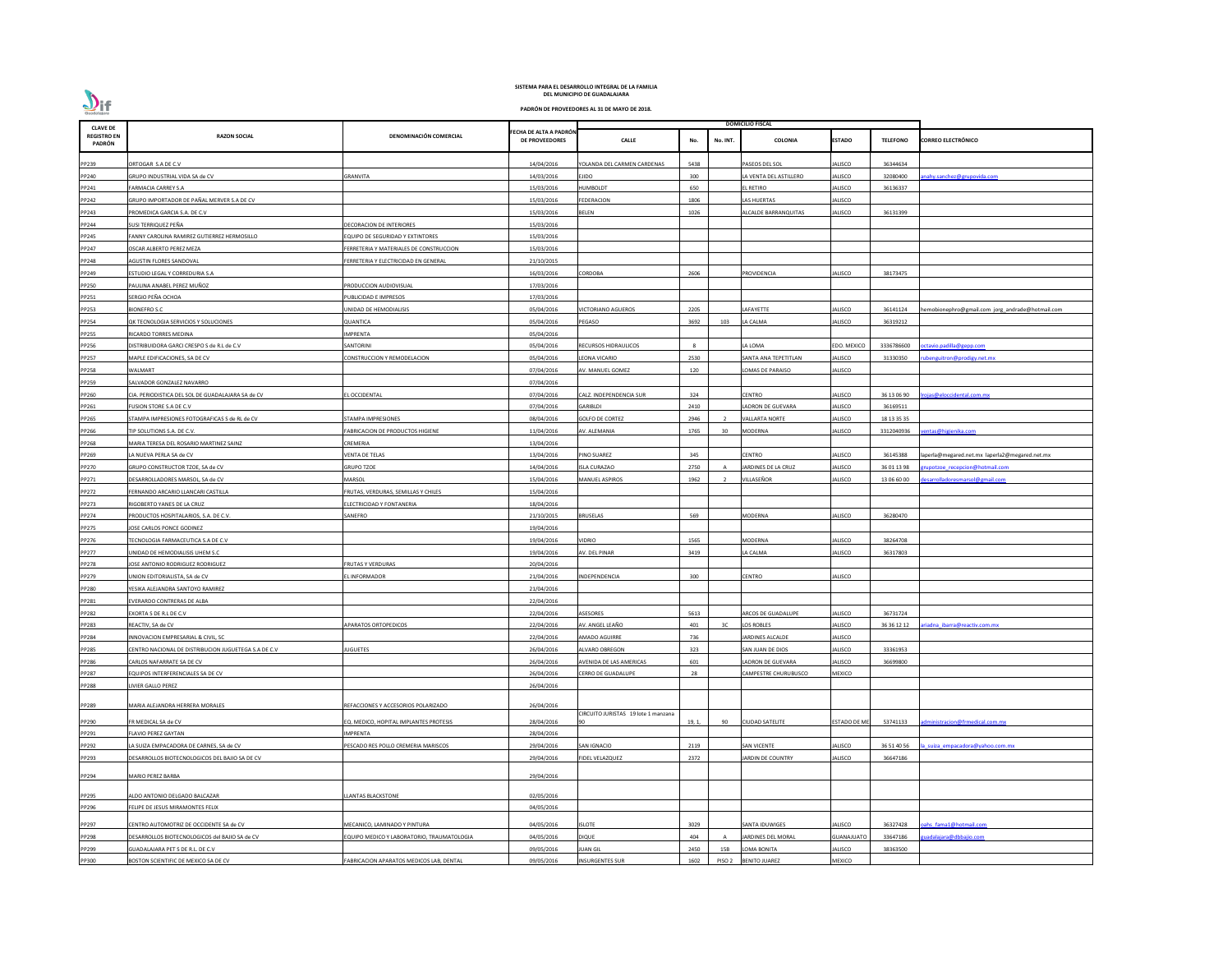

| <b>CLAVE DE</b>              |                                                              |                                            |                                                 |                             |      |                | <b>DOMICILIO FISCAL</b>       |                |                 |                                      |
|------------------------------|--------------------------------------------------------------|--------------------------------------------|-------------------------------------------------|-----------------------------|------|----------------|-------------------------------|----------------|-----------------|--------------------------------------|
| <b>REGISTRO EN</b><br>PADRÓN | <b>RAZON SOCIAL</b>                                          | <b>DENOMINACIÓN COMERCIAL</b>              | FECHA DE ALTA A PADRÓN<br><b>DE PROVEEDORES</b> | <b>CALLE</b>                | No.  | No. INT.       | COLONIA                       | E <b>STADO</b> | <b>TELEFONO</b> | <b>CORREO ELECTRÓNICO</b>            |
| PP301                        | MEDARTIS S.A DE C.V                                          |                                            | 11/05/2016                                      | TAIME                       | 229  |                | CHAPULTEPEC MORALES           | MEXICO         | 3314013936      |                                      |
| PP302                        | <b>GUSTAVO RUBEN SALAS LOPEZ</b>                             |                                            | 11/05/2016                                      |                             |      |                |                               |                |                 |                                      |
| PP303                        | JESUS REA VILLAVERDE                                         | MATTO UNID DENTAL                          | 11/05/2016                                      |                             |      |                |                               |                |                 |                                      |
| PP304                        | KITH BUSINESS INTELLIGENCE, S.C.                             | CONSULTORIA EN SEGURIDAD DE LA INFORMACION | 11/05/2016                                      | CUBILETE                    | 2953 |                | ARDINES PLAZA DEL SOL         | ALISCO         | 18 14 20 62     | flores@xith.com.mx                   |
| PP305                        | GRUPO IMPORTADOR DE PAÑAL MERVER SA de CV                    | ABARROTES Y PAÑALES                        | 09/05/2016                                      | <b>FEDERACION</b>           | 1806 |                | AS HUERTAS                    | JALISCO        | 36652189        | rupomerver@hotmail.com               |
| PP306                        | JESUS REA VILLAVERDE                                         | DEPOSITO DENTAL REA MERCADO                | 13/05/2016                                      |                             |      |                |                               |                |                 |                                      |
| PP307                        | ALONDRA YBETTE LOPEZ RIVAS                                   |                                            | 13/05/2016                                      |                             |      |                |                               |                |                 |                                      |
| PP308                        | JOSE CARLOS PONCE GODINEZ                                    | MATERIAL ORTOPEDIA                         | 18/05/2016                                      |                             |      |                |                               |                |                 |                                      |
| PP309                        | ALONDRA YBETTE LOPEZ RUIZ                                    | APARATOS ORTOPEDICOS                       | 18/05/2016                                      |                             |      |                |                               |                |                 |                                      |
| PP310                        | MARIA BERENICE CANALES LIMON                                 | <b>BANQUETES Y EVENTOS</b>                 | 09/05/2016                                      |                             |      |                |                               |                |                 |                                      |
| PP311                        | <b>GUSTAVO RUBEN SALAS LOPEZ</b>                             | <b>GASES MEDICINALES E INDUSTRIALES</b>    | 20/05/2016                                      |                             |      |                |                               |                |                 |                                      |
| PP312                        | SALVADOR MOSQUEDA RAMIREZ                                    | IMPRESOS DE TODO TIPO                      | 20/05/2016                                      |                             |      |                |                               |                |                 |                                      |
| PP313                        | SATRUMA de MEXICO SA de CV                                   | PRODUCTOS PARA HOSPITALES Y SERVICIOS      | 20/05/2016                                      | UDOVICO ARIOSTO             | 7029 |                | OMAS UNIVERSIDAD              | JALISCO        | 31652766        | <u>ecepcionstrauma@hotmail.com</u>   |
| PP314                        | GUADALAJARA PET S. DE R.L DE C.V                             | ABORATORIO DE ESTUDIOS DE DIAGNOSTICO      | 20/05/2016                                      | JUAN GIL PRECIADO           | 2450 | 15B            | L TIGRE                       | JALISCO        | 38363500        | velasco@guadalajarapet.com           |
| PP315                        | GRUPO ALIMENTICIO ROECH, S de R.L. de C.V.                   | <b>ABARROTES Y LIMPIEZA</b>                | 23/05/2016                                      | CARACOL                     | 2556 | D <sub>3</sub> | <b>BOSQUES DE LA VICTORIA</b> | ALISCO         | 15 07 90 07     | ireccion.roech@gmail.com             |
| PP316                        | INTEGRACION Y PROMOCION DE EVENTOS, SA de CV                 | CENTROS GENERALES DE ALQUILER              | 25/05/2016                                      | PROLONGACION BELENES        | 71   |                | ARDINES DEL VERGEL            | JALISCO        | 36 36 59 79     | orena@grupochalita.com               |
| PP317                        | PINTURAS ALTI, S.A. DE C.V.                                  | FABRICANTE DE PINTURA Y RECUBRIMIENTOS     | 20/05/2016                                      | CALLE 14                    | 2674 |                | ZONA INDUSTRIAL               | JALISCO        | 10285477        | hernandez@pinturasalti.com           |
| PP318                        | QUALITY MED S.A. DE C.V                                      | NSUMOS EQUIPO MEDICO Y LABORATORIO         | 27/05/2016                                      | ESCUELA MILITAR DE AVIACION | 38   |                | A FAYATTE                     | JALISCO        | 38271452        | osario.valdez@cuolitymedmexico.com   |
| PP319                        | DNK TELECOMUNICACIONES SA de CV                              | VENTA EQUIPO TELECOMUNIC. FOTO. CINE       | 20/05/2016                                      | MIGUEL GALINDO              | 1817 |                | SAN MIGUEL DE MEZQUITAN       | JALISCO        | 38275035        | nkcontabilidad@gmail.com             |
| PP320                        | EXORTA S de RL de CV                                         | MATERIAL ORTOPEDIA Y TRAUMA                | 27/05/2016                                      | ASESORES                    | 5613 |                | <b>ARCOS DE GUADALUPE</b>     | JALISCO        | 3673 1724       | an.vazquezdelmercado@hotmail.com     |
| PP321                        | HOSPITAL MEXICO AMERICANO                                    |                                            | 27/05/2016                                      | COLOMOS                     | 2110 |                | ADRON DE GUEVARA              | JALISCO        | 36483333        |                                      |
| PP322                        |                                                              | AGENCIA VIAJES                             | 30/05/2016                                      | AV. LOPEZ MATEOS SUR        | 2077 | 24             |                               | JALISCO        |                 |                                      |
|                              | CLASS TOURS ORGANIZACION DE VIAJES SA de CV                  |                                            |                                                 |                             |      |                | CHAPALITA                     |                |                 |                                      |
| PP323                        | PLAYERAS Y MAS, SA de CV                                     | PRENDAS VESTIR                             | 30/05/2016                                      | AV. MEXICO                  | 2500 |                | ADRON DE GUEVARA              | JALISCO        | 36 16 83 14     | <u>ventas@playerasymas.com.mx</u>    |
| PP324                        | VISUAL E IMPRESOS, S.A. DE C.V.                              | IMPRENTA LITOGRAFICA                       | 27/05/2016                                      | <b>BASILIO VADILLO</b>      | 814  |                | A HUERTA BAEZA                | JALISCO        | 36556285        | sualeimpresos@hotmail.com            |
| PP325                        | MEDARTIS, S.A. DE C.V.                                       | IMPLANTES PARA CIRUGIAS MAXILOFACIAL       | 27/05/2016                                      | PRESIDENTE MASARIK          | 111  | PISO 1         | POLANCO V SECCION             |                | (55)33006054    | daniel.sommer@medartis.com           |
| PP326                        | JNIONINJUS, SC                                               | NOTARIA 34                                 | 01/06/2016                                      | AV. TEPEYAC                 |      |                |                               |                |                 |                                      |
| PP327                        | JNIDAD DE OCULOPLÁSTICA ORVILAG, S.C.                        | ORVILAG                                    | 21/10/2015                                      | AV.BETHOVEEN                | 5043 |                | A ESTANCIA                    | ALISCO         | 36294236        | rvileg@yahoo.com.mx                  |
| PP328                        | SUPER CERCAS DE ALAMBRE IMPERMEABILIZANTES Y SERVICIOS, SA d | <b>CERCAS DE ALAMBRE</b>                   | 02/06/2016                                      | QUEBRADA                    | 3218 |                | TA. EDWVIGES                  | JALISCO        | 36 31 10 91     | entas@supercercas.com                |
| PP329                        | LUIS ANTONIO OCHOA VALDOVINOS                                | TALLER IMPRENTA                            | 02/06/2016                                      |                             |      |                |                               |                |                 |                                      |
| PP330                        | SISTEMAS OPERATIVOS DE OCCIDENTE, SA de CV                   | TECN DE INFORMACION                        | 03/06/2016                                      | AV. CUBILETE                | 2953 | 101            | JARD. PLAZA DEL SOL           | JALISCO        | 47 37 66 55     | karina.lopez@sooc.mx                 |
| PP331                        | SOLUCIONES INTELIGENTES TECNOLOGICAS, SA de CV               | SOLUCIONES TECNOLOGICAS                    | 03/06/2016                                      | ADMINISTRADORES             | 5127 |                | JARD. DE GUADALUPE            | <b>JALISCO</b> | 14 04 04 00     | amirez@gruposite.com.mx              |
| PP332                        | ALEJANDRO LOPEZ HERNANDEZ                                    | VIDRIOS Y ALUMINIO                         | 08/06/2016                                      |                             |      |                |                               |                |                 |                                      |
| PP333                        | JUAN JOSE RAMIREZ JIMENEZ                                    |                                            | 08/06/2016                                      |                             |      |                |                               |                |                 |                                      |
| PP334                        | BELEN CANAHUI ROSALES                                        |                                            | 08/06/2016                                      |                             |      |                |                               |                |                 |                                      |
| PP335                        | JOAQUIN ALMENDAREZ CHAVEZ                                    | <b>TALLER DE HERRERIA</b>                  | 09/06/2016                                      |                             |      |                |                               |                |                 |                                      |
| PP336                        | COTLA, SA de CV                                              | <b>ERRETEROS Y ELECTRICOS</b>              | 09/06/2016                                      | HIDALGO                     | 370  |                | <b>ENTRO</b>                  | <b>JALISCO</b> | 39 57 89 01     | entadirecta@comercialtlaquepaque.com |
| PP337                        | ELENA RIEBELING NAVARRO                                      | <b>ALUMINIO Y VIDRIO</b>                   | 10/06/2016                                      |                             |      |                |                               |                |                 |                                      |
| PP338                        | DISTRIBUCIONES MORFIN DE OCCIDENTE S.A DE C.V                |                                            | 10/06/2016                                      | JUAN DE DIOS ROBLEDA        | 877  |                | ΆΙΡΙΤΑ                        | JALISCO        | 36430149        |                                      |
| PP339                        | ZERIFAR S.A DE C.V                                           | MEDICINA Y MATERIAL CURACION               | 10/06/2016                                      | MIER Y PESADO               | 26   |                | ARAGON LA VILLA               | JALISCO        | 3339886237      | oberto.durando3@rifar.com.mx         |
| PP340                        | ROBERTO MARTIN HERNANDEZ DUARTE                              | ERRETERIA Y DERIVADOS                      | 10/06/2016                                      |                             |      |                |                               |                |                 |                                      |
| PP341                        | CLAUDIO CASTAÑEDA VAZQUEZ                                    | PATOLOGIA                                  | 10/06/2016                                      |                             |      |                |                               |                |                 |                                      |
| PP342                        | JONATHAN JOSE DE JESUS GONZALEZ PEREZ                        |                                            | 10/06/2016                                      |                             |      |                |                               |                |                 |                                      |
| PP343                        | BELEN CANAHUI ROSALES                                        | MATERIAL OFTALMICO                         | 14/06/2016                                      |                             |      |                |                               |                |                 |                                      |
| PP344                        | HOSPITAL MEXICO AMERICANO, S.C.                              | <b>SERVICIOS HOSPITALARIOS</b>             | 15/06/2016                                      | COLOMOS                     | 2110 |                | <b>YUNTAMIENTO</b>            | MEXICO         | 36 48 33 33     | entas@hma.com.mx                     |
| PP345                        | GABRIELA ELISA HERNANDEZ MENDEZ                              |                                            | 15/06/2016                                      |                             |      |                |                               |                |                 |                                      |
| PP346                        | FRANCISCO FLORES AGUIRRE                                     | SERVICIO FOTOGRAFICO                       | 16/06/2016                                      |                             |      |                |                               |                |                 |                                      |
| PP347                        | JOFRESKIR, S.A. de C.V.                                      | FRITANGAS Y PALETAS                        | 16/06/2016                                      | <b>HERIBERTO FRIAS</b>      | 1439 | 402            | <b>DEL VALLE</b>              | D.F.           |                 |                                      |
| PP348                        | IRMA VELAZQUEZ HERNANDEZ                                     | <b>MEDALLAS Y TROFEOS</b>                  | 20/06/2016                                      |                             |      |                |                               |                |                 |                                      |
| PP349                        | TROFEOS BJ, SA de CV                                         | <b>MEDALLAS Y TROFEOS</b>                  | 20/06/2016                                      | AV. ALCALDE                 | 890  |                | <b>SECTOR HIDALGO</b>         | JALISCO        | 36 14 36 56     | entas@trofeosbj.com.mx               |
| PP350                        | RIGOBERTO ROMERO BARBA                                       | GLOBOS DECORA Y SUMINISTROS                | 20/06/2016                                      |                             |      |                |                               |                |                 |                                      |
| PP351                        | ELECTRO INDUSTRIAL TAPATIA, SA de CV                         | MATERIAL ELECTRICO                         | 20/06/2016                                      | AV. 8 DE JULIO              | 1146 |                | MODERNA                       | JALISCO        | 36 19 14 53     | abraham.ramirez@grupoascencio        |
|                              |                                                              |                                            |                                                 |                             |      |                |                               |                |                 |                                      |
| PP353                        | TUBULARES REYES, SA de CV                                    | FABRICA CATRES, COLCHONETAS                | 21/06/2016                                      | AV. ACUEDUCTO               | 3504 |                | TOLUQUILLA                    | JALISCO        | 35 63 68 81     | :ubularesreyess@gmail.com            |
| PP354                        | GABRIELA PORRAS RANGEL                                       | ASESORIA EN PSICOLOGIA                     | 23/06/2016                                      |                             |      |                |                               |                |                 |                                      |
|                              |                                                              |                                            |                                                 |                             |      |                |                               |                |                 |                                      |
| PP355                        | ASPER SUCESORES, SA de cv                                    | COBIJAS, COBERTORES, Y DERIVADOS           | 23/06/2016                                      | GIGANTES                    | 302  |                | NALCO                         | JALISCO        | 36 18 72 04     | entas@cobertoresasper.com.mx         |
| PP356                        | EVA JETZABEL RAMIREZ HERNANDEZ                               |                                            | 23/06/2016                                      |                             |      |                |                               |                |                 |                                      |
| PP357                        | UDILENY CARRILLO CAMARENA                                    | <b>C SOFTWARE</b>                          | 23/06/2016                                      |                             |      |                |                               |                |                 |                                      |
| PP358                        | LESLIE ALEJANDRA SEGURA VILLALOBOS                           | <b>GOO POWER</b>                           | 24/06/2016                                      |                             |      |                |                               |                |                 |                                      |
|                              |                                                              |                                            |                                                 |                             |      |                |                               |                |                 |                                      |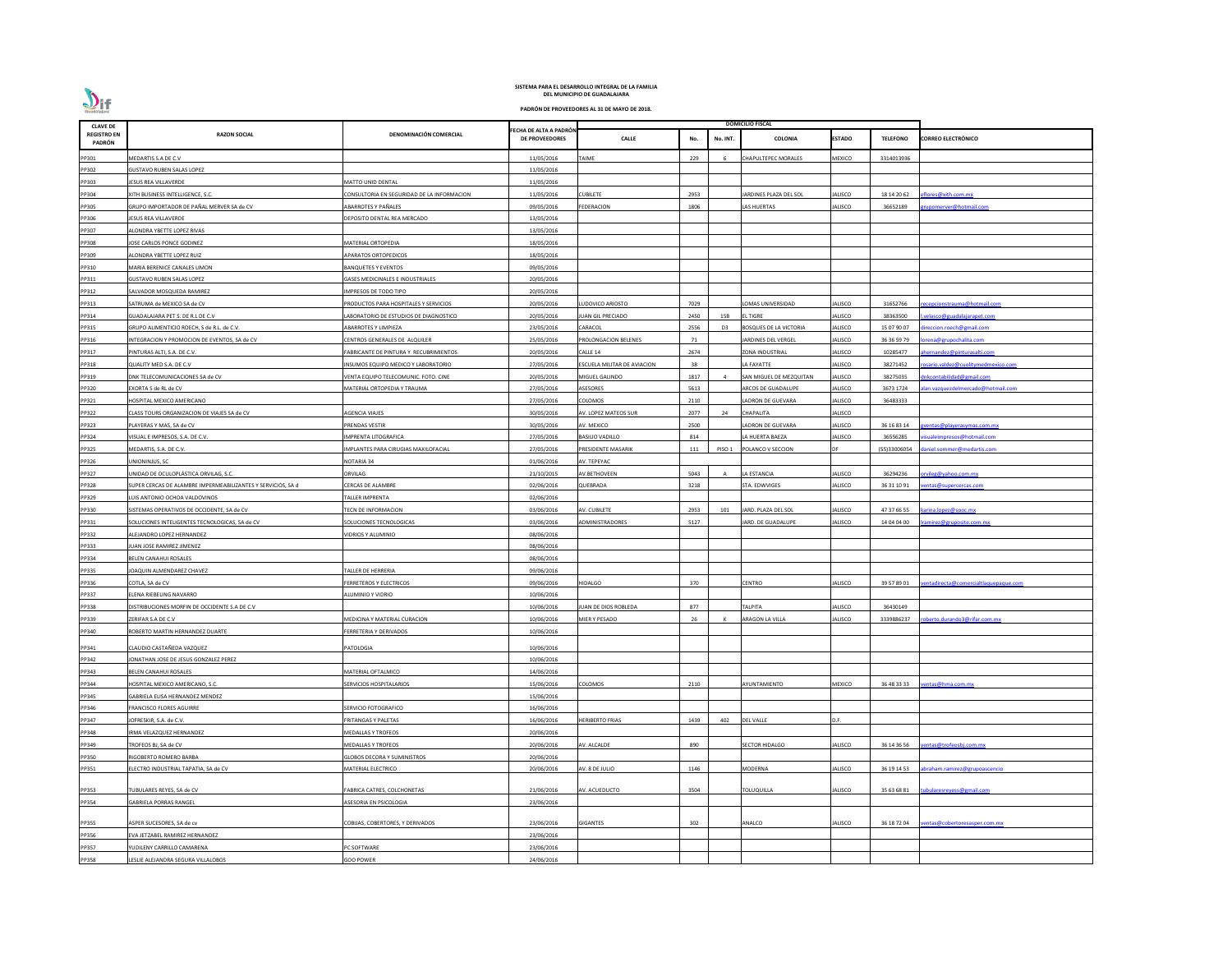| <b>CLAVE DE</b>              |                                                              |                                       |                                                 |                                          |                |          | <b>DOMICILIO FISCAL</b>      |                   |                 |                                             |
|------------------------------|--------------------------------------------------------------|---------------------------------------|-------------------------------------------------|------------------------------------------|----------------|----------|------------------------------|-------------------|-----------------|---------------------------------------------|
| <b>REGISTRO EN</b><br>PADRÓN | <b>RAZON SOCIAL</b>                                          | DENOMINACIÓN COMERCIAL                | FECHA DE ALTA A PADRÓN<br><b>DE PROVEEDORES</b> | <b>CALLE</b>                             | No.            | No. INT. | <b>COLONIA</b>               | <b>ESTADO</b>     | <b>TELEFONO</b> | <b>CORREO ELECTRÓNICO</b>                   |
| PP359                        | UIDADOS INTEGRALES DE ENFERMERAS PROFESIONALES, S.C.         | SERVICIO ENFERMERAS                   | 24/06/2016                                      | MANUEL J. CLOUTHIER                      | 899            |          | JARD. DE GUADALUPE           | <b>IALISCO</b>    | 36 20 70 25     | tepro @hotmail.com                          |
| PP360                        | ALTA ESPECIALIDAD EN MEDICAMENTOS DE JALISCO, SA de CV       | MEDICAMENTOS                          | 24/06/2016                                      | MANUEL J. CLOUTHIER                      | 899            |          | <b>IARD. DE GUADALUPE</b>    | <b>IALISCO</b>    | 36 14 44 99     | arate55@hotmail.com                         |
| PP361                        | MONSERRAT OCHOA HERRERA                                      | <b>EXTIL Y PROMOCIONAL</b>            | 27/06/2016                                      |                                          |                |          |                              |                   |                 |                                             |
| PP362                        | TUBULARES REYES, S.A. de C.V.                                | FABRICA CATRES                        | 27/06/2016                                      | CARRTERA A MASECA                        | 3504           |          | <b>TOLUQUILLA</b>            | IALISCO           | 35 63 68 82     | doularesreyess@gmail.com                    |
| PP363                        | TUBULARES REYES SA DE CV                                     | MUEBLES TUBULARES                     | 27/06/2016                                      | AV. ACUEDUCTO                            | 3504           |          | <b>TOLUQUILLA</b>            | <b>IALISCO</b>    | 35636881        | ibulares reyes@yahoo.com.mx                 |
| PP364                        | INSTITUTO DE ESPECIALIDADES NEFROLOGICAS                     |                                       | 29/06/2016                                      | AV. TONALA                               | 271            |          | LA CABAÑA                    | JALISCO           | 15237537        | cturacion@hotmail.com                       |
| PP365                        | SERGIO GUERRERO FRANCO                                       | ALLER MECANICO                        | 30/06/2016                                      |                                          |                |          |                              |                   |                 |                                             |
| PP366                        | PAGINA TRES, S.A.                                            | MILENIO DIARIO                        | 30/06/2016                                      | CALZ. DEL AGUILA                         | 81             |          | <b>MODERNA</b>               | IALISCO           | 36 68 31 00     | bbranzassus cripciones.jal@milenio.com      |
| PP367                        | COMERCIALIZADORA DE IMPLANTES Y MEDICAMENTOS MEDIPACK, SA CV | <b>IMPLANTES Y MEDICINAS</b>          | 01/07/2016                                      | SATELITE                                 | 2790           |          | JARD DEL BOSQUE              | JALISCO           | 36 17 35 15     | irginia.baez@medipack.org.mx                |
| PP368                        | GRUPO INDUSTRIAL MEXLAB, SA de CV                            | RUEBAS DE LABORATORIO                 | 04/07/2016                                      | SUSANA GOMEZ PALAFOX                     | 5486           |          | PASEOS DEL SOL               | <b>IALISCO</b>    | 36 34 23 61     | rge@grupomexlab.com                         |
| PP369                        | OFICINA DE DEFENSORIA DE LOS DERECHOS                        |                                       | 04/07/2016                                      | VICENTE SUAREZ                           | 17             | -6       | <b>HIPODROMO</b>             | <b>DF</b>         | 5552115946      | ddinfancia17@gmail.com                      |
| PP370                        | EQUIPOS ELECTRONICOS DE SEGURIDAD PRIVADA, SA de CV          | SEGURIDAD Y MONITOREO                 | 04/07/2016                                      | AV. CORDILLERAS                          | 1247           |          | RESIDENCIAL MOCTEZUMA        | <b>IALISCO</b>    | 36 57 14 50     | entas@eeps.mx                               |
| PP371                        | HIDRO SUSTENTO DE MEXICO, SA de CV                           | Q HIDRONEUMATICO                      | 05/07/2016                                      | ENRIQUE DIAZ DE LEON                     | 691            |          | MODERNA                      | <b>IALISCO</b>    | 38 12 03 31     | ervicios@mgb.com.mx                         |
| PP372                        | EDGAR GERARDO DE LA CRUZ ARENAS GARNICA                      | REPARACION LINEA BLANCA               | 05/07/2016                                      |                                          |                |          |                              |                   |                 |                                             |
| PP373                        | PRODUCTOS ALIMENTICIOS DE LOS ALTOS SPR de RL de CV          |                                       | 18/07/2016                                      | AV. SOLIDARIDAD                          | 60             |          | EXTRAMUROS                   | IALISCO           | 31 25 15 89     | strid@metzhi.net                            |
| PP374                        | WIDE EYES MEDIA, S.A. DE C.V.                                | <b>NIDE EYES MEDICAL</b>              | 18/07/2016                                      | VOLCAN                                   | 214            |          | OMAS DE CHAPULTEPEC          |                   | 55 5202 8218    | merlo@grupomerlo.com.mx                     |
| PP375                        | ERGONOMIA Y DISEÑO EN MUEBLES, SA de CV                      | MOBILIARIO DE OFICINA                 | 19/07/2016                                      | RIO GRANDE                               | 559            |          | EL VERGEL                    | IALISCO           | 36 06 40 57     | arcos perez@ergonomiaenmuebles.com.mx       |
| PP376                        | MODA EN BAMBU, SA de CV                                      |                                       | 22/07/2016                                      | <b>ACATEMPAN</b>                         | 2125           |          | CHAPULTEPEC COUNTRY          | <b>IALISCO</b>    | 38 25 46 32     | entas@bambuaganik.com                       |
| PP377                        | DISTRIBUIDORES DE PAPELERIA ROTT, SA de CV                   | PAPELERIA Y TONNER                    | 26/07/2016                                      | CHIMALPOPOCA                             | 4479           | A        | <b>EL ZAPOTE</b>             | <b>IALISCO</b>    | 31 21 37 36     | garibay rott@hotmail.com                    |
| PP378                        | OLGA LEON LEON                                               | COLCHONES, COLCHONETAS, PROTECTORES   | 27/07/2016                                      |                                          |                |          |                              |                   |                 |                                             |
| PP379                        | SERVICIOS IMAGENOLOGICOS DE OCCIDENTE, SA de CV              | CENTRO DE DIAGNOSTICO MEDICO          | 04/08/2016                                      | AV. LOPEZ MATEOS                         | 1042           |          | TALIA PROVIDENCIA            | IALISCO           | 36 48 54 54     | arduno@grupo-rio.com                        |
| PP380                        | AUTONOVA, SA de CV                                           | COMPRA VENTA DISTRIBUCION AUTOMOVILES | 08/08/2016                                      | <b>16 DE SEPTIEMBRE</b>                  | 1066           |          | MODERNA                      | <b>IALISCO</b>    | 36 19 36 72     | ena.meza@autonova.com.mx                    |
| PP381                        | FELIPE DE JESUS MIRAMONTES FELIX                             | FABRICA SILLAS DE RUEDAS              | 08/08/2016                                      |                                          |                |          |                              |                   |                 |                                             |
| PP382                        | JUAN DE DIOS HERNANDEZ GONZALEZ                              | IMPRESOS                              | 09/08/2016                                      |                                          |                |          |                              |                   |                 |                                             |
| PP383                        | <b>ERNANDO RUIZ MARTINEZ</b>                                 | ARTICULOS PARA DECORACION             | 10/08/2016                                      |                                          |                |          |                              |                   |                 |                                             |
| PP384                        | GRUPO GC LIDER, SA de CV                                     | ROFEOS Y MEDALLAS                     | 10/08/2016                                      | ENRIQUE DIAZ DE LEON                     | 836            |          | ARTESANOS                    | IALISCO           | 38 27 16 92     | garcia@hotmail.com                          |
| PP385                        | URO ALEMANA, SA de CV                                        | <b>/ENTA DE VEHICULOS</b>             | 11/08/2016                                      | AV VALLARTA                              | 5300           |          | IARDINES VALLARTA            | <b>IALISCO</b>    | 37 77 19 19     | iguel.fuentes@euroalemana.com.mx            |
| PP386                        | ARSENAL MEDICO, S.A. DE C.V.                                 | MEDICAMENTOS                          | 23/08/2016                                      | <b>FRANZ SCHUBERT</b>                    | 5407           |          | LA ESTANCIA                  | IALISCO           | 36 73 98 40     | senalmedico@hotmail.com                     |
| PP387                        | UNIONINJUS, S.C.                                             | NOTARIA PUBLICA N 34                  | 24/08/2016                                      | AV. TEPEYAC                              | 4253           |          | PRADOS TEPEYAC               | <b>ALISCO</b>     | 36 47 09 45     | ricardosvera@hotmail.com                    |
| PP388                        | EMULSIONES ASFALTICAS DE AGUASCALIENTES, SA de CV            | ASFALTEK                              | 24/08/2016                                      | AV. TOPACIO                              | 2915           | 9A       | <b>BOSQUE DE LA VICTORIA</b> | <b>IALISCO</b>    | 31 22 22 21     | jorgeriveraguerrero@hotmail.com             |
| PP389                        | PRODUCTOS GRANUM, S.A. DE C.V.                               | GRANUM                                | 25/08/2016                                      | OBREROS DE CANANEA                       | 789            |          | CONSTITUCIÓN                 | lalisco           | 33432678        | fernandlm123@hotmail.com y ventas@granum.ws |
| PP390                        | MARIA MARTHA CALVILLO PEREZ                                  | TORTILLAS DE HARINA                   | 25/08/2016                                      |                                          |                |          |                              |                   |                 |                                             |
|                              |                                                              |                                       |                                                 |                                          |                |          |                              |                   |                 |                                             |
| PP391                        | PRODUCCION, TECNOLOGIA Y VANGUARDIA, SA de CV                | MOBILIARIO OFICINA Y ESCOLAR          | 25/08/2016                                      | <b>DONATO GUERRA</b>                     | 560            |          | <b>CENTRO</b>                | JALISCO           | 36 13 73 05     | mfhermmanluxe@yahoo.com.mx                  |
| PP392                        | ISMAR SOLUCIONES DINAMICAS S de RL de CV                     | ELABORACION DE ALIMENTOS GRANOLA      | 26/08/2016                                      | AVENIDA D                                | 865            |          | SEATTLE                      | JALISCO           | 33 42 02 06     | orberto@ismar.com.mx                        |
| PP393                        | JOSE DE JESUS RUIZ BARRIOS                                   | <b>IRE NEUMATICA COMPRESORES</b>      | 26/08/2016                                      |                                          |                |          |                              |                   |                 |                                             |
| PP394                        | ROTOVINIL, SA de CV                                          | FABRICA JUGUETES                      | 29/08/2016                                      | <b>BLAS GALINDO</b>                      | 2881           |          | SAN MIGUEL DE HUENTITAN      | <b>IALISCO</b>    | 36 98 63 63     | entas@perrisimo.com.mx                      |
| PP395                        | PABLO MUÑOZ RODRIGUEZ                                        | CLINICA DE RETINA                     | 30/08/2016                                      |                                          |                |          |                              |                   |                 |                                             |
| PP396                        | PRODUCTOS LACTEOS ACATIC, SC de RL                           | LACTEOS                               | 30/08/2016                                      | MIGUEL BLANCO                            | 44             |          | CENTRO                       | <b>ALISCO</b>     | (01)378 715 147 | antonio80@yahoo.com                         |
| PP397                        | SERVICIOS Y MONTAJES DE EXPOSICIONES S.A. DE C.V.            |                                       | 31/08/2016                                      | AV. FUNDIDORA                            | 501            | 10       | <b>OBRERA</b>                | <b>NUEVO LEON</b> | 8180002222      | cturacion@ormex.com                         |
| PP398                        | GILBERTO ALONSO GONZALEZ SANCHEZ                             | ELECTRICO                             | 31/08/2016                                      |                                          |                |          |                              |                   |                 |                                             |
| PP399                        | CENTRO URODINAMICO DE JALISCO, SC                            | <b>STUDIOS URODINAMICOS</b>           | 31/08/2016                                      | PEDRO BUZETA                             | 842            |          | <b>CHAPULTEPEC COUNTRY</b>   | IALISCO           | 36 30 00 03     | omagda@hotmail.com                          |
| PP400                        | VIOLETA DE LEON ROMERO                                       | ROPA                                  | 01/09/2016                                      |                                          |                |          |                              |                   |                 |                                             |
|                              |                                                              |                                       |                                                 |                                          |                |          |                              |                   |                 |                                             |
| PP401                        | CIENTIFICA VELAQUIN, SA de CV                                | EQ PARA LABORATORIO                   | 05/09/2016                                      | SAN LUIS                                 | 84             |          | <b>GRANJAS ESTRELLA</b>      | D.F.              | 56 07 13 11     | entas@velaquin.com.mx                       |
| PP402                        | ANZALDO EVENTOS S de RL de CV                                | MOBILIARIO PARA EVENTOS               | 08/09/2016                                      | <b>HDA LAURELES</b>                      | 49             |          | HDA DEL VALLE                | JALISCO           |                 |                                             |
| PP403                        | MEDI PLUS DEL PACIFICO, SA de CV                             | MEDICAMENTOS AL MAYOREO               | 09/09/2016                                      | AV. MANUEL ACUÑA                         | 2790           |          | PRADOS PROVIDENCIA           | <b>ALISCO</b>     | 36 40 38 54     | andralop.ventas@outlook.com                 |
| PP404                        | BRENDA JOSEFINA UVENCE GUERRERO                              | <b>HOCOLATE UVENCE</b>                | 09/09/2016                                      |                                          |                |          |                              |                   |                 |                                             |
| PP405                        | CARLOS NAFARRETE, SA de CV                                   | EQUIPO MEDICO                         | 09/09/2016                                      | AV. DE LAS AMERICAS                      | 601            |          | LADRON DE GUEVARA            | JALISCO           | 36 69 98 00     | artin.rouret@gmail.com                      |
| PP406                        | CARLOS MARTIN FLORES AMADO                                   | ROTULISTA                             | 13/09/2016                                      |                                          |                |          |                              |                   |                 |                                             |
| PP407                        | L ZAPATO AGIL IBARRA GARIBAY PROMOTORES SA de CV             | EL ZAPATO AGIL                        | 13/09/2016                                      | ROBLES GIL                               |                |          |                              |                   |                 |                                             |
| PP408                        | FLOSOL MOTORS, SA de CV                                      | <b>/ENTA Y COMPRA DE AUTOS</b>        | 14/09/2016                                      | <b>EULOGIO PARRA</b>                     | 2500           |          | LOMAS DE GUEVARA             | <b>IALISCO</b>    | 36 48 52 56     | aguirre@flosolmotors.com                    |
| PP409                        | CONSTRUCCIONES LEVISA, SA de CV                              | CONSTRUCTORA                          | 14/09/2016                                      | <b>OYOLA</b>                             | 4333           |          | CIUDAD DE LOS NIÑOS          | JALISCO           | 33 33 68 97     | agd1980@yahoo.com                           |
| PP410                        | VAMSA NIÑOS HEROES, SA de CV                                 | NISSAN NIÑOS HEROES                   | 15/09/2016                                      | AV NIÑOS HEROES                          | 963            |          | MODERNA                      | <b>IALISCO</b>    | 38 37 55 55     | anuel.monroy@nissannh.mx                    |
| PP411                        | COPIADORAS OCHOA, SA de CV                                   | COPIADORAS VENTARENTA                 | 15/09/2016                                      | CRUZ VERDE                               | 521            |          | ARTESANOS                    | <b>IALISCO</b>    | 38 26 65 00     | fren.ochoa@tecnocopy.com.mx                 |
| PP412                        | HEALT GROUP INDUSTRIAS DE MEXICO, SA de CV                   | ORTOPEDIA ORTIZ                       | 19/09/2016                                      | AV VALLARTA                              | 6245           |          | CIUDAD GRANJA                | <b>IALISCO</b>    | 37 77 40 00     | citaciones@ortiz.biz                        |
| PP413                        | SEMOLE ALIMENTICIA DE OCCIDENTE, SA de CV                    | <b>LIMENTOS COMPRA VENTA</b>          | 20/09/2016                                      | MIRASOL                                  | $\overline{4}$ |          | JARDINES DE SANTA MARIA      | IALISCO           | 15 62 29 24     | mole.ac@gmail.com                           |
| PP414                        | DISTRIBUIDORA DE MUEBLES Y EQUIPOS DE ACERO DIMU, SA de CV   | MUEBLES OFICINA DIMU                  | 20/09/2016                                      | CARRT TLAJOMULCO SAN ISIDRO<br>MAZATEPEC | 615            |          | SANTA CRUZ DE LAS FLORES     | <b>JALISCO</b>    | 37 96 05 29     | distribuidoradimu@gmail.com                 |

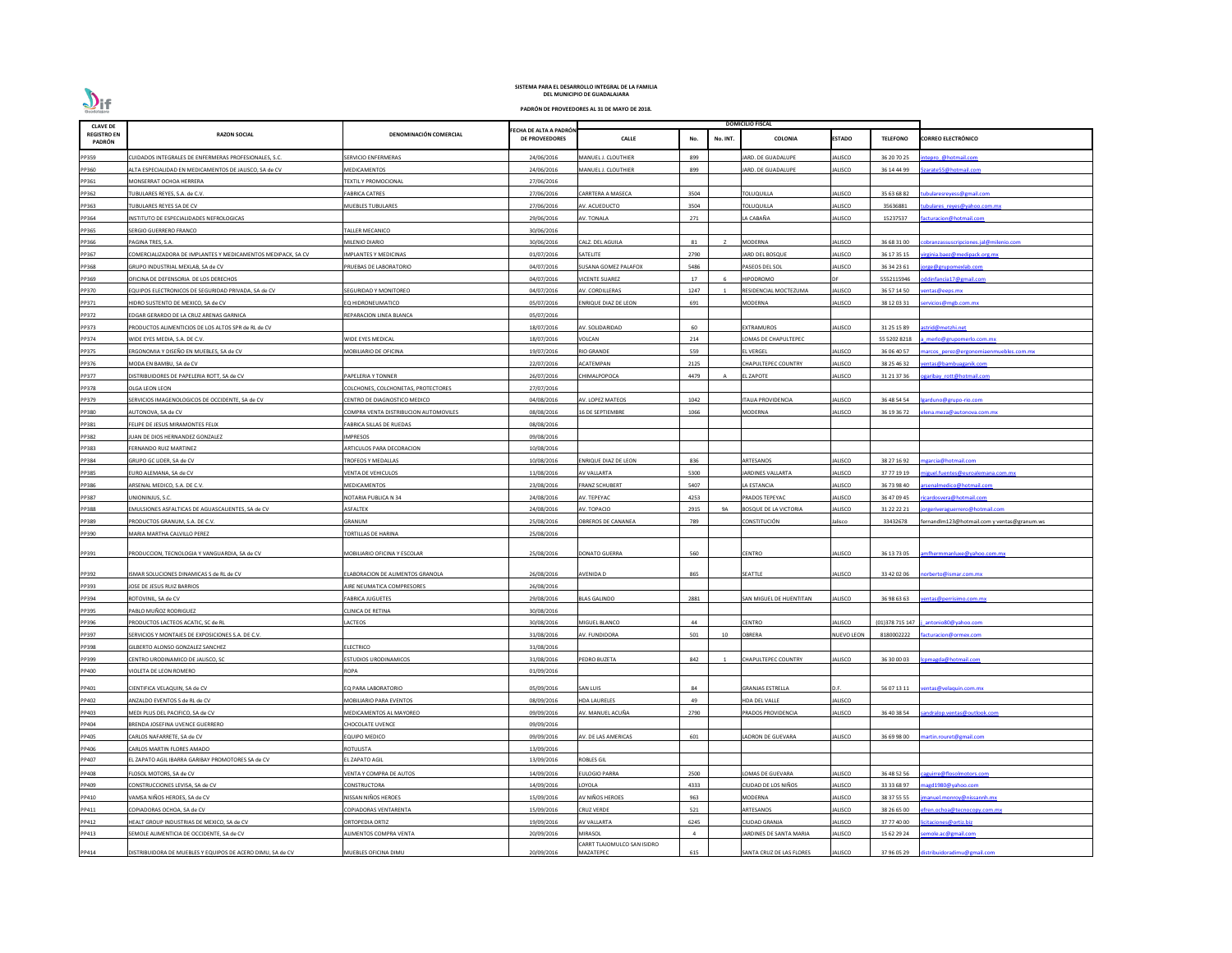| <b>CLAVE DE</b>              |                                                       |                                            |                                                 |                                       |            |          | <b>DOMICILIO FISCAL</b>             |                  |                 |                                              |
|------------------------------|-------------------------------------------------------|--------------------------------------------|-------------------------------------------------|---------------------------------------|------------|----------|-------------------------------------|------------------|-----------------|----------------------------------------------|
| <b>REGISTRO EN</b><br>PADRÓN | <b>RAZON SOCIAL</b>                                   | DENOMINACIÓN COMERCIAL                     | FECHA DE ALTA A PADRÓN<br><b>DE PROVEEDORES</b> | <b>CALLE</b>                          | No.        | No. INT. | COLONIA                             | <b>ESTADO</b>    | <b>TELEFONO</b> | <b>CORREO ELECTRÓNICO</b>                    |
| PP415                        | MAYORISTA DE MUEBLES Y EQUIPOS, SA de CV              | MUEBLES OFICINA                            | 20/09/2016                                      | AGUSTIN YAÑEZ                         | 2360       | -n       | <b>RCOS VALLARTA</b>                | JALISCO          | 36 15 93 57     | nayoris tas@yahoo.com.mx                     |
| PP416                        | GRUPO ONITMEX, SA de CV                               | ARTICULOS PARA LIMPIEZA                    | 20/09/2016                                      | CARRET EL VERDE                       | 2320       |          | EL VERDE                            | <b>JALISCO</b>   | 36 89 33 43     | ballesca@onit.mx                             |
| PP417                        | GRUPO MIXZOC, SA de CV                                | LIMPIEZA INTEGRAL                          | 20/09/2016                                      | HIDALGO                               | 72         |          | SAN SEBASTIANITO                    | <b>JALISCO</b>   | 33 31 75 15     | ixzoc12@gmail.com                            |
| PP418                        | KAO ARRENDADORA, SA de CV                             | <b>BAÑOS PORTATILES</b>                    | 20/09/2016                                      | CIRC. AGUSTIN YAÑEZ                   | 2360       |          | <b>BARRERA</b>                      | <b>JALISCO</b>   | 36 15 75 81     | ao8114@gmail.com                             |
| PP420                        | ASESORES MEDICOS, SA de CV                            | SERVICIOS MEDICOS AMBULATORIOS             | 21/09/2016                                      | AV. RIO NILO                          | 7324       |          | LOMAS DEL CAMICHIN                  | <b>JALISCO</b>   | 36 15 50 29     | barboza@asesoresmedicos.com.mx               |
| PP421                        | ALFREDO GUERRERO ZORRILLA                             | FOTOS PANORAMICAS                          | 22/09/2016                                      |                                       |            |          |                                     |                  |                 |                                              |
| PP422                        | DYTSA, SA de CV                                       | SERVICIOS DE HEMODIALISIS                  | 23/09/2016                                      | AV. GOLFO DE CORTEZ                   | 2974       |          | Vallarta Norte                      | Jalisco          | 3615 64 87 y 88 | dytsa@dytsa.com                              |
| PP423                        | SALVADOR CAMARENA MEDINA                              | CONSTRUCTOR                                | 26/09/2016                                      |                                       |            |          |                                     |                  |                 |                                              |
| PP424                        | HORACIO GARCÍA SERVIN                                 |                                            | 29/09/2016                                      |                                       |            |          |                                     |                  |                 |                                              |
| PP425                        | CARLOS CUELLAR HERNANDEZ                              | <b>IMPLANTES COMPRA VENTA</b>              | 06/10/2016                                      |                                       |            |          |                                     |                  |                 |                                              |
| PP426                        | DIANA KAREN JIMÉNEZ DÁVILA                            | <b>TACOS MAYOREO</b>                       | 10/10/2016                                      |                                       |            |          |                                     |                  |                 |                                              |
| PP427                        | ALBERTO PEREZ SANCHEZ                                 | RENTA DE AUDIO Y ESCENARIO                 | 10/10/2016                                      |                                       |            |          |                                     |                  |                 |                                              |
| PP428                        | ALEJANDRO CAMACHO OROZCO                              | ABORATORIO DENTAL                          | 10/10/2016                                      |                                       |            |          |                                     |                  |                 |                                              |
| PP429                        | EXHIBE TUS IDEAS, Sde RL de CV                        | <b>TOLDOS VENTA</b>                        | 10/10/2016                                      | AV. ALEMANIA                          | 1216       |          | <b>MODERNA</b>                      | <b>JALISCO</b>   | 36 20 14 49     | exhideas@gmail.com                           |
|                              |                                                       | <b>FABRICA PROD ORGANICOS</b>              |                                                 | AV. PASEO SOLARES (COTO VALERIA)      | 2175       | 169      |                                     | <b>JALISCO</b>   | 36 13 66 90     |                                              |
| PP430                        | MATEDIC, SA de CV                                     |                                            | 11/10/2016                                      |                                       |            |          | <b>FRACC. SOLARES</b>               |                  |                 | franciscogas@citripower.com.mx               |
| PP431                        | MARIO RIOS CASILLAS                                   | <b>IMPRENTA</b>                            | 13/10/2016                                      |                                       |            |          |                                     |                  |                 |                                              |
| PP432                        | JLISES NAHLE BADILLO                                  | MODULOS DE HULE ESPUMA                     | 13/10/2016                                      |                                       |            |          |                                     |                  |                 |                                              |
| PP433                        | ESTRUCTUS, S.A. DE C.V.                               | CONSTRUCCION                               | 14/10/2016                                      | TURIN                                 | 2796       | 202      | TALIA PROVIDENCIA                   | JALISCO          | 33 65 11 11     | estructus@gmail.com                          |
| PP434                        | CORPORATIVO COMERCIAL NOVAS, S.A. DE C.V.             | HIGIENIZANTE PARA HOSPITALES               | 14/10/2016                                      | SAN ANTONIO                           |            |          | LA FUENTES                          | <b>JALISCO</b>   | 31 33 99 59     | ddo@novas-soluciones.mx                      |
| PP435                        | PINTURAS COLORED, SA DE CV                            | PINTURA                                    | 17/10/2016                                      | CALLE 14                              | 2674       |          | ZONA INDUSTRIAL                     | JALISCO          |                 | entas@pinturascolored.com.mx                 |
| PP436                        | LOVIMEDIC, SA DE CV                                   | MATERIAL QUIRURGICO                        | 17/10/2016                                      | <b>IUAN MANUEL</b>                    | 1401       |          | LADRON DE GUEVARA                   | JALISCO          | 38 26 82 54     | :obranza@lovimedic.com.mx                    |
| PP437                        | LECHERA GUADALAJARA S.A. DE C.V.                      |                                            | 19/10/2016                                      | RIO ALAMO                             | 2381       |          |                                     | <b>JALISCO</b>   |                 |                                              |
| PP438                        | MARIA GUADALUPE ANDRADE LARES                         | FERRETERIA Y HERRAJES                      | 20/10/2016                                      |                                       |            |          |                                     |                  |                 |                                              |
| PP439                        | SANDRA MELISA MELCHOR CURIEL                          | COMERCIO DE TECNOLOGIAS                    | 21/10/2016                                      |                                       |            |          |                                     |                  |                 |                                              |
| PP440                        | SARA ELIZABETH PEREZ LOPEZ                            | ORTOPEDIA ORTIZ                            | 21/10/2016                                      |                                       |            |          | ARCOS DE ZAPOPAN 1a y 2da           |                  |                 |                                              |
| PP441                        | VALLARTA INTERNACIONAL S.A. DE C.V.                   |                                            | 25/10/2016                                      | ARCO ALEJANDRO                        | 455        |          | SECCION<br>MIGUEL HIDALGO, LOMAS DE | <b>JALISCO</b>   |                 |                                              |
| PP442                        | FAMILIA DIGITAL S DE RL DE CV                         |                                            | 25/10/2016                                      | <b>MONTES URALES</b>                  | 445        |          | CHAPULTEPEC                         | D.F.             |                 |                                              |
| PP443                        | <b>GRUPO DAHIVON SC</b>                               |                                            | 26/10/2016                                      | <b>TECOLOTE</b>                       |            | 45580    | JARDINES DE SANTA MARIA             | <b>JALISCO</b>   |                 |                                              |
| PP444                        | HECTOR MANUEL PEREZ ESPINOZA                          | <b>DEPORTES SOTO</b>                       | 28/10/2016                                      |                                       |            |          |                                     |                  |                 |                                              |
| PP445                        | ROBERTO FERNANDEZ GALINDO                             |                                            | 28/10/2016                                      |                                       |            |          |                                     |                  |                 |                                              |
| PP446                        | PUBLIVILVA SOLUCIONES INTEGRALES, SA DE CV            | PUBLICIDAD E IMPRESOS                      | 28/10/2016                                      | <b>ASESORES</b>                       | 5880       |          | <b>ARCOS DE GUADALUPE</b>           | JALISCO          | 38 55 82 13     | verardo@publivilva.com                       |
| PP447                        | FAMILIA DIGITAL, S. DE R.L. DE C.V.                   | SEMINARIOS, TALLERES Y CONFERENCIAS        | 31/10/2016                                      | <b>JOSE MARIA CASTORENA</b>           | 324        | 109      | CUAJIMALPA                          | <b>JALISCO</b>   | (55) 5812 1130  | omina.riviello@digitalfamily.mx              |
| PP448                        | ROBERTO CARLOS PEREZ GARCIA                           | UNIFORMES ESCOLARES                        | 31/10/2016                                      |                                       |            |          |                                     |                  |                 |                                              |
| PP449                        | MARIO LOPEZ MESTAS                                    | <b>FAMUSA MUEBLES</b>                      | 01/11/2016                                      |                                       |            |          |                                     |                  |                 |                                              |
| PP450                        | CUATROMEDIOS, S.C.                                    | <b>MEDIOS DIGITALES</b>                    | 03/11/2016                                      | TOMAS V. GOMEZ                        |            |          | ADRON DE GUEVARA                    | <b>JALISCO</b>   | 36 16 83 46     | :ontabilidad@cuatromedios.com                |
| PP451                        | URO ALEMANA CAMIONES, S.A. DE C.V.                    | CAMIONES VOLKSWAGEN                        | 07/11/2016                                      | PERIFERICO SUR                        | 5396       |          | LOMAS DEL CUATRO                    | <b>JALISCO</b>   | 36 68 57 30     | lejandro.bravo@euroalemanacamiones.com.mx    |
| PP452                        | MIGUEL RUIZ TORRES                                    | PERSIANAS Y CORTINAS GENESIS               | 07/11/2016                                      |                                       |            |          |                                     |                  |                 |                                              |
|                              |                                                       |                                            | 08/11/2016                                      |                                       |            |          |                                     |                  |                 |                                              |
| PP453                        | GRAN CLASE EN OFICINAS, S.A. de C.V.                  | OFIPLAN VELASCO                            |                                                 | AV DEL BOSQUE                         | L300       |          | PARQUE INDUSTRIAL BOSQUES II        | <b>JALISCO</b>   | 31 25 02 62     | ogarcia@ofiplan.com.mx                       |
| PP454                        | JOSE LUIS GARCIA AVILA                                | SERVICIO ALBAÑILERIA                       | 09/11/2016                                      |                                       |            |          |                                     |                  |                 |                                              |
| PP455                        | ION OSTEOSINTESIS, SA de CV                           | EQUIPO E INSTRUMENTAL MEDICO Y LABORATORIO | 11/11/2016                                      | AV. PATRIA                            | 150        | 13 F     | MIRADOR DEL SOL                     | <b>JALISCO</b>   | 31 25 02 62     | mplantesortopedicosnacionales@gmail.com      |
|                              |                                                       |                                            | 11/11/2016                                      | AV. SANTA FE PISO 2, OF 202-203, PISO |            |          |                                     | <b>CIUDAD DE</b> |                 |                                              |
| PP456                        | BEST BUY STORES, S. DE R.L. DE C.V.                   | EQUIPO DE TECNOLOGIA                       |                                                 | 3 Y 4                                 | 440        |          | SANTA FE CUAJIMALPA                 | <b>MEXICO</b>    | CEL 331991 5151 | ose.vega4@bestbuy.com                        |
| PP457                        | DISEÑO PERIMETRAL, SA de CV                           | CERCASEL                                   | 14/11/2016                                      | CARR. SAN ISIDRO MAZATEPEC            | 1850       |          | STA CRUZ DE LAS FLORES              | <b>JALISCO</b>   | 12 04 27 08     | entas@cercasel.com                           |
| PP458                        | JOSE DE JESUS DIAZ CORTES                             | <b>CERCAS PROFESIONALES</b>                | 14/11/2016                                      |                                       |            |          |                                     |                  |                 |                                              |
| PP459                        | FERROCONSTRUCCIONES IND. TOLAR, SA de CV              | LYM INMOBILIARIA                           | 14/11/2016                                      | FRANCISCO ROJAS GONZALEZ              | 339        |          | LADRON DE GUEVARA                   | <b>JALISCO</b>   | 36 15 01 57     | ndtolarsadecv@gmail.com                      |
| PP460                        | CMERCIALIZADORA ARCOS DE OCCIDENTE, S de R.L. de C.V. | JNDERBOX CONTENEDORES                      | 14/11/2016                                      | AV. OBSIDIANA                         | 2825       |          | RESIDENCIAL VICTORIA                | <b>JALISCO</b>   | 31 25 20 81     | nfo@underbox.mx                              |
| PP461                        | BOMBAS Y EQUIPOS INTEGRADOS, SA de CV                 |                                            | 14/11/2016                                      | MIGUEL BLANCO                         | 180        |          | CENTRO                              | <b>JALISCO</b>   | 36 14 01 93     | eipumps@prodigy.net.mx                       |
| PP462                        | MTQ DE MEXICO, SA de CV                               | CONSTRUCCION, PROYECTOS Y SUOERVISION      | 15/11/2016                                      | JOSE MARIA HEREDIA                    | 2405       |          | OMAS DE GUEVARA                     | <b>JALISCO</b>   | 36 30 60 28     | nagy@mtqmexico.com                           |
| PP463                        | SUPER DE GDL, S de R.L. de C.V.                       | <b>GAS ROSA</b>                            | 15/11/2016                                      | CARRETERA A EL SALTO                  | 285        |          | ALAMEDA                             | JALISCO          | 31 64 72 11     | mfsantillan@supergdl.com.mx                  |
| PP464                        | UNIDAD DE PATOLOGIA CLINICA E IMAGENOLOGIA, S.C.      | UN DE PATOLOGIA CLINICA                    | 15/11/2016                                      | AV. MEXICO                            | 2341       |          | LADRON DE GUEVARA                   | <b>JALISCO</b>   | 36 69 03 32     | ab@upc.com.mx                                |
| PP465                        | <b>MARCOS VIELMA SANDOVAL</b>                         | CONSULTORIA, ASESORIA SEGURIDAD LABORAI    | 15/11/2016                                      |                                       |            |          |                                     |                  |                 |                                              |
| PP466                        | MARIA ELENA MONJARAS CURIEL                           | EQ ELECTRONICO                             | 17/11/2016                                      |                                       |            |          |                                     |                  |                 |                                              |
| PP467                        | SKY TONER ENTERPRISE S.A. DE C.V.                     | STARTONER                                  | 17/11/2016                                      | ESTUDIANTES                           | 4735       |          | <b>ARDINES DE GUADALUPE</b>         | JALISCO          | 38844718        | entas@startonermexico.com                    |
| PP468                        | OSCAR ISRAEL RODRIGUEZ MENDEZ                         | CLINICA DE HEMODIALISIS                    | 22/11/2016                                      |                                       |            |          |                                     |                  |                 |                                              |
|                              |                                                       |                                            | 25/11/2016                                      |                                       |            |          |                                     |                  |                 |                                              |
| PP469                        | NUEVA KRISTALUM LOMELI, SA de CV                      | VIDRIO Y ALUMINIO                          | 28/11/2016                                      | PROL. ALCALDE                         | 2418       |          | JARDINES ALCALDE                    | JALISCO          | 38 53 75 83     | nkristalumlomeli@gmail.com                   |
| PP470                        | BLAUTON MEXICO, S.A. DE C.V.                          | <b>APARATOS AUDITIVOS</b>                  |                                                 | <b>OTTAWA</b>                         | <b>196</b> |          | PROVIDENCIA                         | <b>JALISCO</b>   | 36 42 36 01     | estrategiaproyectosespeciales@blauton.com.mx |

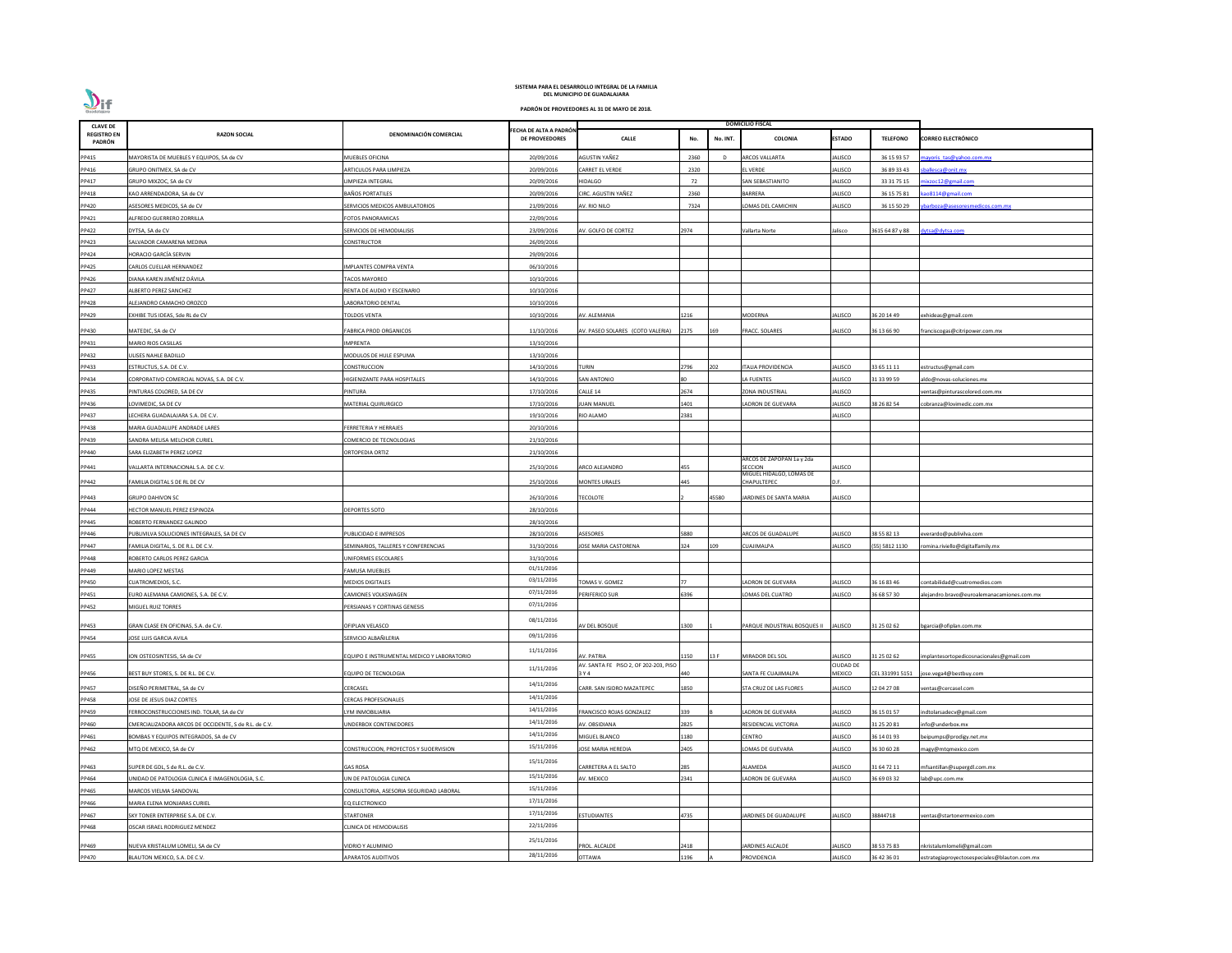| <b>CLAVE DE</b>              |                                                                                              |                                                                                 |                                                |                                              |              |             | <b>DOMICILIO FISCAL</b>                      |                                  |                            |                                                        |
|------------------------------|----------------------------------------------------------------------------------------------|---------------------------------------------------------------------------------|------------------------------------------------|----------------------------------------------|--------------|-------------|----------------------------------------------|----------------------------------|----------------------------|--------------------------------------------------------|
| <b>REGISTRO EN</b><br>PADRÓN | <b>RAZON SOCIAL</b>                                                                          | DENOMINACIÓN COMERCIAL                                                          | ECHA DE ALTA A PADRÓN<br><b>DE PROVEEDORES</b> | <b>CALLE</b>                                 | No.          | No. INT.    | <b>COLONIA</b>                               | <b>ESTADO</b>                    | <b>TELEFONO</b>            | <b>CORREO ELECTRÓNICO</b>                              |
| PP471                        | COMERCIALIZADORA DE CARTON Y DISEÑO, SA de CV                                                | <b>CAJAS Y CARTON</b>                                                           | 30/11/2016                                     | <b>ROBLE</b>                                 | 1297         |             | <b>DEL FRESNO</b>                            | <b>JALISCO</b>                   | 31 62 14 01                | facturacion1@diseñosdecarton.com.mx                    |
| PP472                        | FELIPE BECERRA FLORES                                                                        | OLCHONES Y CAMAS:                                                               | 30/11/2016                                     |                                              |              |             |                                              |                                  |                            |                                                        |
| PP473                        | ALTA IMAGEN TEXTIL, S de RL de CV                                                            | <b>INIFORMES BIG BANG</b>                                                       | 30/11/2016                                     | IRCUNVALACION PONIENTE                       | L539         |             | CIUDAD GRANJA                                | JALISCO                          | 15 62 03 27                | rflores@uniformart.com.mx                              |
|                              |                                                                                              |                                                                                 | 30/11/2016                                     |                                              |              |             |                                              |                                  |                            |                                                        |
| PP474<br>PP475               | MEX TOP, SA de CV<br>EKAR DE GAS, SA de CV                                                   | <b>CALENTADORES INSTANTANEOS</b><br><b>ARTICULOS PARA EL HOGAR</b>              | 02/12/2016                                     | AV. LAZARO CARDENAS<br><b>GONZALEZ GALLO</b> | 2305<br>496  | <b>B7B8</b> | <b>LAS TORRES</b><br><b>SAN CARLOS</b>       | <b>JALISCO</b><br><b>JALISCO</b> | 36 71 12 75<br>33 45 60 61 | victordi 8@hotmail.com<br>gerencia@ekardegas.com.mx    |
| PP476                        | VISUAL 46 COMUNICACION S.C.                                                                  |                                                                                 | 02/12/2016                                     | MONTE DE LAS ANIMAS                          | 1092         |             | NDEPENDENCIA                                 | <b>JALISCO</b>                   |                            |                                                        |
| PP477<br><b>PP478</b>        | VISUAL 46 COMUNICACION S.C.<br><b>FABIOLA HUERTA SAINZ</b>                                   | RODUCCION AUDIOVISUAL<br>SERVICIO ENFERMERAS                                    | 02/12/2016<br>02/12/2016                       | MONTE DE LAS ANIMAS                          | 1092         |             | NDEPENDENCIA                                 | <b>JALISCO</b>                   | 33 36 18 15                | visual46@hotmail.com                                   |
| PP479                        | COMERCIALIZADORA RAPIFRUIT, S.A. DE C.V.                                                     |                                                                                 | 05/12/2016                                     | <b>FELIPE RUVALCABA</b>                      | 5162         |             | EL COLI URBANO                               | <b>JALISCO</b>                   |                            |                                                        |
| <b>PP480</b><br>PP481        | <b>ENRIQUE MADRIGAL BARRIOS</b><br>SERVICIOS Y ATENCION NUTRICIONAL TOTAL Y ESPECIALIZADA SC | PAIDOPSIQUIATRA<br><b>ILIMENTACION ENTERAL</b>                                  | 05/12/2016<br>06/12/2016                       | <b>AZTECAS</b>                               | 443          |             | MONRAZ                                       | JALISCO                          | 35 63 30 02                | lauraramirez.sante@gmail.com                           |
| PP482                        | VICTOR MEDINA MEDINA DR.                                                                     | IRUJANO OFTALMOLOGO                                                             | 06/12/2016                                     |                                              |              |             |                                              |                                  |                            |                                                        |
| PP483<br>PP484               | JIMENA OROZCO LIRA<br>CONSTRUCTORA FATIMA, SA de CV                                          | IMAGEN TEXTIL TENIS CONVERSE<br>CONSTRUCCION                                    | 06/12/2016<br>06/12/2016                       | <b>BELISARIO DOMINGUEZ</b>                   | 3007         |             | <b>ARD. STA ISABEL</b>                       | <b>JALISCO</b>                   | 33 44 88 89                | cnstruye.fatima@yahoo.com.mx                           |
|                              |                                                                                              |                                                                                 |                                                |                                              |              |             |                                              |                                  |                            |                                                        |
| PP485<br>PP486               | TECNOCONSTRUCTORES, SA de CV<br>LAURA ELENA MEDINA VALLEJO                                   | CONSTRUCCION                                                                    | 07/12/2016                                     | LAGO CAMECUARO                               | 2515         |             | LAGOS DEL COUNTRY                            | <b>JALISCO</b>                   |                            | 044 333 4042274 tecnoconstructores2013@gmail.com       |
| PP487                        | MARTIN ALEJANDRO GONZALEZ NAVARRO                                                            | <b>MUEBLES</b>                                                                  | 20/11/2015<br>09/12/2016                       |                                              |              |             |                                              |                                  |                            |                                                        |
| PP489                        | MARIA CRISTINA ROJAS JAIME                                                                   | PUBLICIDAD Y DISEÑO                                                             | 09/12/2016                                     |                                              |              |             |                                              |                                  |                            |                                                        |
|                              |                                                                                              |                                                                                 |                                                |                                              |              |             | SAN JUAN DE OCOTAN ENTRE                     |                                  |                            |                                                        |
| PP490                        | PROGYM S.DE.R.L.DEC.V.                                                                       | COMERCIALIZACION ARTICULOS DEPORTIVOS                                           | 13/12/2016                                     | SAN EDUARDO                                  |              |             | <b>AVIACION Y AV. INGLATERRA</b>             | JALISCO                          | 36304216                   | entas2@progym.com.mx                                   |
| PP491<br>PP492               | LAURA ELENA MEDINA VALLEJO<br>CASTILLO GUZMAN JAVIER                                         | <b>ECNOSOL</b><br>VIVERO FORESTAL ENCANTO                                       | 14/12/2016<br>14/12/2016                       |                                              |              |             |                                              |                                  |                            |                                                        |
| PP493                        | RAMON ALBERTO GONZALEZ LEDESMA                                                               |                                                                                 | 14/12/2016                                     |                                              |              |             |                                              |                                  |                            |                                                        |
|                              | PROYECTOS URBANISTICOS TMG SA DE CV                                                          | ABRICACION DE EQUIPO PARA ESTIMULACION TEMPRANA                                 |                                                | <b>CARRETERA SAN LUIS POTOSI</b>             | 728          |             | AV. POLIDUCTO Y CALLE PALMA<br>MEXICANA      | AGUASCALIEN                      | 4499162626                 |                                                        |
| PP494<br>PP495               | LUIS HUMBERTO VAZQUEZ GUTIERREZ                                                              | PERITAJE Y CONSTRUCCION                                                         | 15/12/2016<br>15/12/2016                       |                                              |              |             |                                              |                                  |                            | sales@kidscolors.com                                   |
| PP496                        | REHABILITACION FISICA Y NEUROLOGICA SA DE CV                                                 | <b>APARATOS ORTOPEDICOS</b>                                                     | 15/12/2016                                     | <b>MALINTZIN</b>                             | 48           |             | ARAGON LA VILLA                              | CDMX                             | 5555472441                 | entas@rehabimedic.com/                                 |
|                              |                                                                                              |                                                                                 |                                                |                                              |              |             | ENTRE ANGELA PERALTA Y 16 DE                 |                                  |                            |                                                        |
| PP497                        | ALMACEN DIDACTICO SA DE CV                                                                   | COMERCIALIZADORA DE JUGUETES EDUCATIVOS                                         | 15/12/2016                                     | <b>CORREGIDORA NORTE</b>                     | 42           |             | SEPT. COLONIA CENTRO                         | QUERETARO                        | 4424131132                 | ventas@almacendidactico.com.mx                         |
| PP498                        | JOSE NAZARIO MEDINA CERVANTES                                                                | <b>IERRERIA Y MAQUINADOS INDUSTRIALES</b>                                       | 20/12/2016                                     |                                              |              |             |                                              |                                  |                            |                                                        |
| PP499                        | TECNOINNOVATION IN LABS DE MEXICO S de RL de CV                                              | MOBILIARIO PARA LABORATORIO Y COCINAS INDUSTRIALES                              | 22/12/2016                                     | <b>BELISARIO DOMINGUEZ</b>                   | 38           |             | SAN GASPAR DE LAS FLORES                     | <b>JALISCO</b>                   | 36 07 69 99                | nobela@gmail.com                                       |
|                              |                                                                                              |                                                                                 |                                                |                                              | 1300         |             |                                              |                                  |                            |                                                        |
| PP500<br>PP501               | GRAN CLASE EN OFICINAS, SA de CV<br>CENTRO DE BELLEZA EL TAPATIO S.A DE C.V                  | <b>MUEBLES DE OFICINA</b>                                                       | 22/12/2016<br>22/12/2016                       | AV. DEL BOSQUE<br>AV. HIDALGO                | 674          |             | PQ INDUSTRIAL EL BOSQUE I<br>CENTRO          | <b>JALISCO</b><br><b>JALISCO</b> | 36 16 19 19<br>36137457    | opezcotilla@ofiplan.com.mx                             |
| PP502                        | <b>GILBERTO RODRIGUEZ FLORES</b>                                                             |                                                                                 | 22/12/2016                                     |                                              |              |             |                                              |                                  |                            |                                                        |
| <b>PP503</b><br><b>PP504</b> | RAFIAS Y CABLES DE OCCIDENTE S.A. DE C.V.<br>GRUPO EMPRESARIAL TICAF SA DE CV                |                                                                                 | 22/12/2016<br>22/12/2016                       | <b>MARIPOSA</b><br><b>MISION DEL BOSQUE</b>  | 1215<br>371  |             | <b>MERCADO DE ABASTOS</b>                    | <b>JALISCO</b><br><b>JALISCO</b> | 36719023                   |                                                        |
| PP505                        | THE WOOD CENTER OF MEXICO SA DE CV                                                           |                                                                                 | 22/12/2016                                     | <b>DIEGO RIVERA</b>                          | 60           |             | LOMAS DE TLAQUEPAQUE                         | <b>JALISCO</b>                   |                            |                                                        |
| PP506                        | <b>GROVER LOMELI JORGE</b>                                                                   |                                                                                 | 22/12/2016                                     |                                              |              |             |                                              |                                  |                            |                                                        |
|                              |                                                                                              |                                                                                 |                                                |                                              |              |             |                                              |                                  |                            |                                                        |
| PP507                        | <b>OSMAN MUEBLES</b><br>IFTAL S.A. DE C.V.                                                   | MUEBLES PARA OFICINA, COMERCIO, ESCOLAR E INDUSTRI                              | 27/12/2016<br>27/12/2016                       | NICOLAS ROMERO<br>ARAUCARIA                  | 775<br>1406  |             | VILLASEÑOR<br>PARAISO DEL COLLI              | JALISCO<br><b>JALISCO</b>        | 1377 4605<br>31801712      | ventas2@osmanmuebles.com<br>pympsi@megared.net.mx      |
| PP508<br>PP509               | OLGA CECILIA PEREZ VERDIA MARQUEZ                                                            | <b>ILLONES Y MUEBLES</b>                                                        | 28/12/2016                                     |                                              |              |             |                                              |                                  |                            |                                                        |
| PP510                        | EQUIPOS INTERFERENCIALES DE MEXICO SA de CV<br>ROGELIO SANCHEZ PARTIDA                       | Q MEDICO PARA REHABILITACION<br>MOBILIARIO Y EQ OFICINA                         | 29/12/2016                                     | <b>JUAN RUIZ DE ALARCON</b>                  | 126          |             | AMERICANA                                    | <b>JALISCO</b>                   | 36 16 68 26                | dbotello@interferenciales.com.mx                       |
| PP511<br>PP512               | JORGE PERALTA CASILLAS                                                                       | ELECTRICA JADE                                                                  | 29/12/2016<br>29/12/2016                       |                                              |              |             |                                              |                                  |                            |                                                        |
| PP513                        | NETZAHUALCOYOTL GOMEZ SANTANA                                                                | <b>IMPRENTA ISRAEL</b>                                                          | 09/12/2016                                     |                                              |              |             |                                              |                                  |                            |                                                        |
| PP514                        | LILIANA RELLO VELAZQUEZ                                                                      |                                                                                 | 19/12/2016                                     |                                              |              |             |                                              |                                  |                            |                                                        |
| PP515<br><b>PP516</b>        | ROGELIO SANCHEZ PARTIDA<br>ELEAZAR FLORES BALCAZAR                                           | ILLAS Y MUEBLES                                                                 | 20/12/2016<br>21/12/2016                       |                                              |              |             |                                              |                                  |                            |                                                        |
|                              |                                                                                              |                                                                                 |                                                |                                              |              |             |                                              |                                  |                            |                                                        |
| PP517                        | JORGE PERALTA CASILLAS                                                                       |                                                                                 | 22/12/2016                                     |                                              |              |             |                                              |                                  |                            |                                                        |
| PP518<br>PP519               | ANDREA TERESITA AVILA CERVANTES<br>COMPLEX ORTHOPEDIC, SA de CV                              | Q MEDICO ORTOPEDIA Y TRAUMA                                                     | 22/12/2016<br>06/01/2017                       | <b>JESUS GARCIA</b>                          | 2590         |             | LOMAS DE GUEVARA                             | <b>JALISCO</b>                   | 36 40 34 30                | vianney.mayo@complex.mx                                |
| <b>PP520</b>                 | ALDO ANTONIO DELGADO BALCAZAR                                                                | DISTRIBUIDORA DE LLLANTAS                                                       | 06/01/2017                                     |                                              |              |             |                                              |                                  |                            |                                                        |
| PP521                        | ERIKA ROBLES GONZALEZ                                                                        | ART DECORACION, CORTINAS                                                        | 10/01/2017                                     |                                              |              |             |                                              |                                  |                            |                                                        |
| <b>PP522</b><br><b>PP523</b> | GUANTES Y ACCESORIOS INDUSTRIALES REYCO, SA de CV<br>NEAT IT, S. de R.L. de C.V.             | MATRIAL DE LIMPIEZA<br>EQ DE TELECOMUNICACIONES                                 | 10/01/2017<br>16/01/2017                       | <b>ACUARELAS</b><br>PEDRO VELEZ              | 128<br>1302  |             | <b>L MANANTIAL</b><br>BEATRIZ HERNANDEZ      | JALISCO<br><b>JALISCO</b>        | 36 70 06 87<br>36 72 48 20 | emanuel.reynoso@reycoindustrial.com<br>admon@neatit.mx |
|                              |                                                                                              |                                                                                 |                                                |                                              |              |             |                                              |                                  |                            |                                                        |
| PP524                        | CONSTRUCCIONES Y ESPACIOS INMOBILIARIOS AUGUSTA, SA de CV                                    | CONSTRUCTORA                                                                    | 19/01/2017                                     | HUAJES MANZANA 9                             | CASA         |             | FRACC RESD STA MARIA ATZOMPA OAXACA          |                                  | 951) 5684442               | nmobiliarios.augusta@gmail.com                         |
| PP525                        | RE-ESPALDA, A.C.                                                                             | ASISTENCIA SOCIAL TRATAMIENTO MEDICO COLUMNA VERTE                              | 20/01/2017                                     | TARASCOS                                     | 3469         | 507         | <b>FRACC MONRAZ</b>                          | <b>JALISCO</b>                   | 38 13 30 38                | larios.blanca@cdcolumna.com                            |
| PP526<br><b>PP527</b>        | RAUL COVARRUBIAS COVARRUBIAS<br>JOSE REYES FLORES CALDERON                                   | CARNICERIA<br><b>APARATOS ORTOPEDICOS</b>                                       | 23/01/2017<br>24/01/2017                       |                                              |              |             |                                              |                                  |                            |                                                        |
| <b>PP528</b>                 | DISTRIBUIDORA GOBI, SA de CV                                                                 | ARTICULOS DE LIMPIEZA                                                           | 24/01/2017                                     | <b>ESTEBAN ALATORRE</b>                      | 970          |             | LA PERLA                                     | JALISCO                          | 36 58 20 22                | distgobi@hotmail.com                                   |
| PP529<br>PP530               | ROLANDO RAMIREZ JIMENEZ                                                                      | CARNICERIA<br><b>CARNES SELECTAS</b>                                            | 24/01/2017                                     |                                              |              |             |                                              |                                  |                            |                                                        |
| PP531                        | JOSE MARTINEZ SAINZ<br>IMPULSORA CULTURAL Y TECNOLOGICA, SA de CV                            | EQ. AULDIO E ILUMINACION                                                        | 25/01/2017<br>26/01/2017                       | <b>NAPOLEON</b>                              | 239          |             | <b>VALLARTA NORTE</b>                        | <b>JALISCO</b>                   | 2001 45 45                 | larreguin@impulsoracultural.com                        |
| PP532                        | GUFE PROMOCION, ESTUDIOS Y CONSTRUCCION, SA de CV                                            | EDIFICACION Y REMEODELACIONES                                                   | 26/01/2017                                     | <b>FUERTE VENTURA</b>                        | 2454         |             | <b>ARDINES DE LA CRUZ</b>                    | <b>JALISCO</b>                   | 36 45 19 47                | gufepromocion@yahoo.com.mx                             |
| PP533<br>PP534               | ELECTROPURA, S de RL de CV<br>RAUL GUZMAN SANDOVAL                                           | SANTORINI<br>FRUTAS Y VERDURAS                                                  | 27/01/2017<br>30/01/2017                       | <b>MARIANO OTERO</b>                         | 911          |             | <b>DEL FRESNO</b>                            | <b>JALISCO</b>                   | 36 78 66 00                | salvador.gonzalezsantiago@gepp.com                     |
| PP535                        | ENVASADORAS DE AGUAS EN MEXICO, S de RL de CV                                                | <b>AGUA BONAFONT</b>                                                            | 01/02/2017                                     | AV. CORDILLERAS                              | 1060         |             | <b>ARDINES DEL SOL</b>                       | <b>JALISCO</b>                   | 36 28 19 75                | alejandro.hernandezh@envasadoras.com.mx                |
| <b>PP536</b><br><b>PP537</b> | INDUSTRIA PUBLICITARIA DE JALISCO, SA de CV<br>CLODOALDO ISRAEL PEÑA PALACIOS                | <b>MPRESORA Y PROMOCIONALES</b><br><b>IMPRESOS Y ART PROMOCIONALES</b>          | 01/02/2017<br>03/02/2017                       | CALZ. DE LOS PIRULES                         | 113          |             | CIUDAD GRANJA                                | <b>JALISCO</b>                   | 36 82 24 68                | maraboto@ipj.com.mx                                    |
| <b>PP538</b>                 | MARIA VERONICA MARTINEZ ROMERO                                                               | FERRETERIA                                                                      | 03/02/2017                                     |                                              |              |             |                                              |                                  |                            |                                                        |
| <b>PP539</b><br><b>PP540</b> | CARDIOPACE, S.A. de C.V<br>YAEL CID GUTIERREZ                                                | Q. MEDICO Y DE LAB<br>SERVICIOS INTEGRALES Y ORGANZACION DE EVENTOS             | 08/02/2017<br>09/02/2017                       | RINCONADA DE LA AZALEA                       | 275          |             | MONRAZ                                       | JALISCO                          | 22 82 82 17                | info@cardiopace.com.mx                                 |
|                              |                                                                                              |                                                                                 |                                                |                                              |              |             |                                              |                                  |                            |                                                        |
| PP541<br>PP542               | EDGAR EUGENIO CESEÑA VALENZUELA<br>5M CONSTRUCCIONES, SA de CV                               | SERV DE DESARROLLO INTEGRAL<br>CONSTRUCCION                                     | 09/02/2017<br>09/02/2017                       | CAMINO A LA CALERILLA                        | 373          |             | LOMA VERDE                                   | <b>JALISCO</b>                   | 36 94 43 03                |                                                        |
|                              |                                                                                              |                                                                                 |                                                |                                              |              |             |                                              |                                  |                            | cincomc@prodigy.net.mx                                 |
|                              |                                                                                              |                                                                                 |                                                |                                              |              |             |                                              |                                  |                            |                                                        |
| PP543                        | PERFIL HUMANO SOLUTIONS, S.C.                                                                | SERVICIO EN RECURSOS HUMANOS Y CAPACITACION                                     | 09/02/2017                                     | <b>ISLOTE</b>                                | 2425         |             | RINCONADA DE LA VICTORIA                     | <b>JALISCO</b>                   | 96 27 57 99                | terecardenas@tcconsultores.mx                          |
| PP544<br>PP545               | B&S TECHNOLOGY, S de RL de CV<br>RADIAL LLANTAS SA DE CV                                     | MATERIAL QUIRURGICO PARA CRANEO Y COLUMNA<br>COMPRA VENTA DE LLANTAS Y SERVICIO | 10/02/2017<br>10/02/2017                       | FELIX MENDELSON<br>AVE. LAZARO CARDENAS      | 5580<br>2107 |             | RESIDENCIAL LA ESTANCIA<br><b>LAS TORRES</b> | <b>JALISCO</b><br><b>JALISCO</b> | 31 21 06 75<br>38107676    | bstechcompras@gmail.com<br>lolivares@radialllantas.com |
|                              |                                                                                              |                                                                                 |                                                |                                              |              |             |                                              |                                  |                            |                                                        |
| PP546<br><b>PP547</b>        | SEMSA INFRAESTRUCTURA, S.A. DE C.V.<br>LUIS ENRIQUE ALCAZAR PADILLA                          | CONSTRUCCION<br>EQ E INSTRIMENTAL MEDICO                                        | 10/02/2017<br>13/02/2017                       | MARTILLO                                     | 2150         |             | PARQUE INDUSTRIAL EL ALAMO                   | JALISCO                          | 86 66 93 54                | morales@semsaco.com.mx                                 |
| PP548                        | JOSE FRANCISCO PORTILLO PABLOS                                                               | CONSTRUCCION                                                                    | 14/02/2017                                     |                                              |              |             |                                              |                                  |                            |                                                        |
|                              |                                                                                              |                                                                                 |                                                |                                              |              |             |                                              |                                  |                            |                                                        |

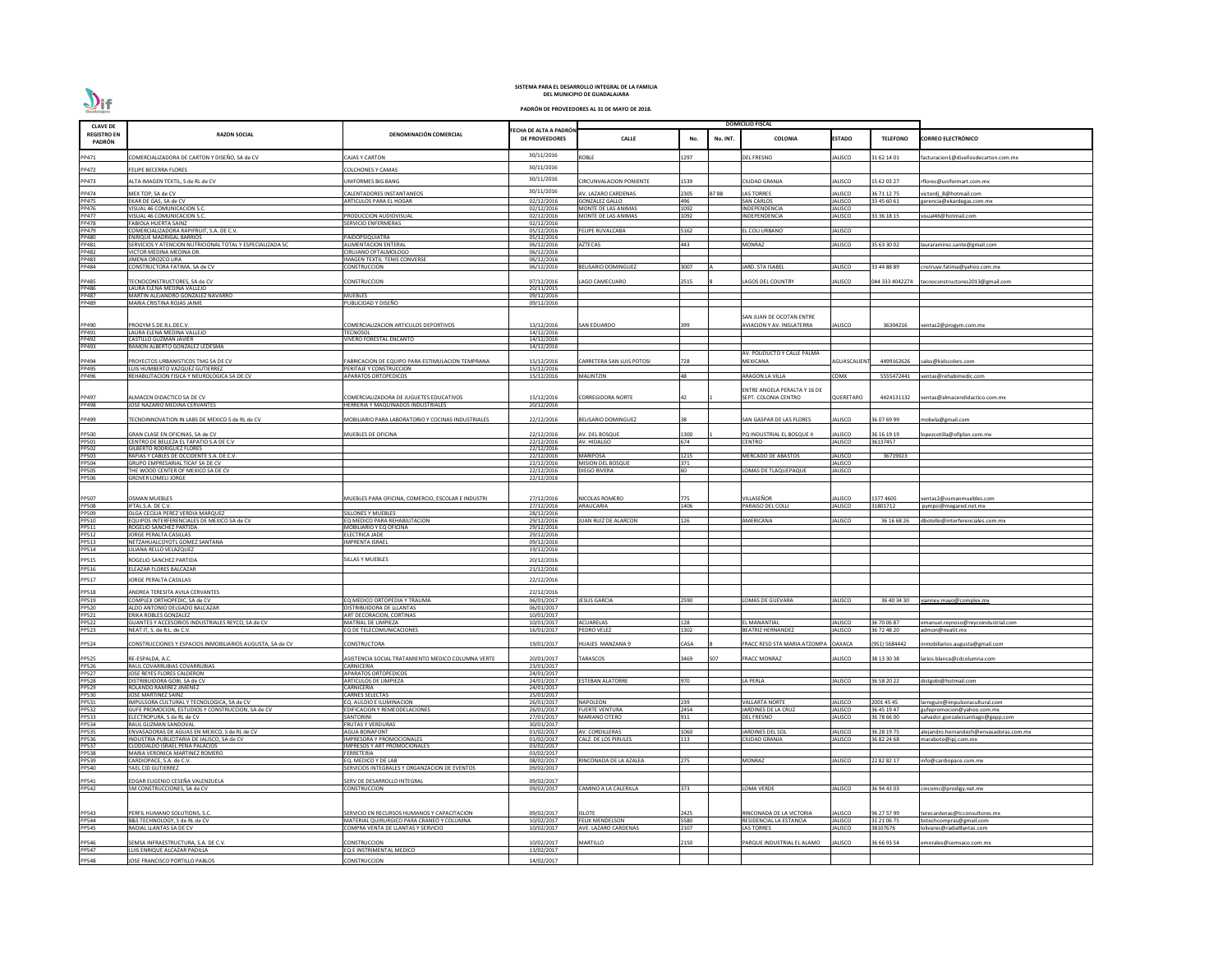| <b>CLAVE DE</b>              |                                                                                                |                                                                              |                                         |                                                |                |          | <b>DOMICILIO FISCAL</b>                                   |                                                  |                                |                                                                             |
|------------------------------|------------------------------------------------------------------------------------------------|------------------------------------------------------------------------------|-----------------------------------------|------------------------------------------------|----------------|----------|-----------------------------------------------------------|--------------------------------------------------|--------------------------------|-----------------------------------------------------------------------------|
| <b>REGISTRO EN</b>           | <b>RAZON SOCIAL</b>                                                                            | DENOMINACIÓN COMERCIAL                                                       | ECHA DE ALTA A PADRÓN<br>DE PROVEEDORES | <b>CALLE</b>                                   | No.            | No. INT. | <b>COLONIA</b>                                            | <b>ESTADO</b>                                    | <b>TELEFONO</b>                | CORREO ELECTRÓNICO                                                          |
| PADRÓN<br>PP549              | CONSTRUINGENIUM, SA de CV                                                                      | <b>CONSTRUCCION</b>                                                          | 15/02/2017                              | <b>HACIENDA CORRALEJO</b>                      | 1300           |          | OBLATOS                                                   | <b>JALISCO</b>                                   | 36 27 14 30                    | viviv25@hotmail.com                                                         |
| <b>PP550</b>                 | CARLOS ALBERTO HERNANDEZ PORRAS                                                                |                                                                              | 20/02/2017                              |                                                |                |          |                                                           |                                                  |                                |                                                                             |
| PP551<br>PP552               | REPRESENTACIONES INDUSTRIALES DINAMINCAS, SA de CV<br>PROMEDICA GARCIA, SA de CV               | FERRETEROI Y HERRAMIENTAS<br>MOBILIARIO. EQUIPO Y MATERIAL MEDICO            | 21/02/2017<br>28/02/2017                | AV. LAZARO CARDENAS<br><b>BELEN</b>            | 727<br>1026    |          | DEL SUR<br><b>ALCALDE BARRANQUITAS</b>                    | <b>JALISCO</b><br>JALISCO                        | 38 11 02 15<br>36 13 13 99     | ventas.gob@ridsamexico.com                                                  |
| PP553                        | <b>MAXIMINO BARAJAS OROZCO</b>                                                                 | <b>FUMIGACIONES</b>                                                          | 28/02/2017                              |                                                |                |          |                                                           |                                                  |                                | mromero@promedica-garcia.com                                                |
| PP554                        | IQ MEDICAL, S de RL de CV                                                                      | <b>EQUIPO MEDICO</b>                                                         | 06/03/2017                              | LIBERTAD                                       | 1911           |          | AMERICANA                                                 | <b>JALISCO</b>                                   | 15 61 77 28                    | facturas@iqmedical.mx                                                       |
| <b>PP555</b><br>PP556        | NACURI, S de RL de CV<br>EPSIC, ESTUDIOS, PROYECTOS Y SERVICIOS INTEGRALES PARA LA C,          | SERVICIOS PROFESIONALES DE INGENIERIA<br><b>CONSTRUCCION Y MANTENIMIENTO</b> | 06/03/2017<br>06/03/2017                | INDEPENDENCIA<br>AV. VALLE DE AMECA            | 1018<br>2531   | 203      | PARQUES DEL BOSQUE<br>PARQUE REAL                         | <b>JALISCO</b><br><b>JALISCO</b>                 | 36 69 34 34<br>6 51 38 80      | edgard.palomera@nacuri.com<br>epsicsa@gmail.com                             |
| <b>PP557</b>                 | SILVA CONSTRUCCIONES Y SUPERVISION, SA de CV                                                   | <b>CONSTRUCCION Y MANTENIMIENTO</b>                                          | 06/03/2017                              | <b>JUAN TABLADA</b>                            | 1320           |          | MIRAFLORES                                                | <b>JALISCO</b>                                   | 38 23 85 60                    | ferr 9@hotmail.com                                                          |
| <b>PP558</b><br>PP559        | DISTRIBUIDORA MEXICANA DE RECUBRIMIENTOS, S.A. de C.V.                                         | COMERCIO Y FABRICACION DE PINTURA                                            | 09/03/2017                              | <b>MANUEL GOMEZ MORIN</b>                      | 773            |          | IARD. DE SANTA ISABEL                                     | <b>JALISCO</b>                                   | 36 51 44 22                    | rosypinturasfmc@gmail.com                                                   |
| <b>PP560</b>                 | ABRAHAM BONIFACIO SANCHEZ ESPARZA<br>PRODUCTOS INFANTILES SELECTOS SA DE CV                    | <b>APARATOS ORTOPEDICOS</b><br>PRINSEL                                       | 09/03/2017<br>10/03/2017                | AV. VALLE DE LAS ALAMEDAS                      | <b>1</b> 70    |          | FRACCIONAMIENTO IZCALLI DEL VAL CDMX                      |                                                  | 36594135                       | jgomez@prinsel.com                                                          |
| PP561                        | SJ MEDICAL MEXICO, S de RL de CV                                                               | MATERIAL MEDICO CARDIOLOGIA                                                  | 21/03/2017                              | AV. RUBEN DARIO                                | 945            |          | PRADOS PROVIDENCIA                                        | JALISCO                                          | 37 93 03 50                    |                                                                             |
| PP562<br>PP563               | REHABILITACION FISICA Y NEUROLOGICA, SA de CV<br>ORTOPEDIA MOSTKOFF, SA de CV                  | EQ DE REHAB Y ORTOPEDIA<br>CALZADO ORTOPEDICO                                | 22/03/2017<br>22/03/2017                | <b>MALINTZIN</b><br><b>MANUEL CARPIO</b>       | 48<br>253      |          | ARAGON LA VILLA<br>SANTA MARIA LA RIBERA                  | CIUDAD DE MEJ 55 47 24 41<br><b>CIUDAD DE MI</b> | 155 47 18 40                   | refineurologica@gmail.com<br>Igarcia@ortopediamostkoff.com.mx               |
| PP564                        | ODEPA, S.A. de C.V.                                                                            | <b>FRUTAS Y VERDURAS</b>                                                     | 24/03/2017                              | ABEJA                                          | 1080           |          | COMERCIAL ABASTOS                                         | <b>JALISCO</b>                                   | 18 16 44 08                    | monse@odepa.mx                                                              |
| PP565<br>PP566               | GAFCOM COMPANY, SA de CV                                                                       | PRODUCTOS FARMACEUTICOS                                                      | 28/03/2017                              | <b>ISLA MEZCALA</b>                            | 5006           |          | MIRADOR DEL TESORO                                        | JALISCO                                          | 31 35 22 47                    | gafurlan@gafcom.com.mx                                                      |
|                              | COMERCIALIZADORA DICLINSA, SA de CV<br>ACEROS Y COMPLEMENTOS CONSTRUCTIVOS, SA de CV           | <b>MATERIAL LABORATORIO</b><br>MATERIALES PARA CONSTRUCCION                  | 28/03/2017<br>30/03/2017                | AV. SANTA FE PISO 4<br>CARRETERA INDEPENDENCIA | 495<br>1175    |          | CRUZ MANCA<br>RIO BLANCO                                  | <b>DISTRITO FE</b><br>JALISCO                    | 044 331 2494104<br>33 64 25 37 | amelo@diclinsa.com<br>contacto@acerosycomplementos.com.mx                   |
| PP567<br>PP568               | ANA MARIA CASTILLO CHAVARRIA                                                                   | COMPLEMENTOS QUIRURGICOS                                                     | 30/03/2017                              |                                                |                |          |                                                           |                                                  |                                |                                                                             |
| PP569<br>PP570               | DIAKO ABC, SA de CV<br>COLEGIO DE CONTADORES PUBLICOS DE GUADALAJARA JALISCO A.C.              | MATERIAL DIDACTICO Y MOBILIARIO INFANTIL<br><b>ASESOR CONTABLE</b>           | 31/03/2017<br>10/04/2017                | AV. GUADALAJARA<br><b>OSCAR WILDE</b>          | 2389<br>5561   |          | <b>IOGARES DE NUEVO MEXICO</b><br><b>ARDINES VALLARTA</b> | <b>JALISCO</b><br>JALISCO                        | 36 36 26 61<br>36 29 74 45     | entas1@diako.com.mx<br>ccpg@ccpg.org.mx                                     |
| <b>PP572</b>                 | UN 24 DE DICIEMBRE, S de RL de CV                                                              | SERVICIO PARA EVENTOS Y LICORES                                              | 24/04/2017                              | PROL. GONZÁLEZ GALLO                           | 1897           |          | SAN SEBASTIANITO                                          | <b>JALISCO</b>                                   | 36 10 14 10                    | administracion@veinticuatro.mx                                              |
| PP573                        | FERNANDO ATILANO ANZALDO                                                                       | <b>TORTILLERIA</b>                                                           | 25/04/2017                              |                                                |                |          |                                                           |                                                  |                                |                                                                             |
| <b>PP574</b><br><b>PP575</b> | FOTO REGIS COMPAÑIA IMPORTADORA FOTOGRAFICA S.A. DE C.V.<br>TENT AND LOGISTIC MEXICO, SA de CV | VENTA DE EQUIPO FOTOGRAFICO<br><b>EQUIPO PARA EVENTOS</b>                    | 26/04/2017<br>07/03/2017                | AV. VALLARTA<br>TIZIANO                        | 1525<br>5133   |          | <b><i>NERICANA</i></b><br>REAL VALLARTA                   | <b>JALISCO</b><br><b>JALISCO</b>                 | 38750454<br>20 03 20 20        | guadalajara_ventas@fotoregis.com<br>info@carpasylogistica.com               |
| <b>PP576</b>                 | FIRMITAS CONSTRUCTA, SA de CV                                                                  | CONSTRUCCIÓN                                                                 | 05/04/2017                              | LÁZARO CÁRDENAS                                | 435            |          | PARQUES DE TESISTAN                                       | <b>JALISCO</b>                                   | 1 65 87 60                     | firmitasconstructa1@hotmail.com                                             |
| <b>PP577</b><br><b>PP578</b> | MEDICAMEX, SA de CV<br>COMERCIALIZADORA MASTER EVENT, SA de CV                                 | MATERIAL MEDICO<br>PRODUCCION DE EVENTOS                                     | 12/05/2017<br>15/05/2017                | AMADO NERVO<br>AV. MARIANO OTERO               | 746<br>3433    |          | <b>LADRON DE GUEVARA</b><br>407 VERDE VALLE               | <b>JALISCO</b><br><b>JALISCO</b>                 | 38 17 08 52<br>5 25 29 12      | mastereventgdl@gmail.com                                                    |
| PP579                        | JOSE RAUL MERCADO GONZALEZ                                                                     | <b>SUMINISTROS DENTALES</b>                                                  | 19/05/2017                              |                                                |                |          |                                                           |                                                  |                                |                                                                             |
| <b>PP580</b>                 | MARIA EUGENIA CHAVEZ ALANIS                                                                    | <b>EQUIPO MEDICO</b>                                                         | 24/05/2017                              |                                                |                |          |                                                           |                                                  |                                |                                                                             |
| PP581<br><b>PP582</b>        | JESUS CRISTOBAL MARQUEZ BERNAL<br>GRUPO ABASTECEDOR REYCO SA DE CV                             | DEPOSITO DENTAL<br>VENTA DE EQUIPO Y UTENSILIOS DE COCINA                    | 24/05/2017<br>25/05/2017                | <b>AVENIDA LA PAZ</b>                          | 919            |          | CENTRO                                                    | <b>JALISCO</b>                                   | 16821070                       | jesus@reyco.com.mx                                                          |
| PP583                        | INFRA, SA de CV                                                                                | EQUIPO MEDICO VENTARENTA                                                     | 25/05/2017                              | R. MICHEL                                      | 1709           |          | ATLAS                                                     | JALISCO                                          | 36 68 20 34                    | oxigmedgdl@infra.com.mx                                                     |
| <b>PP584</b><br><b>PP585</b> | SISTEMAS DE SEGURIDAD E HIGIENE DEL PACIFICO, SA de CV<br>LISTEN UP DE MEXICO, SA de CV        | EQ DE SEGURIDAD INDUSTRIAI<br>TELEMARKETING Y ASESORIA PUBLICITARIA          | 26/05/2017<br>30/05/2017                | <b>ENCINO</b><br><b>MILAR</b>                  | 1630<br>2784   |          | DEL FRESNO<br>PROVIDENCIA 4a SECCION                      | <b>JALISCO</b><br><b>JALISCO</b>                 | 38 12 92 80<br>35 60 30 00     | rarcos@seguridadpacifico.com                                                |
| <b>PP586</b>                 | SISTEMAS OPERATIVOS DE OCCIDENTE, SA de CV                                                     | <b>TELEFONIA Y REDES</b>                                                     | 31/05/2017                              | <b>CUBILETE</b>                                | 2953           |          | 101 JARD PLAZA DEL SOL                                    | <b>JALISCO</b>                                   | 47 37 66 55                    | amurillo@listenuo.com.mx<br>karina.lopez@sooc,mx                            |
| <b>PP587</b>                 | ABEL ADRIAN GONZALEZ MARTIN                                                                    | <b>212 PRODUCTIONS</b>                                                       | 30/05/2017                              |                                                |                |          |                                                           |                                                  |                                |                                                                             |
| <b>PP588</b><br>PP589        | PATRONATO DE APOYO DEL HOSPITAL GENERAL DE OCCIDENTE AC<br>GRUPO EMEQUR, SA de CV              | <b>FARMACIA DE INTERES SOCIAL</b><br>MATERIAL Y EQUIPO MEDICO                | 31/05/2017<br>02/06/2017                | AV. ZOQUIPAN<br>AV. LAZARO CARDENAS            | 1050<br>2895   |          | OQUIPAN!<br>ARD. DEL BOSQUE                               | <b>JALISCO</b><br><b>JALISCO</b>                 | 1110456<br>13 68 23 23         | patronatohgo@prodigy.net.mx<br>gerenciagdl@emequr.com.mx                    |
| PP590                        | GDL ORTHOPEDIC, SA de CV                                                                       | PROTESIS ORTOPEDICA                                                          | 02/06/2017                              | <b>VENUSTIANO CARRANZA</b>                     | 445            |          | el retiro                                                 | <b>JALISCO</b>                                   | 36 13 79 39                    | entas@gdlorthopedic.com.mx                                                  |
| PP591<br><b>PP592</b>        | ERGONOMIA PRODUCTIVIDAD S.A. DE C.V.<br><b>VERONICA ISLAS GOMEZ</b>                            | COMERCIALIZACION DE MOBILIARIO DE OFICINA, ESCUEL                            | 06/06/2017                              | <b>GOBERNADOR CURIEL</b>                       | 1672           |          | MORELOS                                                   | JALISCO                                          | 315686382                      | ergonomia@tecnomueble.com                                                   |
| PP593                        | SARA PAULINA MARTINEZ NERI                                                                     | IMPRESORA<br>FERRETERIA Y MATERIALES PARA CONSTRUCCION                       | 07/06/2017<br>07/06/2017                |                                                |                |          |                                                           |                                                  |                                |                                                                             |
| PP594                        | MANTENIMIENTO Y PROYECTOS EN EDIFICIO INTELIGENTE S.A DE C.V                                   | MANPIEI EQUIPOS DE SEGURIDAD                                                 | 14/06/2017                              | AV. ARROYO SECO                                | L400           |          | GEOVILLAS LOS OLIVOS II                                   | JALISCO                                          | 1205158                        | eric.ramirez@manpei.com.mx                                                  |
| PP595<br>PP596               | CARLOS IBARRA MORENO<br>ARTURO MARGARITO LOPEZ GOMEZ                                           | <b>HERRERIA IBARRA</b><br>A CREATIVE                                         | 14/06/2017<br>14/06/2017                |                                                |                |          |                                                           |                                                  |                                |                                                                             |
| PP597                        | MARIA VERONICA MARTINEZ ROMERO                                                                 | FERRETERIA                                                                   | 14/06/2017                              |                                                |                |          |                                                           |                                                  |                                |                                                                             |
| PP598                        | <b>CESAR OMAR AGUILAR SANCHEZ</b>                                                              | LIBRERIA EL CRISOL DE LA PSICOLOGIA                                          | 06/04/2017                              |                                                |                |          | ENTRE NUEVA GALICIA Y LIBERTAD,                           |                                                  |                                |                                                                             |
| PP599                        | SOLUCIONES TECNOLOGICAS EN INFORMATICA SA DE CV                                                | COMPRA Y VENTA DE EQUIPOS. REDES. CCTV Y TECNOLOGIA                          | 17/04/2017                              | PAVO                                           | 447            |          | COL CENTRO                                                | <b>JALISCO</b>                                   | 36141126                       | alberto@solutec.com.mx                                                      |
| PP600                        | BELLTEC DE MEXICO SA DE CV                                                                     | COMPRA VENTA DE APARATOS PARA SORDERA                                        | 17/04/2017                              | AVENIDA UNIÓN No.                              | 489            |          | <b>AFAYETTE</b>                                           | <b>JALISCO</b>                                   | 38103954                       | ceo@beltonemexico.com y adolfovillarrealramirez@gmai l.com                  |
| PP601                        | XEROLOGIX, S.A. de C.V                                                                         | COMERCIALIZADORA E IMPORTADOR                                                | 16/06/2016                              | AV. AMÉRICAS                                   | 1500           | 1700     | COUNTRY CLUB                                              | <b>JALISCO</b>                                   | 41703600                       | ventas@xerologix.com                                                        |
| PP602<br>PP603               | ROSH MEDICA, S.A. DE C.V.<br>SUPLEMENTOS ORTOBIOLOGICOS E IMPLANTES, S de RL de CV             | VENTA Y RENTA DE ARTICULOS DE ORTOPEDIA<br>EQ MEDICO ORTOPEDICO              | 17/04/2017<br>15/06/2017                | JOSÉ BONIFACIO ANDRADE<br>REFORMA              | 2670<br>3001   |          | LOMAS DE GUEVARA<br>RESID JUAN MANUEL                     | <b>JALISCO</b><br><b>JALISCO</b>                 | 38131998<br>36 40 03 41        | info@roshmedica.com<br>suplementosortobiologicoseimpl@gmail.com             |
| PP604                        | MILENIO MOTORS, SA de CV                                                                       | <b>VENTA DE VEHICULOS</b>                                                    | 16/06/2017                              | PERIFERICO PONIENTE                            | 2001           |          | SAN JUAN DE OCOTAN                                        | <b>JALISCO</b>                                   | 38 32 28 00                    | ventasagobierno@mileniomotors.com                                           |
| PP605                        | ADRIANA ORTIZ WALLS GARCIA                                                                     | <b>FUMIGADORA</b>                                                            | 16/06/2017                              |                                                |                |          |                                                           |                                                  |                                |                                                                             |
| PP606<br><b>PP607</b>        | NUEVA AUTOMOTRIZ OCCIDENTAL, SA de CV<br>SOLUCION INTEGRAL EN MUEBLES SA DE CV                 | COMERCIALIZADORA DE AUTOS<br>COMPRA VENTA Y DISTRIBUCION DE MOBILIARIO       | 16/06/2017<br>16/06/2017                | <b>AV. LAZARO CARDENAS</b><br>AV. CRUZ DEL SUF | 2603<br>3213   |          | COMERCIAL ABASTOS<br>LOMA BONITA EJIDAL                   | <b>JALISCO</b><br><b>JALISCO</b>                 | 31 34 44 24<br>3335634730      | rguardado@naosa.com.mx<br>ventas02@ofispa2io.com                            |
| PP608                        | CORP.ESPECIALIZADA EN MANT.Y SERVICIOS INDUSTRIALES SA DE CV                                   | MANTENIMIENTO VEHICULAR E INDUSTRIAL                                         | 16/06/2017                              | <b>JOSE CARRILLO</b>                           | 3375           |          | OMAS DE POLANCO                                           | <b>JALISCO</b>                                   | 38.10.93.34                    | cpruiz@cemsimexico.com                                                      |
| PP609<br>PP610               | VAMSA LAS FUENTES, SA de CV<br>CAMIONES SELECTOS S. DE R.L. DE C.V.                            | <b>VENTA DE VEHICULOS</b><br><b>CAMIONES DE CARGA</b>                        | 19/06/2017<br>21/06/2017                | AV. LOPEZ MATEOS SUR<br>R. MICHEL              | 6001<br>2580   |          | <b>GUSTAVO DIAZ ORDAZ</b><br><b>MIRADOR EL ALAMO</b>      | <b>JALISCO</b><br><b>JALISCO</b>                 | 044 3331343131<br>16240200     | rodolfo.rivera@nissanlasfuentes.mx<br>teresa.velazquez@camionesselectos.com |
| PP611                        | CARD SYSTEMS DE MEXICO SA DE CV                                                                | FABRICACION Y VENTA DE TARJETA E IDENTIFICACION IM                           | 22/06/2017                              | CALZ. JESUS GONZALEZ GALLO                     | 2770           |          | <b>MIRADOR EL ALAMO</b>                                   | <b>JALISCO</b>                                   | 6358508                        | cardsystems.pimentel@gmail.com                                              |
| PP612                        | IMPRE RAPID ARTE IMPRESA, SA de CV                                                             | <b>IMPRESORA</b>                                                             | 04/07/2017                              | <b>GREGORIO DAVILA</b>                         | 21             |          | <b>DEL REFUGIO</b>                                        | <b>JALISCO</b>                                   | 38 26 85 80                    | javiermanon66@hotmail.com                                                   |
| PP613<br>PP614               | MACRO FARMACIAS, SA de CV<br>ESTRATEGIA HOSPITALARIA, SA de CV                                 | MEDICAMENTO ESPECIALIZADO<br>INSUMOS MEDICOS Y MEDICAMENTOS                  | 04/07/2017<br>05/07/2017                | <b>CINTRA</b><br>AV. INGLATERRA                | 899<br>2684    |          | AUTOCINEMA<br><b>ARCOS SUR</b>                            | <b>JALISCO</b><br><b>JALISCO</b>                 | 36 40 42 52<br>36 30 62 14     | macrofarmacias@hotmail.com<br>marcela.padilla@ehospitalaria.com             |
| PP615                        | <b>JOSE CORTES MANUEL</b>                                                                      | UNIFORMES Y EQUIPO INDUSTRIAL                                                | 11/07/2017                              |                                                |                |          |                                                           |                                                  | 3338119930                     | segfacil@prodigy.net.mx                                                     |
| PP616<br>PP617               | ARMY UNIFORMES SA DE CV<br>ORTOGAR. SA de CV                                                   | FRBICACION Y VENTA DE UNIFORMES Y CALZADO                                    | 11/07/2017                              | <b>GRECIA</b><br>YOLANDA DEL CARMEN CARDENAS   | 14             |          | CENTRO<br>PASEOS DEL SOL                                  | <b>JALISCO</b><br><b>JALISCO</b>                 | 3336582295<br>6 34 46 34       | armyuniformes@hotmail.com                                                   |
| <b>PP618</b>                 | CORPORATIVA MEXDAR SA DE CV                                                                    | EQ. ORTOPEDICO<br>CONSULTORIA EN SISTEMAS                                    | 14/07/2017<br>18/07/2017                | VALLARTA                                       | 5438<br>3040   | 302      | VALLARTA PONIENTE                                         | <b>JALISCO</b>                                   | 318111324                      | dgortogar@hotmail.com<br>drivera.cne@hotmail.com                            |
| PP619                        | <b>GRUPO DAHIVON S.C</b>                                                                       | CONSULTORIA EN SISTEMAS                                                      | 18/07/2017                              | <b><i>TECOLOTE</i></b>                         | $\overline{2}$ |          | <b>ARDINES DE SANTA MARIA</b>                             | <b>JALISCO</b>                                   |                                |                                                                             |
| PP620<br>PP621               | <b>ISAIAS RODRIGUEZ GOMEZ</b><br>CONSTRUCTORA ANGUIBARA N.G., SA de CV                         | ARQUITECTURA Y CONSTRUCCION<br>CONSTRUCTORA                                  | 19/07/2017<br>20/07/2017                | ANALCO                                         | 342            |          | ANALCO                                                    | <b>JALISCO</b>                                   | 12 03 17 51                    | anguibarang@hotmail.com                                                     |
| PP622                        | ARMATORBA ESPECIALIZADA SA DE CV                                                               | FARMACIA SIN MINISUPER                                                       | 21/07/2017                              | AV. PASEO DE LOS LEONES                        | 1684           | 20 A     | LAS CUMBRES SECTOR 1                                      | <b>NUEVO LEON</b>                                | 332017794                      | admon.farmatobagmail.com                                                    |
| PP623                        | EDC EDIFICACIONES, SA de CV                                                                    | CONSTRUCCION                                                                 | 26/07/2017                              | <b>HDA. JARAMILLC</b>                          | 3208           |          | <b>BALCONES DE OBLATOS</b>                                | <b>JALISCO</b>                                   | 36 65 20 44                    | galbino@terra.com.mx                                                        |
| PP624<br>PP625               | MARK DISEÑO INTEGRAL SA DE CV<br>INGENIEROS ELECTRICOS MEDINA SA DE CV                         | DISEÑO INDUSTRIAL<br><b>PANELES SOLARES</b>                                  | 27/07/2017<br>08/08/2017                | <b>CAYENA</b><br><b>FELIX MENDLSSON</b>        | 2558<br>5512   |          | PROVIDENCIA<br>LA ESTANCIA                                | <b>JALISCO</b><br><b>JALISCO</b>                 | 38175431<br>6-29-1229          | contacto@markintegral.com<br>ing medinav30@hotmail.com                      |
| PP626                        | INNOVACION Y DESARROLLO EN SISTEMAS DE VANGUARDIA SA DE CV                                     | SISTEMA DE ELECTRONICA Y SOLAR                                               | 10/08/2017                              | <b>ANTONIO MEDINA</b>                          | 4518           |          | EL CARMEN                                                 | <b>JALISCO</b>                                   | 6465230                        | julio@emcom.com.mx                                                          |
| <b>PP627</b>                 | JOSE NIEVES GARCIA PONCE                                                                       | INSTALACION DE SISTEMAS SOLARES                                              | 10/08/2017                              |                                                |                |          |                                                           | <b>JALISCO</b>                                   |                                |                                                                             |
| <b>PP628</b>                 | VICTOR ALONSO MUÑOZ LEDEZMA                                                                    | REFACCIONARIA AUTOMOTRIZ                                                     | 10/08/2017                              | APOLO                                          | 1086           |          | <b>OBRERA</b>                                             | <b>JALISCO</b>                                   | 6177068                        | alon.18@hotmail.com                                                         |
| PP629<br>PP630               | PROMOTORA DE SERVICIO GC, SA de CV                                                             | SERVICIOS DE LIMPIEZA                                                        | 10/08/2017                              | PASEO LOMAS ALTAS                              | 570            |          | PATRIA UNIVERSIDAD                                        | <b>JALISCO</b>                                   | 36 40 19 99                    | ventas@goclean.com.mx                                                       |
| PP631                        | MARIA ALEJANDRA TABAREZ DELGADILLO<br>MARIO ALBERTO MAGAÑA AGUILAR                             | <b>IMPRESIONES</b><br><b>HERRERIA</b>                                        | 14/08/2017<br>14/08/2017                |                                                |                |          |                                                           | <b>JALISCO</b><br><b>JALISCO</b>                 |                                |                                                                             |
| PP632                        | MARGARITA HERNANDEZ HERNANDEZ                                                                  | FABRICA PRODUCTOS METALICOS                                                  | 15/08/2017                              | RIO DE JANEIRO                                 | 10             |          | EL VERGEL                                                 | <b>JALISCO</b>                                   | 36 92 81 95                    | administracion@crumar.com.mx                                                |
| PP633                        | CONSTRUCTORA ANGUIBARAN.G., SA de CV                                                           | CONSTRUCTORA                                                                 | 15/08/2017                              | ANALCO                                         | 342            |          | ANALCO                                                    | <b>JALISCO</b>                                   | 2 03 17 51                     | anguibarang@hotmail.com                                                     |
| PP634                        | ALBERTO ISMAEL CORTES BANDERAS                                                                 | AUDIO. ILUMINACION Y VIDEO                                                   | 21/08/2017                              |                                                |                |          |                                                           | JALISCO                                          |                                |                                                                             |
| PP635<br>PP636               | EDGAR COUTTOLENC RODRIGUEZ<br>DEBRA YOMAIRA JIMENEZ GONZALEZ                                   | ACONDICIONAMIENTO Y AISLAMIENTO ACUSTICO<br><b>JUEGOS INFANTILES</b>         | 23/08/2017<br>29/08/2017                |                                                |                |          |                                                           | <b>JALISCO</b><br><b>JALISCO</b>                 |                                |                                                                             |
| PP637                        | QVIC CORPORATION, S de RL de CV                                                                | <b>JUEGOS INFANTILES</b>                                                     | 30/08/2017                              | <b>LOPEZ MATEOS SUR</b>                        | 4550           |          | <b>FRANCISCO SARABIA</b>                                  | <b>JALISCO</b>                                   | 36 31 66 86                    | susy@gvic.mx                                                                |
| <b>PP638</b><br>PP639        | <b>OPERADORA MRVS</b><br>FIDEL OSVALDO GONZALEZ CALDERON                                       | EVENTOS MASIVOS Y BANQUETES<br>FERIAS, EXPOS, STANDS                         | 31/08/2017<br>31/08/2017                | <b>DIAMANTE</b>                                | 2626           |          | BOSQUES DE LA VICTORIA                                    | <b>JALISCO</b><br><b>JALISCO</b>                 | 3331567386                     |                                                                             |
| PP640                        | COMERCIALIZADORA PROMO LINE, SA DE CV                                                          | ARTICULOS PROMOCIONALES                                                      | 31/08/2017                              | CALZ. DE LOS FRESNOS                           | 66             |          | CD. GRANJA                                                | <b>JALISCO</b>                                   | 86 31 81 85                    | entas@promolinegdl.com                                                      |
| PP641                        | COMERCIALIZADORA INDUSTRIAL DE ZAPOPAN SA DE CV                                                | PROD. DE LIMPIEZA FABRICAN                                                   | 31/08/2017                              | PRIV. ABEL SALGADO VELASCO                     | 35             |          | ARROYO HONDO                                              | JALISCO                                          | 333-189-0156                   |                                                                             |

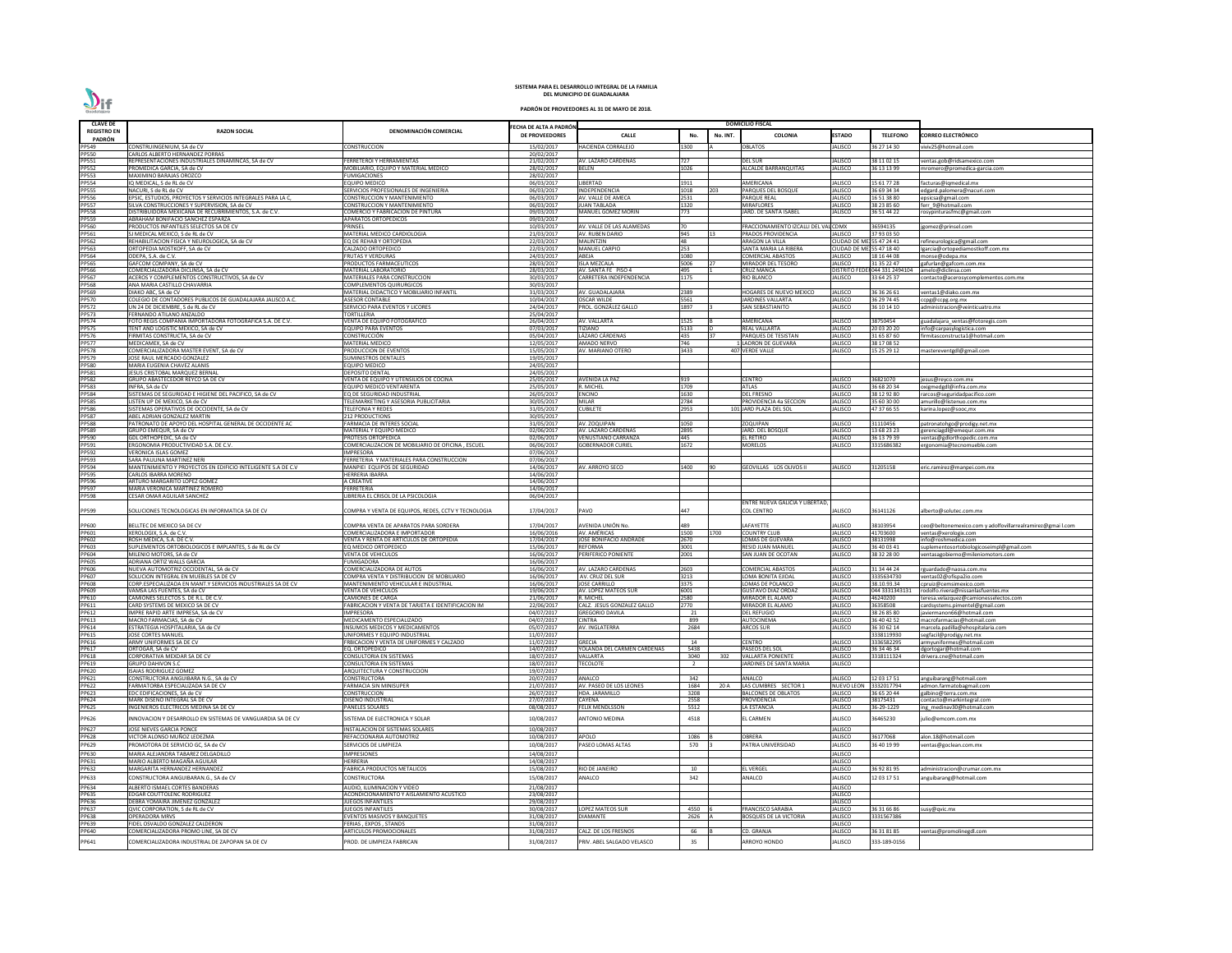| <b>CLAVE DE</b>       |                                                                                          |                                                                   |                                          |                                       |              |              | <b>DOMICILIO FISCAL</b>                   |                                  |                            |                                                              |
|-----------------------|------------------------------------------------------------------------------------------|-------------------------------------------------------------------|------------------------------------------|---------------------------------------|--------------|--------------|-------------------------------------------|----------------------------------|----------------------------|--------------------------------------------------------------|
| <b>REGISTRO EN</b>    | <b>RAZON SOCIAL</b>                                                                      | DENOMINACIÓN COMERCIAL                                            | FECHA DE ALTA A PADRÓN<br>DE PROVEEDORES | CALLE                                 | No.          | No. INT.     | <b>COLONIA</b>                            | <b>ESTADO</b>                    | <b>TELEFONO</b>            | <b>CORREO ELECTRÓNICO</b>                                    |
| <b>PADRÓN</b>         |                                                                                          |                                                                   |                                          |                                       |              |              |                                           |                                  |                            |                                                              |
| PP642                 | SANDRA BALLESTEROS SALIDO                                                                | ORGANIZACION DE EVENTOS, FERIAS                                   | 05/09/2017                               |                                       |              |              |                                           |                                  |                            |                                                              |
| PP643<br>PP644        | ROBERTO DE JESUS GARCIA MARTIN<br>CORPORATIVO EMPRESARIAL NOSOLON SA DE CV               | SERVICIOS DE ARQUITECTURA<br>RESTAURACION JUEGOS INFANTILES       | 06/09/2017<br>07/09/2017                 | AV. LUDWIN VAN BETETHOVEN             | 5042         |              | LA ESTANCIA                               | <b>JALISCO</b>                   |                            |                                                              |
|                       |                                                                                          |                                                                   |                                          |                                       |              |              |                                           |                                  |                            |                                                              |
| PP645                 | SERVICIOS COMERCIALES DE LIMPIEZA, S de RL de CV                                         | PRODUCTOS DE LIMPIEZA Y ABARROTE                                  | 08/09/2017                               | <b>HIDALGO</b>                        | 100          |              | INDIGENA SAN JUAN DE OCOTAN               | JALISCO                          | 14 04 66 66                | /emtas@romsa.com.mx                                          |
| PP646                 | RAUL ANGEL NAVARRO ZATARAIN                                                              | JUEGOS INFANTILES Y ESTRUCTURAS METALICAS                         | 13/09/2017                               |                                       |              |              |                                           |                                  |                            |                                                              |
| PP647                 | ACRYMAQUETAS S.A                                                                         | CORTE Y VENTA DE ACRILICO                                         | 13/09/2017                               | <b>JUAN MANUEL</b>                    | 1401         |              | LADRON DE GUEVARA                         | JALISCO                          | 36324225                   | ydia@acrymaquetas.com                                        |
| PP648<br>PP649        | MEDICAL RECOVERY, SA de CV<br>GRUPO IDEENT, SA de CV                                     | <b>MATERIAL DE CURACION</b><br>MATERIAL DENTAL, PODOLOGIA         | 13/09/2017<br>14/09/2017                 | CALZ. DEL AGUILA<br>FEDERALISMO NORTE | 30<br>621    |              | <b>MODERNA</b><br>SAGRADA FAMILIA         | <b>JALISCO</b><br>JALISCO        | 33 36 62 74<br>38 27 30 11 | gaby@dentalramos.com                                         |
|                       |                                                                                          |                                                                   |                                          |                                       |              |              |                                           |                                  |                            |                                                              |
| PP650                 | GASTRONOMICA ALPHA SA DE CV                                                              | SERVICIO DE ALIMENTOS, COFFE BREACK, LUNCH, EVENTS                | 14/09/2017                               | VALLE DE LOS ROBLES                   | 308          |              | VALLE DORADO                              | JALISCO                          | 1100047                    | omedores.alpha@gmail.com                                     |
| PP651                 | GUILLERMO WOLFRANG PARRA RESENDIZ                                                        | PRODUCE Y COMUNICA                                                | 18/09/2017                               |                                       |              |              |                                           |                                  |                            |                                                              |
| PP652                 | TRAUMASERVICE INTERNACIONAL, SA de CV                                                    | IMPLANTES PARA COLUMNA VERTEBRAL                                  | 18/09/2017                               | COLOMOS                               | 3048         |              | LOMAS PROVIDENCIA                         | <b>JALISCO</b>                   | 36 42 75 01                | .perez@tsi.mx                                                |
| PP653                 | ANAIS ARELANO LOZANO                                                                     | RENTA DE MOBILIARIO                                               | 19/09/2017                               |                                       |              |              |                                           |                                  |                            |                                                              |
| PP654                 | IRMA OROZCO RUIZ                                                                         | EQ DE AUDIO, VIDEO E ILUMINACION                                  | 19/09/2017                               |                                       |              |              |                                           |                                  |                            |                                                              |
| PP655                 | PROYECTOS DE LA CONSTRUCCION METRAN, SA de CV                                            | CONSTRUCTORA                                                      | 19/09/2017                               | JOSE GUADALUPE MONTENEGRO             | 1886         | 102          | AMERICANA                                 | JALISCO                          |                            |                                                              |
| PP656                 | PLAN Y ACCION EN CONSTRUCCION, SA de CV                                                  | CONSTRUCTORA                                                      | 19/09/2017                               | ANTONIO VALERIANO                     | 3280         |              | CAMPO POLO CHAPALITA                      | <b>JALISCO</b>                   |                            |                                                              |
|                       |                                                                                          |                                                                   |                                          |                                       |              |              |                                           |                                  |                            |                                                              |
| PP657                 | ACTIVA ZONE S.A. DE C.V.                                                                 | ABRICACION Y COMERCIALIZACION DE MOBILIARIO URBAN                 | 20/09/2017                               | JOSE GUADALUPE ZUNO                   | 2179         |              | LAPAYETTE                                 | JALISCO                          | 38131879                   | activazone@gmail.com                                         |
| <b>PP658</b>          | OLIVER MACEDO MENDEZ                                                                     | COMERCIO DE ALIMENTOS                                             | 20/09/2017                               |                                       |              |              |                                           |                                  |                            |                                                              |
| PP659                 | SILVIA YOLANDA SANTIAGO GALLARDO                                                         | CARNES Y PESCADO                                                  | 22/09/2017                               |                                       |              |              |                                           |                                  |                            |                                                              |
| PP660                 | ALAMBRADOS GUADALAJARA SA DE CV                                                          | INSTALACION DE MALLA CICLONICA, REJA DE ACERO, CER                | 26/09/2017                               | TABASCO                               | 1478         |              | LA NORMAL                                 | JALISCO                          | 3338233131                 | alambrados@alambradosguadalajara.com.mx                      |
| PP661                 | UNIQUE ART DE MEXICO, SA de CV                                                           | <b>MOBILIARIO</b>                                                 | 26/09/2017                               | AV. VALLARTA LOCAL R14                | 3959         |              | <b>DON BOSCO VALLARTA</b>                 | <b>JALISCO</b>                   |                            |                                                              |
|                       |                                                                                          |                                                                   |                                          |                                       |              |              |                                           |                                  |                            |                                                              |
| PP662                 | PROVEEDORA DE MATERIAL QUIRURGICO SA DE CV                                               | APARATOS ORTOPEDICOS MARCA ZIMMER, ALPHATEC                       | 27/09/2017                               | <b>AV PATRIA</b>                      | 2591         |              | RESIDENCIAL PATRIA                        | <b>JALISCO</b>                   | 36-56-95-15                | :reditocobranza@pmq.com.mx                                   |
| PP663                 | RENSEN SA DE CV                                                                          | SERVICIO DE CONTABILIDAD Y AUDITORIA                              | 02/10/2017                               | <b>CUAHUTEMOC</b>                     | 421          |              | CIUDAD DEL SOL                            | <b>JALISCO</b>                   |                            | corporativo1969@hotmail.com                                  |
| PP664                 | LOSEDECK SA DE CV                                                                        | <b>DESPACHO CONTABLE</b>                                          | 02/10/2017                               | <b>CUAHUTEMOC</b>                     | 421          |              | UIDAD DEL SOL                             | <b>JALISCO</b>                   | 33315796                   |                                                              |
| <b>PP665</b><br>PP666 | <b>IENNIFER CARRILLO GARCIA</b><br>ABASTECEDORA DE SERVICIOS MEDICOS DE MEXICO, SA de CV | LABORATORIO DENTAL<br>PRODUCTOS FARMACEUTICOS                     | 03/10/2017<br>03/10/2017                 | <b>PLATON</b>                         | 1491         |              | <b>FOVISTE ESTADIO</b>                    | <b>JALISCO</b>                   |                            |                                                              |
| PP667                 | HECTOR FERNANDO MARTINEZ ALVAREZ                                                         | INSTRUMENTAL DE CIRUGIA                                           | 03/10/2017                               |                                       |              |              |                                           |                                  |                            | 044 331 4705919 sierrabarocio@yahoo.com.mx                   |
|                       |                                                                                          |                                                                   |                                          |                                       |              |              |                                           |                                  |                            |                                                              |
| PP668                 | DREIM ORTHO KIDS S DE R.L DE C.V                                                         | DISTRIBUCION, COMPRA, VENTA Y RENTA DE EQUIPO MEDICO              | 03/10/2017                               | MARSELLA                              | 510          |              | BARRERA                                   | JALISCO                          | 33150254416                | orthokids@hotmail.com                                        |
| PP669                 | FRANCISCO JAVIER FRIAS RIVERA                                                            | CAPACITACION                                                      | 03/10/2017                               |                                       |              |              |                                           |                                  |                            |                                                              |
| PP670                 | MARIO ANTONIO ANAYA GUTIERREZ                                                            | ALLER DE CARROCERIA                                               | 09/10/2017                               |                                       |              |              |                                           |                                  |                            |                                                              |
| PP671                 | MEJORAMIENTO TECNOLOGICO DE OCCIDENTE, SA de CV                                          | <b>ECNOLOGIAS</b>                                                 | 10/10/2017                               | PRIMO FELICIANO VELAZQUEZ             | 3266         |              | <b>VALLARTA SUR</b>                       | <b>JALISCO</b>                   | 44 44 95 62                | cgutierrez@technozone.mx                                     |
| PP672                 | MIGUEL LAURE RUIZ                                                                        | EVENTOS Y SONIDO                                                  | 10/10/2017                               |                                       |              |              |                                           |                                  |                            |                                                              |
| PP673<br>PP674        | SERVICIOSFIMEP, SAS de CV<br>EARTHBOX MEXICO S.A.P.I. DE C.V.                            | APOYO A EMPRESAS<br>AGRICULTURA URBANA                            | 11/10/2017<br>11/10/2017                 | OLIVO<br><b>CALLE CUATRO</b>          | 1607<br>96   |              | <b>DEL FRESNO</b><br>SEATTLE              | <b>JALISCO</b><br>JALISCO        | 23 01 56 28<br>31 65 53 61 | contacto@ecohuerto.mx                                        |
| PP675                 | DAKACE CONSTRUCTORA SA DE CV                                                             | <b>CONSTRUCCION Y OBRA PUBLICA</b>                                | 18/10/2017                               | <b>EL ROSARIO</b>                     | 611          | 203          | <b>JARDINES DEL BOSQUE</b>                | <b>JALISCO</b>                   | 18146037                   | dakace2000@yahoo.com.mx                                      |
| PP676                 | CARMEN GABRIELA DEL POZO RODRIGUEZ                                                       | RECOLECION DE RESIDUOS NO PELIGROSOS                              | 26/10/2017                               |                                       |              |              |                                           |                                  |                            |                                                              |
| PP677                 | <b>JAVIER CASTILLO GUZMAN</b>                                                            | JARDINERIA, SEMILLAS, PASTO Y PLANTAS                             | 26/10/2017                               |                                       |              |              |                                           |                                  |                            |                                                              |
| PP678                 | DANIEL ALEJANDRO HERRERA RAMIREZ                                                         | ENTAS DE TARJETA RELOG CHECADOR Y REPARACION                      | 26/10/2017                               |                                       |              |              |                                           |                                  |                            |                                                              |
|                       |                                                                                          |                                                                   |                                          |                                       |              |              |                                           |                                  |                            |                                                              |
| PP679                 | DESARROLLOS VISUALES DE MEXICO SA DE CV                                                  | MPRENTA Y AGENCIA DE PUBLICIDAD EQUILATERO                        | 26/10/2017                               | MONTEMORELOS                          | 129          |              | OMA BONITA                                | <b>JALISCO</b>                   | 3314797601                 | egomez@equilatero.com.mx                                     |
| PP680                 | ALCUME SALUD INTEGRAL S.P.A.S DE C.V                                                     | SERVICIOS DE ENFERMERIA A DOMICILIO                               | 30/10/2017                               | BELISARIO DOMINGUEZ                   | 20           |              | INSURGENTES SUF                           | JALISCO                          | 16749879                   | alcume.saludintegral@gmail.com                               |
| PP681<br>PP681        | THERESA SUPERVISION Y CONSTRUCCION SA DE CV                                              | <b>CONSTRUCCION Y PROYECTOS</b>                                   | 31/10/2017                               | PEDRO PARRA CENTENO                   | 2100<br>2100 |              | CENTRO<br><b>CENTRO</b>                   | <b>JALISCO</b><br><b>JALISCO</b> | 3121985355                 | theresasupervision@gmail.com                                 |
| PP682                 | THERESA SUPERVISION Y CONSTRUCCION SA DE CV<br>RAFAEL ALVAREZ MORA                       | <b>CONSTRUCCION Y PROYECTOS</b><br><b>CERCAS PERIMETRALES</b>     | 31/10/2017<br>08/11/2017                 | PEDRO PARRA CENTENO                   |              |              |                                           |                                  | 3121985355                 | theresasupervision@gmail.com                                 |
| PP683                 | ROGELIO TORRES GODINEZ                                                                   | CONSTRUCCIONES Y ACABADOS GENERALES                               | 08/11/2017                               |                                       |              |              |                                           |                                  |                            |                                                              |
| PP684                 |                                                                                          |                                                                   |                                          | AV. JUAN PABLO SEGUNDO                | 784          |              |                                           | <b>IALISCO</b>                   |                            |                                                              |
|                       | CONTROL TECNICO Y REPRESENTACIONES, S.A. DE C.V.                                         | DISTRIBUCION Y VENTA DE EQUIPO PARA LABORATORIO                   | 09/11/2017                               |                                       |              |              | BELENES                                   |                                  | 33 547377047               | orge.ortega@ctr.com.mx                                       |
| <b>PP685</b>          | MARIA ELIDE RODRIGUEZ RODRIGUEZ                                                          | RENTA Y VENTA DE PANTALLAS DE LED                                 | 09/11/2017                               |                                       |              |              |                                           |                                  |                            |                                                              |
| <b>PP686</b>          | OBELEC CONSTRUCCIONES SA DE CV                                                           | CONSTRUCCION EN GENERAL                                           | 13/11/2017                               | AV. MOCTEZUMA                         | 5148         |              | <b>SANTA CATALINA</b>                     | <b>JALISCO</b>                   | 36204548                   | bbeleconstrucciones1@hotmail.com                             |
| PP687                 | <b>JORGE IVAN CARRRANZA TORRES</b>                                                       | SISTEMA DE SEGURIDAD TEGNOLOGICA Y EQUIPO DE COMPU                | 13/11/2017                               |                                       |              |              |                                           |                                  |                            |                                                              |
| <b>PP688</b>          | DANIEL OMAR GARCIA ESPARZA                                                               | PISOS LAMINADOS Y PERSIANAS                                       | 13/11/2017                               |                                       |              |              |                                           |                                  |                            |                                                              |
| PP689                 | SONISTER SA DE CV                                                                        | SERV DE INGENIERIA Y CONSTRUCCION DE OBRAS                        | 14/11/2017                               | AV LAZARO CARDENAS                    | 3708         | A            | JARDINES DE SAN IGNACIO                   | JALISCO                          |                            |                                                              |
| PP690                 | <b>JORGE FAJARDO RAMIREZ</b>                                                             | <b>CONSTRUCCION</b>                                               | 14/11/2017                               |                                       |              |              |                                           |                                  |                            |                                                              |
| PP691                 | GRUPO CONSTRUCCIONES Y CONTROL SA DE CV                                                  | <b>GRUPO COCONSA</b>                                              | 15/11/2017                               | <b>CONTRERAS MEDELLIN</b>             | 192          | 201          | <b>CENTRO BARRANQUITAS</b>                | <b>JALISCO</b>                   | 33429591                   | gcoconsa@hotmail.com                                         |
| PP692                 | BLANCA ESTHELA PEREZ REYNA                                                               | <b>PRODUCTOS FARMACEUTICOS</b>                                    | 15/11/2017                               |                                       |              |              |                                           |                                  |                            |                                                              |
| PP693<br>PP695        | MGB COMUNICACIONES. SA de CV<br>CALIDAD Y SERVICIO QUIRURGICO. SA de CV                  | <b>FELECOMUNICACIONES Y OBRA</b><br><b>MATERIAL QUIRURGICO</b>    | 15/11/2017<br>23/11/2017                 | FRAY LUIS DE LEON<br>VERGEL           | 730<br>786   | $\mathbf{1}$ | <b>JNIVERSITARIA</b><br><b>SAN ISIDRO</b> | <b>JALISCO</b><br><b>JALISCO</b> | 36 70 54 62<br>31 21 11 24 | c.ordonez@mgbservicom.com.mx<br>alberto.calidad@yahoo.com.mx |
| PP696                 | DECYPRO, SA de CV                                                                        | PINTURAS Y RECUBRIMIENTOS                                         | 24/11/2017                               | CALZADA DEL EJERCITO                  | 1261         |              | <b>QUINTA VELARDE</b>                     | <b>JALISCO</b>                   | 36 19 70 17                | /entasdecypro@prodigy.net.mx                                 |
| PP697                 | INMOBILIARIA EN HOTELERIA VALLARTA SANTA FE S DE RL DE CV                                | HILTON RESORT PUERTO VALLARTA                                     | 27/11/2017                               | AV. LAS GARZAS                        | 136          |              | <b>HOTELERA NORTI</b>                     | <b>JALISCO</b>                   | 3221761176                 | :xc.hpvt@gsf-hotels.com                                      |
| <b>PP698</b>          | BUCOJAL, SA de CV                                                                        | <b>CONSTRUCCION</b>                                               | 01/12/2017                               | DANIEL LARIOS CARDENAS                | 872          |              | RANCHO NUEVO                              | <b>IALISCO</b>                   | 33 30 82 98                | oucojal@hotmail.com                                          |
| PP699                 | ANTONIO CASILLAS MARTIN                                                                  | MEDICAMENTOS, MATERIAL CURACION                                   | 01/12/2017                               |                                       |              |              |                                           |                                  |                            |                                                              |
| PP700                 | NAUKA COMUNICACION ESTRATEGICA, S de RL de CV                                            | AGENCIA DE COMUNICACION Y PUBLICIDAD                              | 07/12/2017                               | <b>SAN DIONISIO</b>                   | 51           |              | JARDINES DE SAN IGNACIO                   | <b>JALISCO</b>                   | 23 04 37 34                | hola@uzu.digital                                             |
| PP701                 | FERNANDO FERNANDEZ ROSILLO<br>ARMANDO RAMIREZ ROBLEDO                                    | COMPRA Y VENTA DE MATERIAL ORTOPEDICO<br><b>CONTROL DE PLAGAS</b> | 10/01/2018                               |                                       |              |              |                                           |                                  |                            |                                                              |
| PP702                 |                                                                                          |                                                                   | 10/01/2018                               |                                       |              |              |                                           | EDO.DE                           |                            |                                                              |
| PP703                 | GENETICS & HEALTH, SA de CV                                                              | <b>EQUIPO MEDICO Y PRUEBAS GENETICAS</b>                          | 10/01/2018                               | LA PAZ                                |              |              | LAS AMERICAS                              | <b>MEXICO</b>                    | 55 62 97 14                | moran@geneticsandhealth.com.mx                               |
| PP704                 | CENTRAL EDIFICACIONES, SA de CV                                                          | CONSTRUCCION                                                      | 11/01/2018                               | <b>JUAN ALVAREZ</b>                   | 2312         |              | LADRON DE GUEVARA                         | <b>JALISCO</b>                   | 36 30 36 12                | icardoharo@cedifica.com                                      |
| <b>PP705</b>          | MARTIN Y NOVELO ARQUITECTOS, SA de CV                                                    | CONSTRUCCION                                                      | 11/01/2018                               | AV. FELIPE ZETTER                     | 5911         |              | PASEOS DEL SOL 1ª SECCION                 | <b>JALISCO</b>                   | 36322094                   | danielmartin68@yahoo.com.mx                                  |
| PP706                 | GRUPO CONSTRUCTOR OBINARQ S.A. DE C.V.                                                   | <b>CONSTRUCCION</b>                                               | 11/01/2018                               | SAN MATEO EVANGELISTA                 | 4203         |              | LOMAS DE SAN MIGUEL                       | <b>JALISCO</b>                   | 36668201                   | gco obinarq@hotmail.com                                      |
| PP707                 | SOFIA CONSTRUCCIONES, PROYECTOSY ASESORIA, SA de CV                                      | CONSTRUCCION Y COMERCIALIZACION                                   | 15/01/2018                               | AV. PEDRO PARRA CENTENO               | 2100         |              | ZONA CENTRO                               | <b>JALISCO</b>                   | 3121 98 5355               | sofiaconstruccion@gmail.com                                  |
| <b>PP708</b><br>PP709 | NORMA ALICIA AGUILAR MACIAS<br>MARIA DEL SOCORRO SANCHEZ ALVAREZ                         | VENTA SEMILLA ALIMENTO DESHIDRATADO<br>SERVICIO DE ENFERMERIA     | 16/01/2018<br>16/01/2018                 |                                       |              |              |                                           |                                  |                            |                                                              |
| PP710                 | SALAMANCA AUDIFONOS PARA SORDERA, SA de CV                                               | <b>AUXILIARES AUDITIVOS</b>                                       | 19/01/2018                               | <b>MORELOS</b>                        | 1687         |              | AMERICANA                                 | <b>JALISCO</b>                   | 36 16 31 32                | contacto@audifonosalamanca.mx                                |
| PP711                 | SISTECP DE MEXICO S.A. DE C.V.                                                           | CONTROL DE PLAGA, FUMIGACION                                      | 19/01/2018                               | MEZQUITE                              | 1417         |              | FRESNO                                    | <b>JALISCO</b>                   | 36.71.48.47                |                                                              |
| PP712                 | COMPUTER LAND DE OCCIDENTE, SA de CV                                                     | EQUIPO DE COMPUTO                                                 | 22/01/2018                               | <b>GABRIEL CASTAÑOS</b>               | - 9          |              | <b>ARCOS VALLARTA</b>                     | <b>JALISCO</b>                   | 39 15 99 99                | gustavocampa@computerland.com.mx                             |
| PP713                 | URBANIZACIONES Y EDIFICACIONES LORO SA DE CV                                             | CONSTRUCTORA                                                      | 29/01/2018                               | ORGANIZACION                          | 1068         |              | TEPEYAC CASINO                            | <b>IALISCO</b>                   | 38230852                   | urbanizacionesloro@yahoo.com.mx                              |
| PP714                 | <b>GUSTAVO AMANDO GILES BARBOSA</b>                                                      | CONSTRUCCION ING. CIVIL                                           | 29/01/2018                               |                                       |              |              |                                           |                                  |                            |                                                              |
| PP715                 | AGUA ROCA AZUL SA DE CV                                                                  | COMERCIALIZACION DE AGUA PURIFICADA                               | 02/02/2018                               | <b>DR.R MICHEL</b>                    | 1172         |              | <b>SAN CARLOS</b>                         | <b>JALISCO</b><br>CIUDAD DE      | 36199767                   | halita@gmail.com                                             |
| PP716                 | FUNDACION BERTHA O. DE OSETE I.A.P.                                                      | NOVI                                                              | 06/02/2018                               | TLAXCALA                              | 47           | - 2          | <b>ROMA SUR</b>                           | <b>MEXICO</b>                    | 427) 2742270               | undacionbertha@hotmail.com                                   |
|                       |                                                                                          |                                                                   |                                          |                                       |              |              |                                           |                                  |                            |                                                              |
| PP717                 | CONSTRUCTORA PASEO DE LOS COCOTEROS, S. DE R.L. DE C.V.                                  | HOTEL DREAMS VILLAMAGNA RESORTS & SPA                             | 06/02/2018                               | BLVD. PASEO DE LOS COCOTEROS          | 32, 33       |              | FRACCIONAMIENTO NAUTICO                   | NAYARIT                          | 013222268700               |                                                              |
| <b>PP718</b>          | PVD INVESTMENT, S. DE R.L. DE C.V.                                                       | <b>HOTEL SECRETS &amp; NEW AMBER</b>                              | 06/02/2018                               | DAVID ALFARO SIQUEIROS                | 164          |              | LAS GLORIAS                               | <b>JALISCO</b>                   | (322) 2262900              | roups1.sevpv@secretsresorts.com                              |
| PP719                 | ERIKA JEANETTE RAMIREZ MARES                                                             | <b>EVENTOS</b>                                                    | 06/02/2018                               |                                       |              |              |                                           |                                  |                            |                                                              |
| PP720                 | GR + A, S.A. DE C.V.                                                                     | INSTALADOR ALFOMBRAS                                              | 09/02/2018                               | <b>FRESNO</b>                         | 257          |              | <b>BOSQUES DEL CENTINELA I</b>            | <b>JALISCO</b>                   |                            |                                                              |
| PP721<br>PP722        | <b>EDGAR MIRALRIO JUAREZ</b><br>$GR + A$ . SA DE CV                                      | DISEÑO GRAFICO E IMPRESOS<br>CONSTRUCCION DE OBRA CIVIL           | 09/02/2018<br>12/02/2018                 | FRESNO                                | 257          |              | <b>BOSQUES DEL CENTINELA</b>              | JALISCO                          | 38051806                   | gonzalezrubioa@outlook.com                                   |
| PP723                 | HIR COMPAÑIA DE SEGUROS SA DE CV                                                         | SEGUROS DE VIDA Y ACCIDENTES PERSONALES                           | 14/02/2018                               | AVENIDA INSURGENTES SUR               | 617          | PISO 4       | <b>NAPOLES</b>                            | CDMX                             | 5552621780                 | sergio.rodriguez@hirseguros.com.mx                           |
| PP724                 | CHUBB SEGUROS MEXICO, SA                                                                 | ASEGURADORA                                                       | 15/02/2018                               | AV. LOPEZ COTILLA                     | 1889         |              | AMERICANA                                 | <b>IALISCO</b>                   | 36 79 93 02                | maria.anguiano@chubb.com                                     |
| <b>PP725</b>          | MATILDE GOMEZ GONZALEZ                                                                   | CONFECCIONES                                                      | 16/02/2018                               |                                       |              |              |                                           |                                  |                            |                                                              |
| PP726                 | DISTRIBUIDORA DE LLANTAS GONZALEZ SA DE CV                                               | COMPRA Y VENTA DE LLANTAS Y SERVICIO AUTOMOTRIZ                   | 16/02/2018                               | AV. WASHINTONG                        | 1170         |              | MODERNA                                   | JALISCO                          | 36190412                   | dillago@dillago.com.mx                                       |
|                       |                                                                                          |                                                                   |                                          |                                       |              |              |                                           |                                  |                            |                                                              |